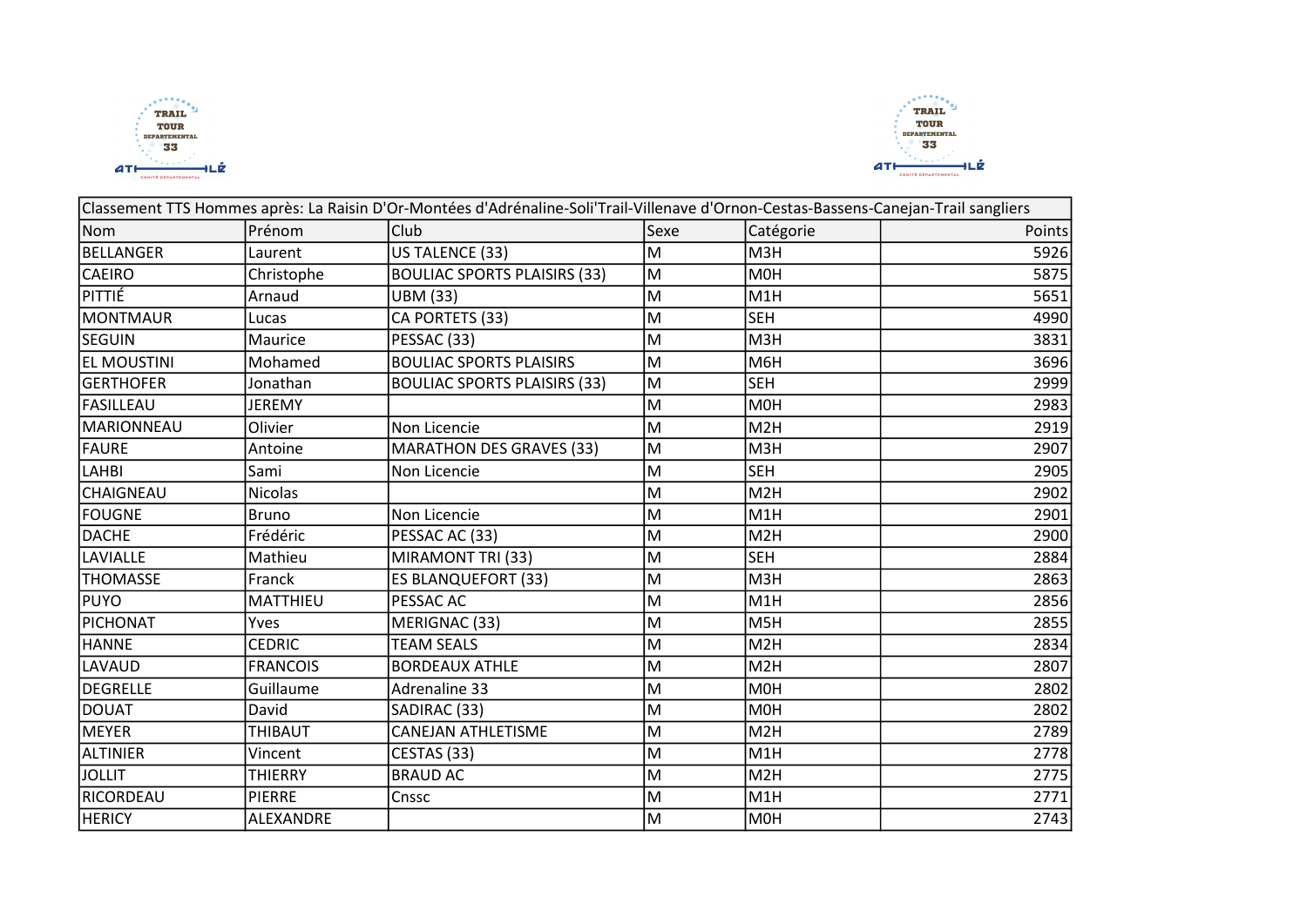| <b>FLAMAND</b>        | William         | <b>CARIGNAN DE BORDEAUX (33)</b>    | M | M4H              | 2730 |
|-----------------------|-----------------|-------------------------------------|---|------------------|------|
| <b>DUBRANA</b>        | Xavier          | SAINT-MEDARD-EN-JALLES (33)         | M | M3H              | 2722 |
| <b>EMERIT</b>         | Stephane        | Sports Loisirs Cursannais           | M | M <sub>2</sub> H | 2714 |
| <b>GUTHARDT</b>       | <b>REGIS</b>    | <b>SA MERIGNAC</b>                  | M | M <sub>2</sub> H | 2710 |
| ARCHAMBAULT           | Guillaume       | THALES AVS FRANCE (33)              | M | M1H              | 2690 |
| <b>ALAPHILIPPE</b>    | <b>CLAUDE</b>   |                                     | M | M5H              | 2619 |
| <b>DUBAYLE</b>        | <b>PHILIPPE</b> |                                     | M | M1H              | 2536 |
| CHUSSEAU              | Fabrice         | CAMBLANES ET MEYNAC (33)            | M | M <sub>1</sub> H | 2459 |
| <b>INGLES</b>         | Francis         | Non Licencie                        | M | M <sub>1</sub> H | 2000 |
| <b>ARGOUET</b>        | <b>JULIEN</b>   | <b>SCA</b>                          | M | <b>SEH</b>       | 1997 |
| <b>BUFFARD</b>        | ALEXANDRE       | ATHLE LESPARRE MEDOC                | M | <b>SEH</b>       | 1997 |
| CHAMKHI               | Samir           | <b>Bouliac Sports Plaisirs</b>      | M | M <sub>1</sub> H | 1991 |
| <b>GRASSIN</b>        | Victor          |                                     | M | <b>SEH</b>       | 1983 |
| DE GUIO               | Francois        | Canejan Athletisme                  | M | M1H              | 1979 |
| <b>DELGADO</b>        | Javier          |                                     | M | M <sub>2</sub> H | 1977 |
| EOZENOU               | Frederic        | <b>Thales</b>                       | M | M <sub>OH</sub>  | 1970 |
| <b>BOLLIER</b>        | <b>PASCAL</b>   |                                     | M | M <sub>2</sub> H | 1965 |
| <b>AUGIER GAUTIER</b> | <b>PASCAL</b>   | FA BARBEZIEUX                       | M | M3H              | 1963 |
| <b>CHARRIER</b>       | <b>ETIENNE</b>  | <b>ASSA</b>                         | M | M1H              | 1960 |
| MOUILLARD             | <b>JEROME</b>   | <b>AS AMBARES</b>                   | M | <b>MOH</b>       | 1960 |
| CHAIGNEAU             | <b>Nicolas</b>  |                                     | M | M <sub>2</sub> H | 1957 |
| <b>MORIN</b>          | <b>FRANCK</b>   | <b>US TALENCE</b>                   | M | <b>MOH</b>       | 1957 |
| <b>TAUZIN</b>         | Pascal          | <b>BOULIAC SPORTS PLAISIRS (33)</b> | M | M5H              | 1957 |
| <b>BENOIT</b>         | Thibaut         |                                     | M | M1H              | 1956 |
| <b>PERNETTE</b>       | Morgan          | QUINSAC (33)                        | M | <b>SEH</b>       | 1956 |
| <b>BACOT</b>          | Yannick         | Stade Cubzaguais Athletisme         | M | M3H              | 1944 |
| <b>MESLIER</b>        | Olivier         | Canejan Athletisme                  | M | M5H              | 1942 |
| <b>CAPDEVILLE</b>     | <b>ROMAIN</b>   | CAV                                 | M | <b>SEH</b>       | 1941 |
| <b>DELPEYROUX</b>     | <b>ROMAIN</b>   |                                     | M | <b>MOH</b>       | 1941 |
| PEIGNELIN             | Johan           | Canejan Athletisme                  | M | M4H              | 1941 |
| <b>RECH</b>           | LAURENT         | <b>ASVTT BOIENNE</b>                | M | M3H              | 1941 |
| <b>FOUCHER</b>        | Julien          | Pompiers Bordeaux Triathlon         | M | <b>MOH</b>       | 1937 |
| LONGIN                | Cédric          | <b>ES BLANQUEFORT (33)</b>          | M | <b>SEH</b>       | 1937 |
| <b>SANTANDER</b>      | <b>ANTHONY</b>  | <b>SCA</b>                          | M | <b>SEH</b>       | 1931 |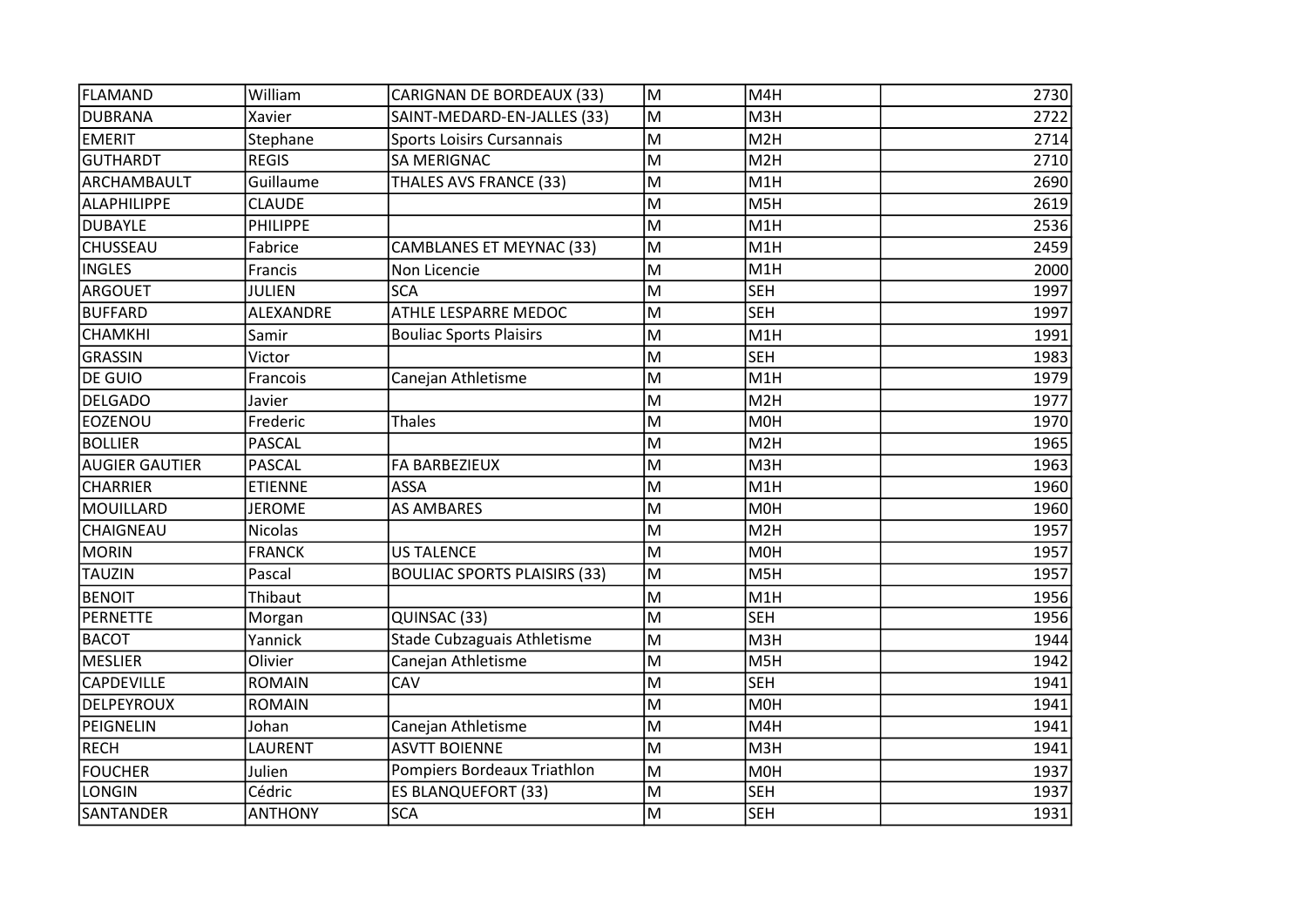| <b>GAUBERT</b>      | <b>JULIEN</b>   | <b>CAB ATHLETISME</b>           | lм | M2H              | 1928 |
|---------------------|-----------------|---------------------------------|----|------------------|------|
| <b>PETIT</b>        | Herve           | Stade Cubzaguais Athletisme     | M  | M3H              | 1923 |
| <b>JOHANNY</b>      | Raphael         |                                 | M  | <b>SEH</b>       | 1922 |
| <b>CLOT</b>         | <b>ROMAIN</b>   |                                 | M  | <b>MOH</b>       | 1918 |
| <b>GAREN</b>        | <b>PIERRE</b>   | <b>AO PONTOIS</b>               | M  | M1H              | 1914 |
| <b>DAGATTI</b>      | Christophe      | <b>Dbscross</b>                 | M  | M1H              | 1910 |
| <b>RAULT</b>        | Stéphane        | LES GUEPARDS DU SOUBESTRE (33)  | lм | <b>MOH</b>       | 1910 |
| MILLEROU            | Jean-Marie      | A.s. Ambares                    | M  | M6H              | 1908 |
| <b>EPHREM</b>       | SAMUEL          | AS AMBARES ENDURANCE            | M  | <b>ESH</b>       | 1903 |
| <b>LAFFICHER</b>    | <b>ROBIN</b>    | <b>US TALENCE</b>               | M  | <b>SEH</b>       | 1902 |
| PAIN                | <b>FRANCK</b>   | AS AMBARES ENDURANCE            | M  | M <sub>2</sub> H | 1896 |
| SAHLI               | <b>ORHAN</b>    | Non Licencie                    | M  | <b>SEH</b>       | 1894 |
| <b>GERAUD</b>       | <b>Nicolas</b>  | MONTUSSAN (33)                  | M  | M <sub>1</sub> H | 1890 |
| <b>POTET</b>        | <b>STEPHANE</b> | NOMAD SUN                       | M  | M2H              | 1879 |
| <b>FORTIN</b>       | Michel          | <b>BORDEAUX ATHLETISME (33)</b> | M  | M <sub>2</sub> H | 1874 |
| <b>GIRARD</b>       | Stephane        | Non Licencie                    | M  | M <sub>OH</sub>  | 1874 |
| <b>FORTANIER</b>    | <b>STEPHANE</b> | CA VILLENAVE D'ORNON            | M  | M3H              | 1871 |
| MONRAISIN           | <b>DAVID</b>    |                                 | lм | M1H              | 1868 |
| MESSAGER            | Francois        | PETIT PALAIS ET CORNEMPS (33)   | M  | M5H              | 1864 |
| <b>LORIENT</b>      | Karl            | ASSOCIATION MARATHON DES GRAIM  |    | M3H              | 1863 |
| <b>ESQUERRE</b>     | <b>DAVID</b>    | <b>US TALENCE</b>               | M  | M <sub>2</sub> H | 1860 |
| <b>BURGUET</b>      | Jérôme          | POMPIGNAC (33)                  | M  | M3H              | 1859 |
| <b>CASTERA</b>      | Julien          | Non Licencie                    | M  | M <sub>OH</sub>  | 1852 |
| <b>DOBROVA</b>      | Pierre          | As Ambaresienn Sport Endurance  | lм | M4H              | 1844 |
| <b>LASMARIGUES</b>  | Eric            |                                 | M  | M5H              | 1839 |
| <b>ARQUEY</b>       | Christophe      | Cse Saft                        | M  | M3H              | 1830 |
| LOUIS               | <b>FREDERIC</b> | ANONYMES DU CAMPUS              | M  | M3H              | 1825 |
| <b>BAUMANN</b>      | <b>NICOLAS</b>  | <b>BORDEAUX ATHLE</b>           | M  | M2H              | 1824 |
| LE BRAS             | Vivien          |                                 | M  | <b>MOH</b>       | 1824 |
| <b>KAMAROPOULOS</b> | Vincent         | GRINGO D'OR (33)                | M  | M <sub>2</sub> H | 1822 |
| <b>CHAGOT</b>       | <b>NICOLAS</b>  | MONTU100RUN                     | M  | M1H              | 1821 |
| LEROY               | Simon           | As Ambaresienn Sport Endurance  | M  | M1H              | 1820 |
| <b>HOLUB</b>        | Guillaume       |                                 | M  | <b>SEH</b>       | 1817 |
| <b>LACHEZE</b>      | MATHIEU         |                                 | M  | M1H              | 1817 |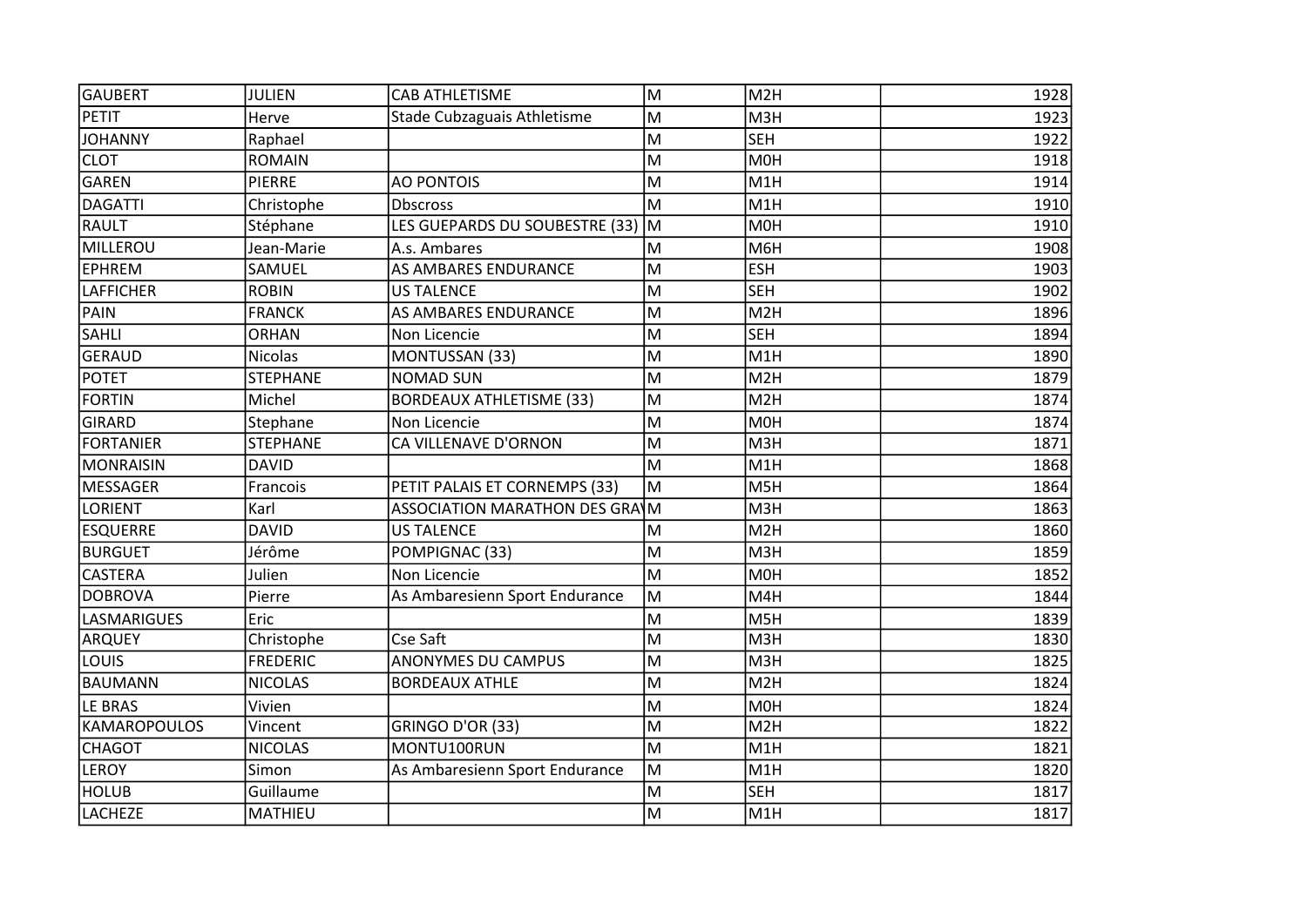| BEDUNEAU           | Julien           | Canejan Athletisme                  | M | M <sub>1</sub> H | 1811 |
|--------------------|------------------|-------------------------------------|---|------------------|------|
| <b>FERRER</b>      | Jules            | ASI COURSE PEDESTRE (33)            | M | <b>SEH</b>       | 1811 |
| PRENAT             | YANNICK          |                                     | M | <b>MOH</b>       | 1806 |
| <b>ESPERT</b>      | Lucien           | <b>CANEJAN ATHLETISME (33)</b>      | M | M6H              | 1798 |
| <b>BATLO</b>       | <b>DAVID</b>     |                                     | M | M <sub>1</sub> H | 1790 |
| <b>DEFER</b>       | Eric             | PONDAURAT (33)                      | M | M1H              | 1788 |
| <b>BIRAULT</b>     | Cédric           | LATRESNE (33)                       | M | M1H              | 1787 |
| <b>LEAUSTIC</b>    | <b>RONAN</b>     |                                     | M | M3H              | 1784 |
| <b>BRANDOLESE</b>  | Julien           |                                     | M | <b>SEH</b>       | 1777 |
| <b>POURADIER</b>   | Laurent          | Poupou Team                         | M | M <sub>2</sub> H | 1773 |
| <b>MORAND</b>      | <b>FABIEN</b>    |                                     | M | M0H              | 1769 |
| <b>DUVAL</b>       | Julien           | <b>BORDEAUX (33)</b>                | M | M1H              | 1767 |
| PECHAMBERT         | Alain            | <b>BOULIAC SPORTS PLAISIRS (33)</b> | M | M8H              | 1765 |
| <b>COEURQUETIN</b> | <b>FLORIAN</b>   |                                     | M | <b>SEH</b>       | 1762 |
| ROUSSEAU           | SEBASTIEN        |                                     | M | M3H              | 1753 |
| <b>DAGUENEL</b>    | LAURENT          | <b>BORDEAUX ATHLE</b>               | M | M3H              | 1746 |
| <b>SABATIER</b>    | <b>MARC</b>      | <b>CNSSC</b>                        | M | M0H              | 1745 |
| <b>GUIBERT</b>     | Stéphane         | LE HAILLAN (33)                     | M | M2H              | 1744 |
| AURIACOMBE         | <b>FREDERIC</b>  | <b>VTT GAURIAC</b>                  | M | M4H              | 1736 |
| <b>PAGNAT</b>      | Serge            |                                     | M | M5H              | 1726 |
| LALANNE            | Anthony          | BEGLES (33)                         | M | M <sub>2</sub> H | 1719 |
| <b>REGNIEZ</b>     | <b>THIERRY</b>   | <b>URBAN RUNNERS BORDEA</b>         | M | M3H              | 1718 |
| <b>CHAMBON</b>     | Emmanuel         | MERIGNAC (33)                       | M | M2H              | 1715 |
| PEROCHEAU          | <b>MAEL</b>      |                                     | M | <b>SEH</b>       | 1715 |
| <b>MEURENS</b>     | <b>PIERRE</b>    |                                     | M | <b>MOH</b>       | 1714 |
| <b>BOUTES</b>      | Francis          | <b>MARATHON DES GRAVES (33)</b>     | M | M3H              | 1713 |
| <b>GUILLOT</b>     | <b>DAVID</b>     |                                     | M | M <sub>2</sub> H | 1708 |
| <b>LODÉHO</b>      | Xavier           | LA FOULEE DES JALLES (33)           | M | M3H              | 1708 |
| PINTARD            | Thierry          | La Salle Crossfit Chartres          | M | M3H              | 1683 |
| <b>LAUZE</b>       | LUDOVIC          |                                     | M | M2H              | 1681 |
| <b>DAGORN</b>      | <b>BENJAMIN</b>  |                                     | M | M1H              | 1675 |
| <b>BYK</b>         | <b>CYRIL</b>     | CAV                                 | M | M <sub>1</sub> H | 1658 |
| <b>LACHEVRE</b>    | LANDRY           | <b>LES PRINCES NOIRS</b>            | M | M <sub>2</sub> H | 1656 |
| VIGUIER            | <b>GUILLAUME</b> | UNIKALO RUNNING TEAM                | M | M3H              | 1655 |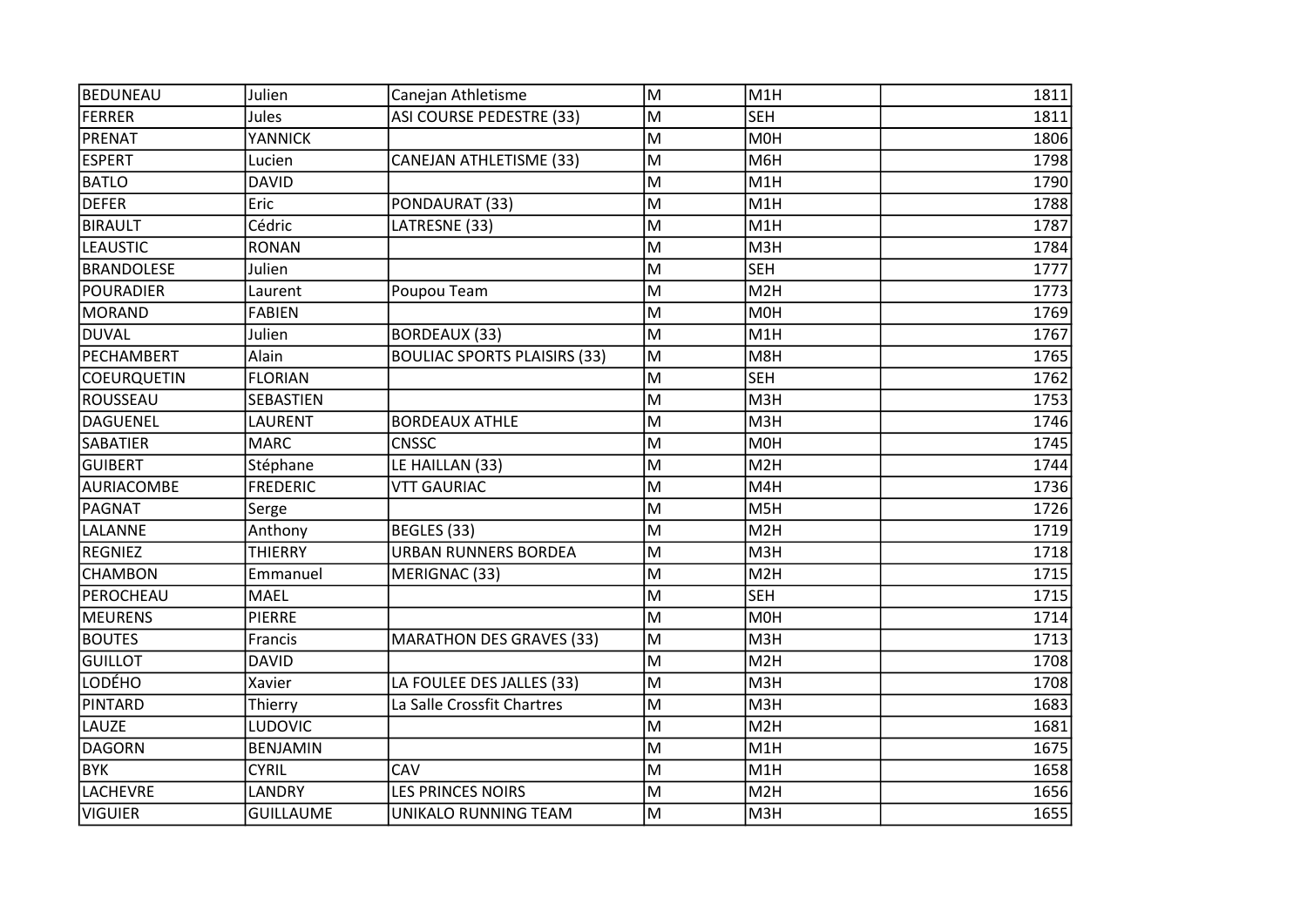| <b>LOTTIN</b>           | LOUIS            |                                   | lм | lseh             | 1653 |
|-------------------------|------------------|-----------------------------------|----|------------------|------|
| <b>HONORE</b>           | <b>JEAN</b>      |                                   | M  | M4H              | 1648 |
| <b>GUICHARD</b>         | <b>BENOIT</b>    | <b>CMOB</b>                       | M  | M <sub>1</sub> H | 1643 |
| <b>GAUZES</b>           | <b>VINCENT</b>   | <b>BOULIAC SPORTS PLAIS</b>       | M  | M2H              | 1640 |
| <b>GELIBERT</b>         | <b>JEROME</b>    | LAURETTE FUGAIN                   | M  | M3H              | 1623 |
| <b>VALLET</b>           | JULIEN           | CAV                               | M  | M1H              | 1620 |
| <b>DUPOUY</b>           | <b>DAVID</b>     | <b>BOULIAC SPORTS PLAIS</b>       | M  | M <sub>3</sub> H | 1617 |
| <b>CHATEAU</b>          | <b>THOMAS</b>    | AS AMBARESIEN SPORT               | M  | M1H              | 1598 |
| MONJARET                | Christophe       | Non Licencie                      | M  | <b>MOH</b>       | 1596 |
| <b>VIAUD</b>            | Jérôme           | BEGLES (33)                       | M  | M2H              | 1593 |
| <b>FRADET</b>           | Michael          | <b>VILLENAVE D'ORNON (33)</b>     | M  | <b>SEH</b>       | 1583 |
| LANGEARD                | <b>VINCENT</b>   | <b>CAF BORDEAUX</b>               | M  | M4H              | 1568 |
| VANCAUWENBERGHE         | Thibaut          | SD33 - LES COURRAPIEDS (33)       | M  | <b>MOH</b>       | 1563 |
| <b>AUBRIOT</b>          | Fabien           | LES FOULEES LOUBESIENNES (33)     | M  | M <sub>3</sub> H | 1562 |
| <b>LEMAUR</b>           | <b>NICOLAS</b>   | <b>BORDEAUX (33)</b>              | M  | <b>SEH</b>       | 1561 |
| CARRALOU                | PHILIPPE         | <b>COURIR EN NOUVELLE-A</b>       | M  | M4H              | 1556 |
| <b>GERMAIN</b>          | Raphaël          | SAINT DENIS DE PILE (33)          | M  | M2H              | 1549 |
| <b>GRUSZKA</b>          | <b>DIDIER</b>    |                                   | M  | M5H              | 1540 |
| MALEYRAN                | Yohan            | Non Licencie                      | M  | <b>MOH</b>       | 1539 |
| <b>VIER</b>             | SYLVAIN          | SA MERIGNAC                       | M  | <b>SEH</b>       | 1534 |
| CASSAGNE                | Cedric           | Non Licencie                      | M  | M2H              | 1524 |
| <b>AUBERTIE</b>         | <b>DAVID</b>     |                                   | M  | M2H              | 1522 |
| <b>BEGUET</b>           | <b>ROLAND</b>    | PIAN SPORT EVASION                | M  | M4H              | 1484 |
| <b>BOUTES</b>           | ERIC             | CAV                               | M  | M <sub>2</sub> H | 1483 |
| LANCEAU                 | <b>ALEXIS</b>    |                                   | M  | M <sub>2</sub> H | 1482 |
| ARAUJO_RODRIGUES_DDAVID |                  | CA VILLENAVE D'ORNON              | M  | M1H              | 1476 |
| <b>SALLES</b>           | <b>JULIEN</b>    |                                   | M  | <b>MOH</b>       | 1451 |
| <b>SCHWARTZ</b>         | <b>PIERRIC</b>   | CAV                               | M  | M2H              | 1444 |
| <b>BOYER</b>            | <b>DOMINIQUE</b> | <b>UBM</b>                        | M  | M6H              | 1423 |
| <b>LABEZON</b>          | Olivier          | <b>BORDEAUX (33)</b>              | M  | M <sub>2</sub> H | 1414 |
| <b>LABBE</b>            | Willy            |                                   | M  | <b>MOH</b>       | 1000 |
| <b>LATESTERE</b>        | Adrien           | BLAGNAC (33)                      | M  | <b>MOH</b>       | 1000 |
| POINTEAU                | Jason            | <b>Rrunning Bassin D'arcachon</b> | M  | <b>SEH</b>       | 1000 |
| PROTHEAU                | <b>VICTOR</b>    | <b>BOULIAC SPORTS PLAISIRS</b>    | M  | <b>SEH</b>       | 1000 |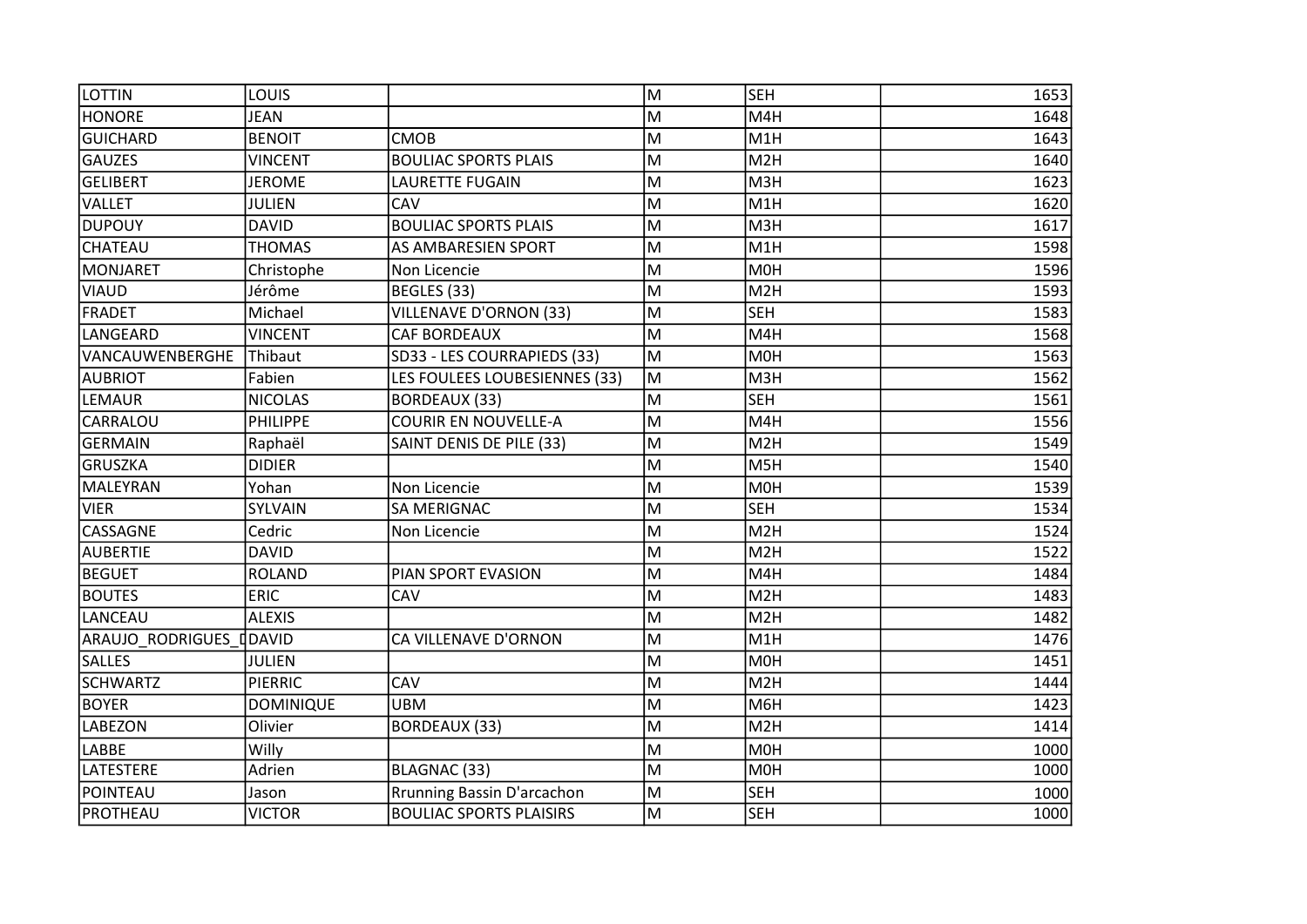| <b>BESSIERES</b>       | LAURENT         | CA VILLENAVE D'ORNON           | M | M3H              | 999 |
|------------------------|-----------------|--------------------------------|---|------------------|-----|
| <b>DOMENC</b>          | YOHAN           | ATHLE LESPARRE MEDOC           | M | <b>SEH</b>       | 999 |
| DAGNELIES              | Cyril           |                                | M | <b>SEH</b>       | 998 |
| <b>DUFOURCQ</b>        | <b>NIKOLA</b>   |                                | M | <b>SEH</b>       | 998 |
| <b>MAE</b>             | <b>ANTOINE</b>  |                                | M | <b>SEH</b>       | 998 |
| <b>PIOLET</b>          | Laurent         | Les Girondins De Bordeaux Tria | M | <b>SEH</b>       | 998 |
| <b>LEPOULTEL</b>       | <b>KEVIN</b>    | <b>SA MERIGNAC</b>             | M | <b>SEH</b>       | 997 |
| LEVESQUE               | LOÏC            |                                | M | M <sub>1</sub> H | 997 |
| <b>LONGEON</b>         | Gaëtan          | <b>BORDEAUX ATHLE (33)</b>     | M | <b>SEH</b>       | 997 |
| <b>MARKIC</b>          | Maxence         |                                | M | <b>SEH</b>       | 997 |
| <b>MOREAU</b>          | Fabien          |                                | M | M <sub>2</sub> H | 997 |
| OULD-YAOU              | Stephane        | <b>Bouliac Sports Plaisirs</b> | M | M3H              | 997 |
| <b>POCHON</b>          | Etienne         |                                | M | <b>SEH</b>       | 997 |
| <b>ESCALLE</b>         | Laurent         | <b>BOULIAC SPORTS PLAIS</b>    | M | <b>SEH</b>       | 996 |
| JAUD                   | <b>ANTHONY</b>  | <b>COACH SPORTIF BORDEA</b>    | M | <b>MOH</b>       | 996 |
| <b>KIENER</b>          | <b>CHARLES</b>  |                                | M | <b>SEH</b>       | 996 |
| <b>LOISEL</b>          | <b>ETIENNE</b>  | <b>MERREL</b>                  | M | <b>SEH</b>       | 996 |
| <b>RODRIGUES</b>       | Michael         | <b>BELIS (40)</b>              | M | <b>MOH</b>       | 996 |
| <b>BARRABES CASTAN</b> | Lionel          | LE PLESSIS ROBINSON (92)       | M | M <sub>2</sub> H | 995 |
| <b>DURROUX</b>         | Joris           |                                | M | <b>SEH</b>       | 995 |
| <b>LEFEVRE</b>         | THIBAUT         |                                | M | <b>SEH</b>       | 995 |
| ORRETEGUY              | Damien          | Aviron Bayonnais Athletisme*   | M | <b>SEH</b>       | 995 |
| <b>POINT</b>           | Clément         |                                | M | <b>SEH</b>       | 995 |
| <b>BENARD</b>          | Guillaume       |                                | M | M1H              | 994 |
| <b>BIOJOUT</b>         | Clément         |                                | M | <b>MOH</b>       | 994 |
| <b>CHADEFFAUD</b>      | Maxime          |                                | M | <b>SEH</b>       | 994 |
| <b>FETET</b>           | <b>BRUNO</b>    |                                | M | M <sub>OH</sub>  | 994 |
| <b>FRANCO</b>          | <b>FRÉDÉRIC</b> | <b>CANEJAN ATHETISME</b>       | M | M <sub>2</sub> H | 994 |
| <b>LEMEUR MARLY</b>    | Julien          | Non Licencie                   | M | <b>SEH</b>       | 994 |
| LETELLIER              | Mickael         | XL RAID (33)                   | M | M <sub>2</sub> H | 994 |
| <b>MORIZOT</b>         | <b>VINCENT</b>  |                                | M | <b>SEH</b>       | 994 |
| ANGUENOT               | Benoit          | PARENTIS EN BORN (40)          | M | M <sub>1</sub> H | 993 |
| <b>CHERCHEF</b>        | Senoussi        |                                | M | M3H              | 993 |
| MENDEZ                 | SYLVAIN         |                                | M | <b>SEH</b>       | 993 |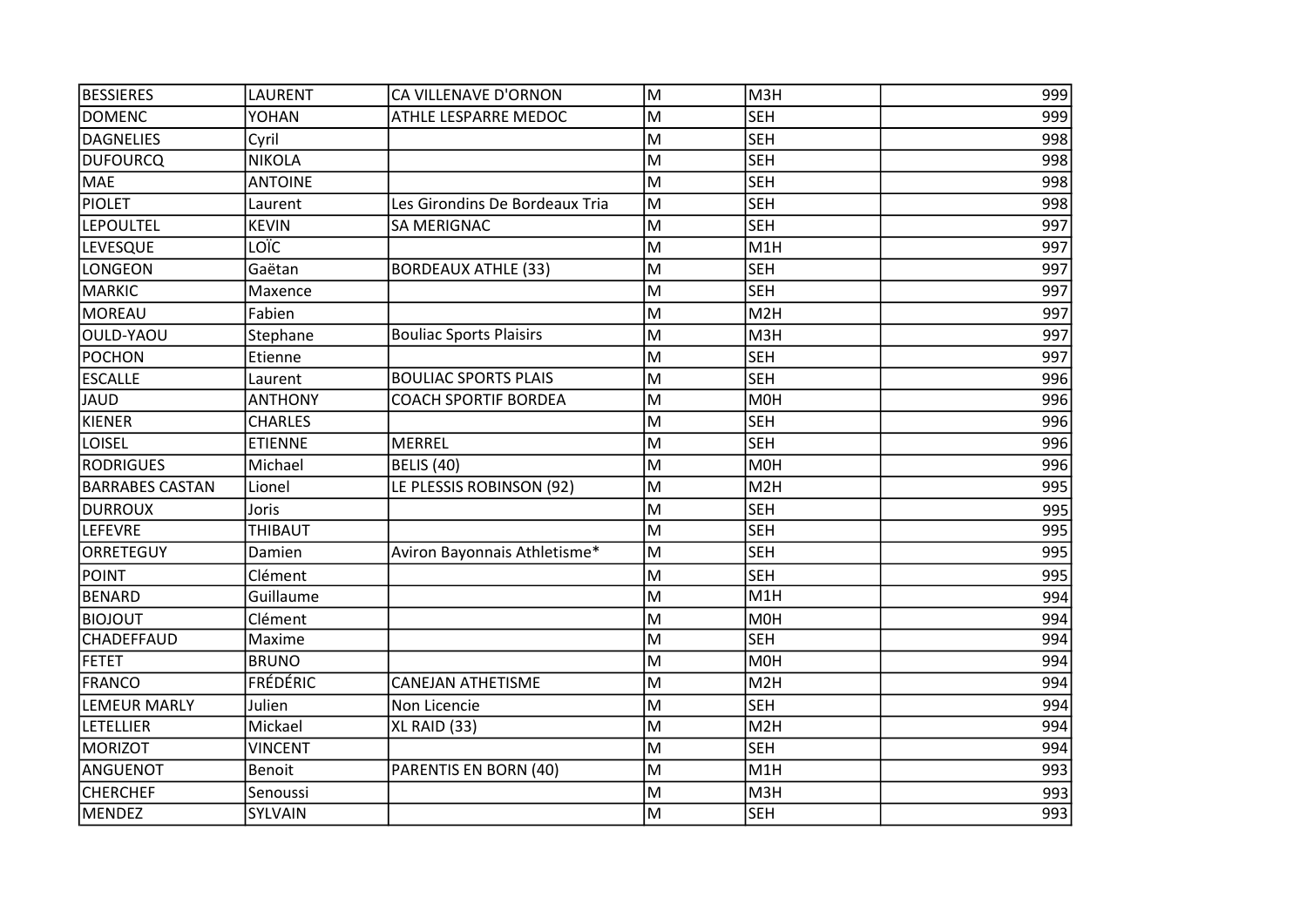| <b>NALET</b>      | Patrice          |                                     | M | M <sub>1</sub> H | 993 |
|-------------------|------------------|-------------------------------------|---|------------------|-----|
| <b>RAY</b>        | Aurelien         | Stade Cubzaguais Athletisme         | M | M <sub>1</sub> H | 993 |
| <b>SAINCET</b>    | Axel             |                                     | M | <b>SEH</b>       | 993 |
| <b>BERNIGOLE</b>  | Arnaud           |                                     | M | <b>MOH</b>       | 992 |
| <b>HOUZE</b>      | <b>KELIG</b>     | <b>FARTLECK</b>                     | M | M <sub>O</sub> H | 992 |
| <b>LAPEYRONIE</b> | <b>Bruno</b>     | Non Licencie                        | M | M <sub>2</sub> H | 992 |
| PRIOLEAU          | <b>FLORIAN</b>   |                                     | M | M <sub>OH</sub>  | 992 |
| <b>SERCEAU</b>    | Florian          | LA ROCHELLE (17)                    | M | M0H              | 992 |
| <b>SEVIN</b>      | Cyril            |                                     | M | M <sub>1</sub> H | 992 |
| <b>VIGNAUD</b>    | <b>FREDERIC</b>  |                                     | M | M4H              | 992 |
| <b>ETIENNE</b>    | <b>GAYLORD</b>   | <b>SAM LESPARRE</b>                 | M | M1H              | 991 |
| <b>MARKIC</b>     | Maxence          |                                     | M | <b>SEH</b>       | 991 |
| <b>OUTIN</b>      | Edouard          | SAINT MEDARD D'EYRANS (33)          | M | <b>SEH</b>       | 991 |
| <b>PAQUE</b>      | Emmanuel         | <b>Urban Runners Arcachon</b>       | M | M <sub>2</sub> H | 991 |
| <b>TILLON</b>     | <b>MICKAEL</b>   | <b>BRAUD AC</b>                     | M | M <sub>2</sub> H | 991 |
| <b>BABIN</b>      | <b>CYRIL</b>     |                                     | M | <b>SEH</b>       | 990 |
| <b>CAILLON</b>    | Guillaume        | Union Sportive Cenon Athletism      | M | M <sub>O</sub> H | 990 |
| <b>FABRE</b>      | Laurent          |                                     | M | <b>SEH</b>       | 990 |
| <b>SAGOT</b>      | Julien           | Athlé Pays De L'orient              | M | M1H              | 990 |
| <b>BOUZAKRI</b>   | Kamal            | SAUVETERRE DE GUYENNE (33)          | M | M <sub>1</sub> H | 989 |
| CARERRE           | <b>GUILLAUME</b> |                                     | M | M1H              | 989 |
| <b>DESCLOS</b>    | Jean             | Non Licencie                        | M | M <sub>2</sub> H | 989 |
| <b>DUFOURC</b>    | <b>GREGORY</b>   | <b>AVENIR ATURIN</b>                | M | M1H              | 989 |
| <b>FIOLET</b>     | Jeremy           |                                     | M | M <sub>O</sub> H | 989 |
| <b>HOCHARD</b>    | Alexandre        | <b>BOULIAC SPORTS PLAISIRS (33)</b> | M | <b>SEH</b>       | 989 |
| <b>REY</b>        | <b>FLORIAN</b>   |                                     | M | <b>SEH</b>       | 989 |
| <b>CLAUZEL</b>    | Octave           | Non Licencie                        | M | <b>SEH</b>       | 988 |
| <b>DUQUENNE</b>   | Quentin          | <b>ARCACHON TRIATHLON (33)</b>      | M | M <sub>1</sub> H | 988 |
| <b>GALISSON</b>   | Frederic         | As St Medard                        | M | M <sub>1</sub> H | 988 |
| <b>KOEGER</b>     | ARMEL            | <b>SAINT GERVAIS</b>                | M | M3H              | 988 |
| <b>BALAHACHI</b>  | AHAMADI          | <b>CARBON BLANC</b>                 | M | M1H              | 987 |
| <b>CAUMONT</b>    | David            | AS SAINT MEDARD (33)                | M | M3H              | 987 |
| <b>FROMENTIN</b>  | <b>PASCAL</b>    | <b>GUITRES</b>                      | M | M3H              | 987 |
| SAUVAGE           | Romain           |                                     | M | <b>SEH</b>       | 987 |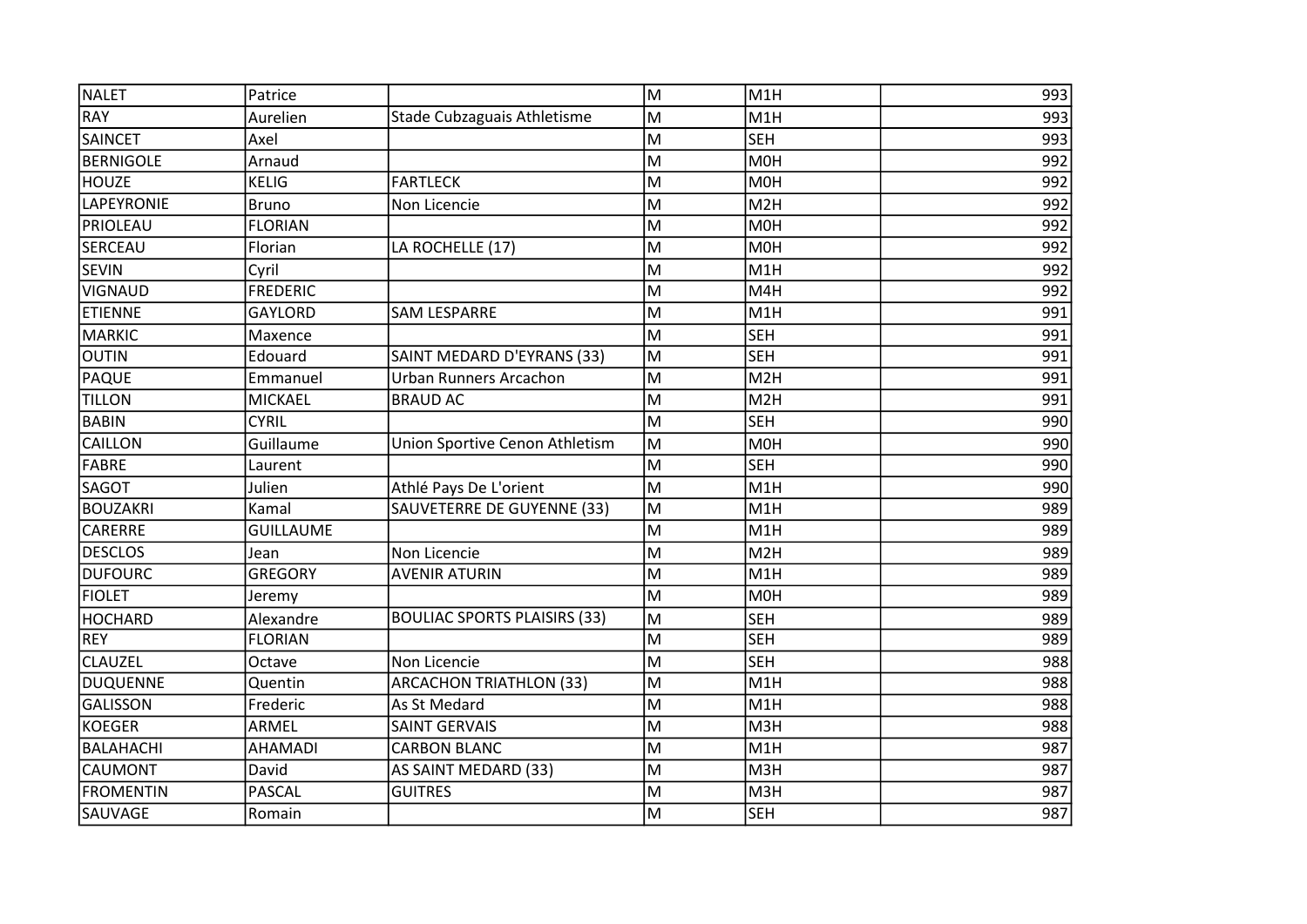| <b>TURON</b>      | Alain             | Canejan Athletisme               | M  | M3H              | 987 |
|-------------------|-------------------|----------------------------------|----|------------------|-----|
| <b>COPEAUX</b>    | <b>FLORENT</b>    | CA VILLENAVE D'ORNON             | M  | <b>SEH</b>       | 986 |
| <b>CUILHE</b>     | <b>DAMIEN</b>     |                                  | M  | <b>MOH</b>       | 986 |
| MAUDUIT           | Raphael           | Non Licencie                     | M  | <b>MOH</b>       | 986 |
| <b>POURCELOT</b>  | Geoffrey          |                                  | M  | <b>SEH</b>       | 986 |
| <b>FATNA</b>      | Fabrice           |                                  | M  | M1H              | 985 |
| <b>PONTIER</b>    | SEBASTIEN         | <b>ZINCS RUNNING</b>             | M  | <b>SEH</b>       | 985 |
| <b>SABY</b>       | Julien            |                                  | lм | M <sub>1</sub> H | 985 |
| <b>SOLANS</b>     | Thomas            | <b>COURPIAC (33)</b>             | M  | M3H              | 985 |
| PINTO DE BARROS   | Manuel            |                                  | M  | M3H              | 984 |
| PLUYAUD           | ROMUALD           | <b>TRESSES RUNNING</b>           | M  | M1H              | 984 |
| <b>BEZIAU</b>     | Vincent           | Non Licencie                     | M  | <b>SEH</b>       | 983 |
| <b>CAMPO</b>      | Sebastien         |                                  | lм | <b>SEH</b>       | 983 |
| <b>LITWIN</b>     | <b>YOANN</b>      | TEAM TRAIL CHALON EN CHAMPAGIM   |    | M1H              | 983 |
| <b>PASQUIER</b>   | <b>THEOPHILE</b>  |                                  | M  | <b>SEH</b>       | 983 |
| <b>RICHER</b>     | <b>KARL</b>       | <b>SAM Triathlon Lespar</b>      | M  | <b>MOH</b>       | 983 |
| <b>CONSTANTIN</b> | Benoit            | PODENSAC (33)                    | M  | <b>MOH</b>       | 982 |
| <b>GRATEL</b>     | <b>MICKAEL</b>    |                                  | M  | M2H              | 982 |
| <b>LAFRECHOUX</b> | Jerome            |                                  | M  | M1H              | 982 |
| MOUMOUH           | Zakaria           | Union Sportive Cenon Athletism   | M  | <b>MOH</b>       | 982 |
| <b>SUHUBIETTE</b> | Lionel            |                                  | M  | <b>MOH</b>       | 982 |
| <b>THAUVIN</b>    | Alexandre         |                                  | M  | <b>SEH</b>       | 982 |
| GROSCASSAND       | Yoran             |                                  | M  | M <sub>2</sub> H | 981 |
| LAPEYRE           | <b>Bertrand</b>   |                                  | M  | M1H              | 981 |
| PARIENTE          | <b>CHRISTOPHE</b> |                                  | M  | <b>MOH</b>       | 981 |
| <b>SCOTTE</b>     | <b>DAVID</b>      |                                  | M  | M3H              | 981 |
| <b>SIMON</b>      | Richard           | As Ambaresienn Sport Endurance   | M  | M1H              | 981 |
| <b>BOUINEAU</b>   | Flavien           | CLUB ATHLETIQUE BEGLAIS TRIATHUM |    | M <sub>1</sub> H | 980 |
| <b>MESSEGUER</b>  | <b>CHRISTOPHE</b> |                                  | M  | M <sub>2</sub> H | 980 |
| MORANVILLIER      | Maxence           | Non Licencie                     | M  | <b>SEH</b>       | 980 |
| <b>PORTET</b>     | <b>DAMIEN</b>     |                                  | M  | <b>SEH</b>       | 980 |
| POUPARD           | Antoine           |                                  | M  | <b>MOH</b>       | 980 |
| <b>SPRENGER</b>   | Gaetan            |                                  | M  | <b>SEH</b>       | 980 |
| DULON             | Vincent           | <b>BAZAS SPORTS NATURE (33)</b>  | M  | M1H              | 979 |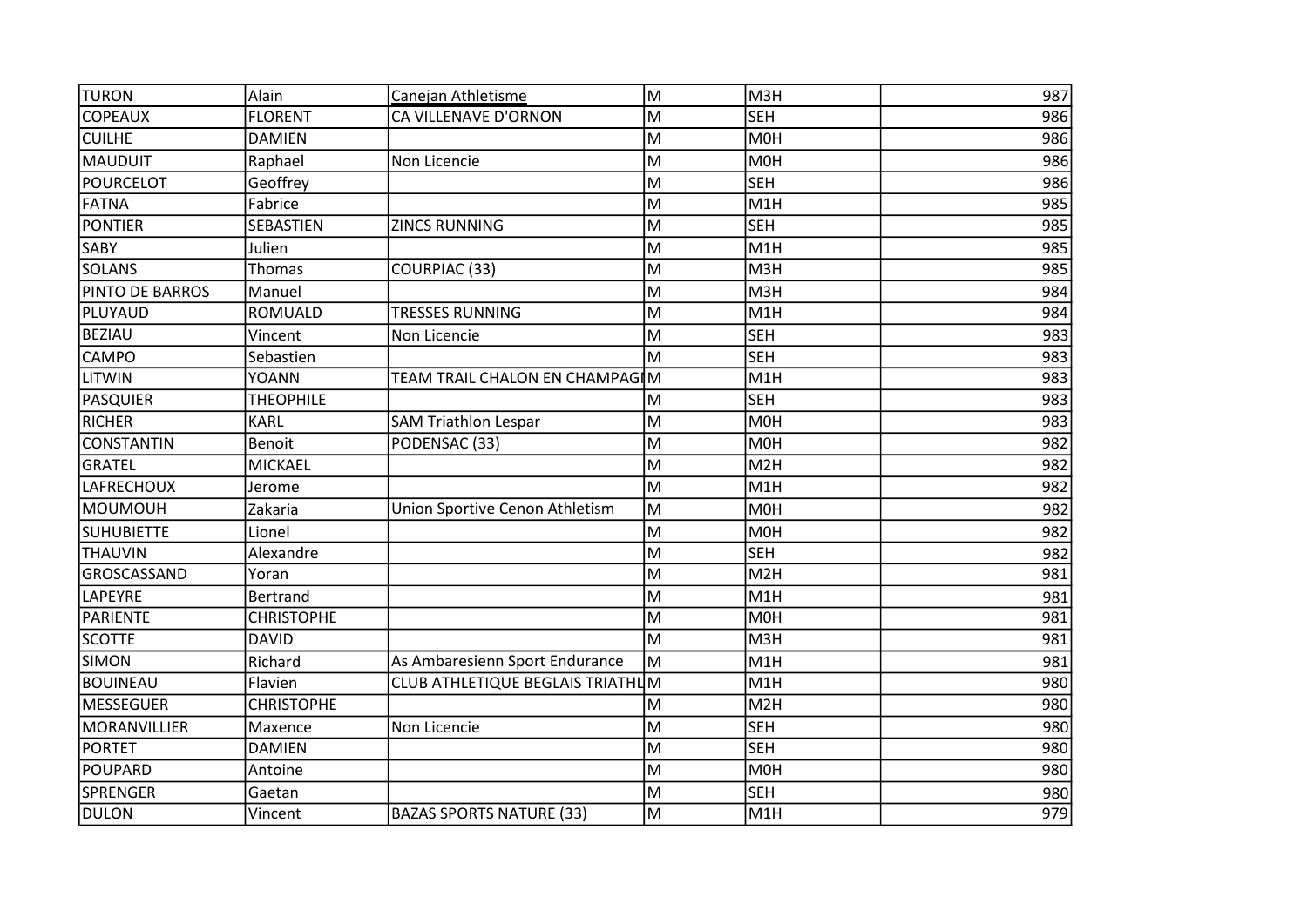| MARIE                      | <b>EMMANUEL</b> |                                 | M | M <sub>1H</sub>  | 979              |
|----------------------------|-----------------|---------------------------------|---|------------------|------------------|
| POINEAU                    | Florian         |                                 | M | M1H              | 979              |
| <b>BAUDRY</b>              | <b>CORENTIN</b> | <b>UNIKALO RUNNING</b>          | M | <b>SEH</b>       | 978              |
| <b>BILLET</b>              | <b>LORIS</b>    |                                 | M | <b>SEH</b>       | 978              |
| <b>CHOUET</b>              | Xavier          |                                 | M | M1H              | 978              |
| <b>COUÉ</b>                | Sylvain         | PORTETS (33)                    | M | M1H              | 978              |
| <b>BERKESSE</b>            | Fabien          |                                 | M | M <sub>1</sub> H | 977              |
| <b>BERTHET</b>             | Jean-Gerard     | STADE LANGONNAIS ATHLETISME (3M |   | M4H              | 977              |
| <b>CARRE</b>               | LAURENT         |                                 | M | M4H              | $\overline{977}$ |
| <b>GUILLOCHON</b>          | <b>QUENTIN</b>  | <b>BORDEAUX ATHLE</b>           | M | <b>SEH</b>       | 977              |
| LARSONNEUR                 | <b>DAVID</b>    | CAVIGNAC                        | M | M1H              | 977              |
| LENORMAND                  | Sebastien       |                                 | M | M <sub>1</sub> H | 977              |
| <b>BENETON</b>             | Eddy            | CA BEGLAIS TRIATHLON (33)       | M | <b>MOH</b>       | 976              |
| <b>BOYER</b>               | Pascal          |                                 | M | M5H              | 976              |
| <b>DOUBLET</b>             | <b>JULIEN</b>   | ARD ALENCON RC                  | M | <b>SEH</b>       | 976              |
| LAVIGNE                    | Sebastien       |                                 | M | <b>SEH</b>       | 976              |
| <b>MANCIET</b>             | MATTHIEU        |                                 | M | M5H              | 976              |
| <b>DUPRE</b>               | Cedric          | <b>Unikalo Running Team</b>     | M | M1H              | 975              |
| LE COQ                     | Gaël            |                                 | M | M2H              | 975              |
| <b>LUCBERT</b>             | Damien          | <b>BAZAS SPORT NATURE (33)</b>  | M | M1H              | 975              |
| <b>MELOCCO</b>             | <b>PIERRE</b>   |                                 | M | M6H              | 975              |
| <b>SAINT GERMAN</b>        | Geoffrey        |                                 | M | M <sub>1</sub> H | 975              |
| <b>TRON</b>                | LOZAI           |                                 | M | <b>MOH</b>       | 975              |
| <b>BESSE</b>               | Jean CHRISTOPHE |                                 | M | M4H              | 974              |
| <b>DEVALLE</b>             | Matthieu        | XL RAID (33)                    | M | M1H              | 974              |
| <b>GUILGOT</b>             | Sebastien       | Bordeaux Athle*                 | M | M2H              | 974              |
| <b>JAUZION</b>             | Florent         | Non Licencie                    | M | M1H              | 974              |
| <b>REPPERT</b>             | CAMILLE         |                                 | M | <b>SEH</b>       | 974              |
| <b>SEMPEY</b>              | <b>ROMAIN</b>   | <b>TEAM TRAIL LA BURTHE</b>     | M | M1H              | 974              |
| <b>VERGEOT</b>             | <b>STEPHANE</b> | <b>SCA</b>                      | M | M <sub>2</sub> H | 974              |
| <b>ALBLOIS</b>             | <b>GERARD</b>   | <b>SAM TRIATHLON</b>            | M | M5H              | 973              |
| <b>LAUNAY</b>              | <b>ANTOINE</b>  |                                 | M | M <sub>OH</sub>  | 973              |
| THIBAULT DE CHANVAL ROMAIN |                 |                                 | M | <b>MOH</b>       | 973              |
| <b>BENOIT</b>              | THIBAUT         |                                 | M | M1H              | 972              |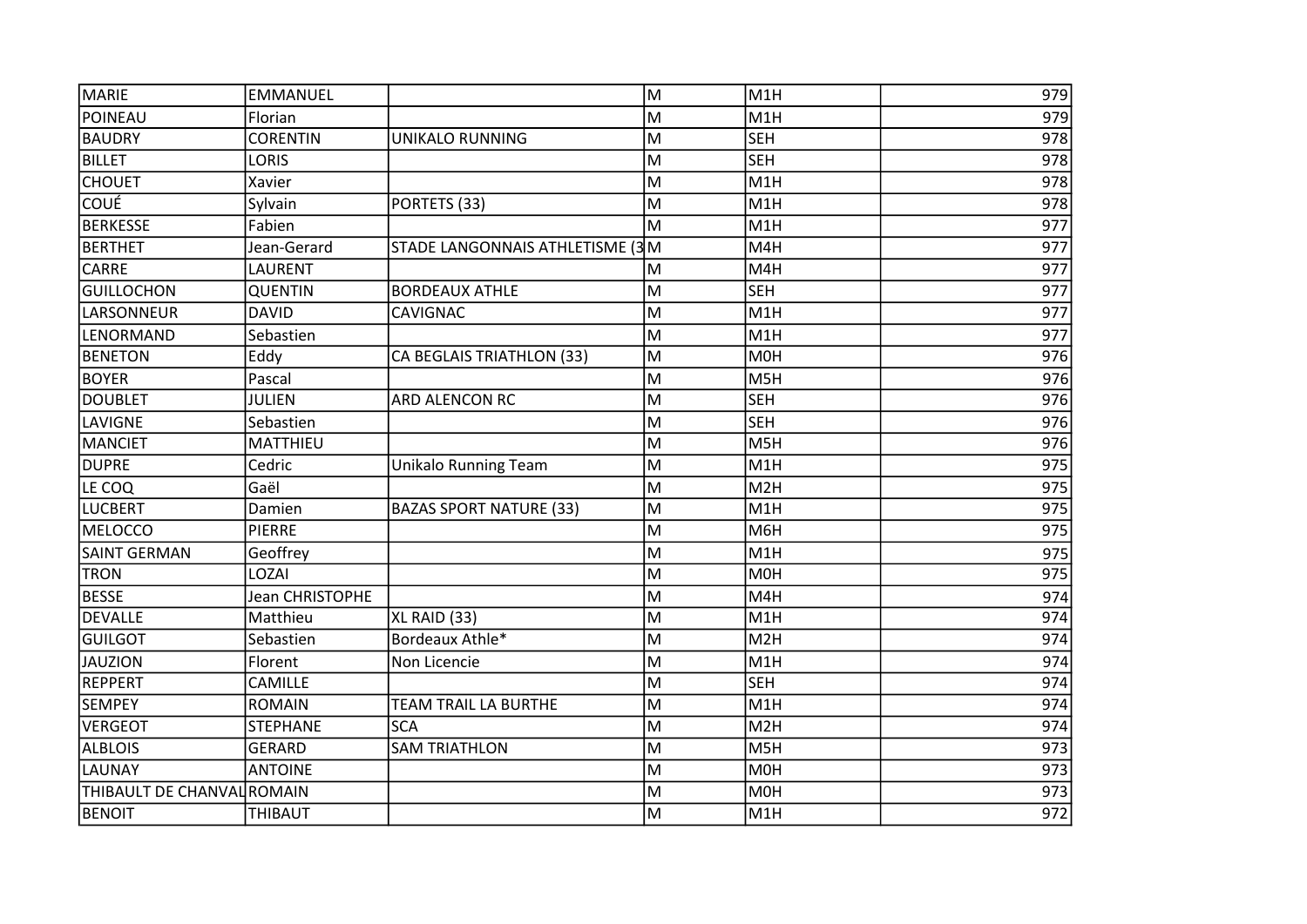| <b>CARDONA</b>     | <b>EMMANUEL</b>        |                                 | M | M <sub>1</sub> H | 972              |
|--------------------|------------------------|---------------------------------|---|------------------|------------------|
| <b>DUFOUR</b>      | Francois               | POTOUILLES AND CO (33)          | M | M4H              | 972              |
| <b>GOSSELIN</b>    | LOÏC                   |                                 | M | M5H              | $\overline{972}$ |
| LE BOZEC           | Sylvain                |                                 | M | M <sub>O</sub> H | 972              |
| <b>LABAT</b>       | <b>YVES</b>            |                                 | M | M <sub>2</sub> H | 971              |
| <b>LHOMME</b>      | Adrien                 | Triathlon Du Val De Leyre       | M | <b>SEH</b>       | 971              |
| PARIS              | Fabien                 | MERIGNAC (33)                   | M | M <sub>2</sub> H | 971              |
| <b>ROUX</b>        | <b>CHRISTOPHE</b>      | <b>CAMBLANES RUNNING</b>        | M | M <sub>1</sub> H | 971              |
| <b>BESSE</b>       | <b>JEAN CHRISTOPHE</b> |                                 | M | M <sub>2</sub> H | 970              |
| LOYER              | Matthieu               |                                 | M | <b>MOH</b>       | 970              |
| <b>NOUTS</b>       | <b>FRANCK</b>          |                                 | M | M4H              | 970              |
| PICHEVIN           | David                  | BEAUTIRAN SPORTS NATURE CYCLISM |   | M <sub>2</sub> H | 970              |
| <b>DELBOUIS</b>    | <b>CEDRIC</b>          |                                 | M | M1H              | 969              |
| <b>DELPUECH</b>    | Benjamin               | MERIGNAC (33)                   | M | <b>SEH</b>       | 969              |
| MENARD             | <b>CHRISTOPHE</b>      | <b>HSA</b>                      | M | M5H              | 969              |
| PORNIN-FADRIQUE    | Sébastien              |                                 | M | M <sub>OH</sub>  | 969              |
| <b>SAUNIER</b>     | Frederic               |                                 | M | M4H              | 969              |
| <b>BARAT</b>       | PHILIPPE               | <b>IBM BORDEAUX</b>             | M | M4H              | 968              |
| <b>DELOUIS</b>     | <b>MICHAEL</b>         | <b>BORDEAUX ATHLE</b>           | M | M <sub>2</sub> H | 968              |
| <b>POTHET</b>      | <b>GERARD</b>          | <b>HSA</b>                      | M | M5H              | 968              |
| <b>REAU</b>        | Alexandre              | SAM MERIGNAC TRIATHLON (33)     | M | <b>SEH</b>       | 968              |
| <b>CLEMENT</b>     | Florian                | S/I Ua Gujan-mestras            | M | <b>SEH</b>       | 967              |
| <b>DELOUBES</b>    | <b>Nicolas</b>         | <b>BDM BORDEAUX (33)</b>        | M | M <sub>O</sub> H | 967              |
| <b>DESSERE</b>     | <b>FREDERIC</b>        |                                 | M | M4H              | 967              |
| <b>BERTRAND</b>    | Guillaume              | Non Licencie                    | M | M <sub>2</sub> H | 966              |
| <b>BOULAN</b>      | Mickael                |                                 | M | M <sub>OH</sub>  | 966              |
| <b>JOURJON</b>     | Derek                  | XL RAID (33)                    | M | M <sub>OH</sub>  | 966              |
| <b>RAVARD</b>      | <b>MATHIEU</b>         |                                 | M | <b>SEH</b>       | 966              |
| <b>TANNEAU</b>     | LOÏC                   | SAM                             | M | M1H              | 966              |
| <b>BAILLET</b>     | Benjamin               |                                 | M | <b>SEH</b>       | 965              |
| <b>BELLEPERCHE</b> | Rodrigue               | Canejan Athletisme              | M | M <sub>1</sub> H | 965              |
| <b>CASTAING</b>    | <b>JEAN-LUC</b>        | <b>THALES</b>                   | M | M4H              | 965              |
| <b>CHAUVELIER</b>  | <b>FRANCK</b>          |                                 | M | M3H              | 965              |
| FOUGNE             | Philippe               | Non Licencie                    | M | M <sub>5</sub> H | 965              |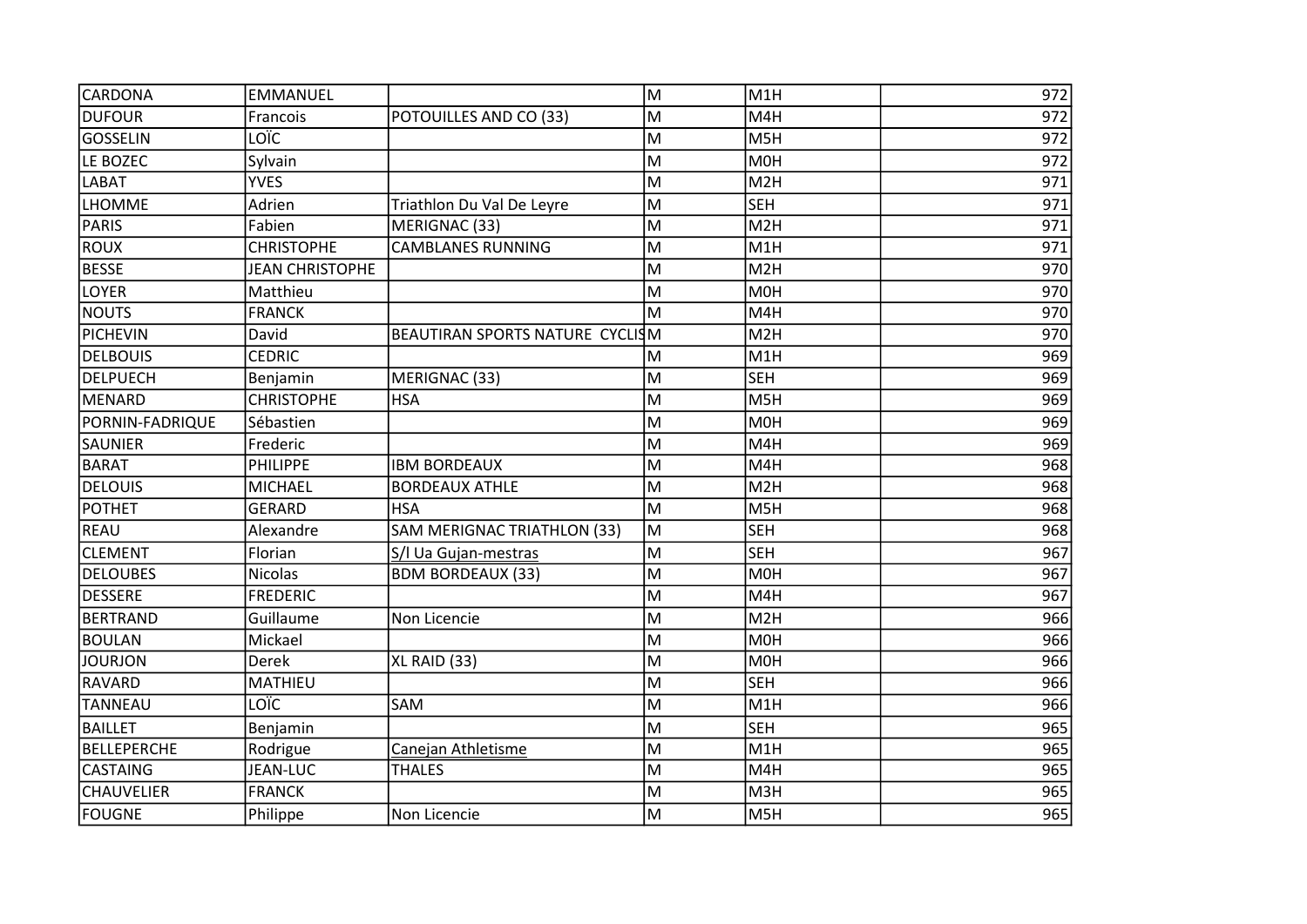| <b>HEUGAS</b>    | <b>OLIVIER</b>  |                                 | M | <b>SEH</b>       | 965 |
|------------------|-----------------|---------------------------------|---|------------------|-----|
| LAUGA            | Christophe      | Bordeaux Athle*                 | M | M3H              | 965 |
| BERNARD          | Eric            |                                 | M | M <sub>2</sub> H | 964 |
| <b>BREARD</b>    | Stephane        | Non Licencie                    | M | M3H              | 964 |
| <b>LAFARGUE</b>  | <b>FABIEN</b>   | <b>TRESSES RUNNING</b>          | M | M1H              | 964 |
| <b>MAZO</b>      | <b>PATRICE</b>  |                                 | M | M6H              | 964 |
| <b>COUTURIER</b> | <b>NICOLAS</b>  |                                 | M | M1H              | 963 |
| <b>LACAVE</b>    | Alexandre       | <b>BAZAS SPORTS NATURE (33)</b> | M | M1H              | 963 |
| <b>COMPAGNON</b> | Jean Christophe | Non Licencie                    | M | M4H              | 962 |
| MALET            | <b>JOFFREY</b>  | <b>CAV TRIATHLON</b>            | M | <b>SEH</b>       | 962 |
| <b>MANGEON</b>   | Gaetan          |                                 | M | <b>SEH</b>       | 962 |
| PICCARDI         | Laurent         |                                 | M | M <sub>O</sub> H | 962 |
| <b>RELAVE</b>    | <b>FABIEN</b>   |                                 | M | M <sub>2</sub> H | 962 |
| <b>VUITTON</b>   | Richard         |                                 | M | M <sub>2</sub> H | 962 |
| COUSSY           | <b>Alexis</b>   |                                 | M | <b>SEH</b>       | 961 |
| <b>LANCON</b>    | <b>FRANCOIS</b> | PRINCES NOIRS                   | M | M <sub>2</sub> H | 961 |
| <b>MINANA</b>    | <b>HUGO</b>     |                                 | M | <b>SEH</b>       | 961 |
| <b>PAULY</b>     | Xavier          | RAPETOUS (33)                   | M | M <sub>2</sub> H | 961 |
| RAULT            | Stéphane        |                                 | M | M0H              | 961 |
| <b>SCHIFFANO</b> | Anthony         | Pessac Aventure Triathlon       | M | <b>SEH</b>       | 961 |
| <b>CALEMAR</b>   | <b>CYRIL</b>    |                                 | M | M <sub>1</sub> H | 960 |
| <b>COANTIEC</b>  | François        | TRI ARCACHON (33)               | M | M3H              | 960 |
| <b>FAURY</b>     | Victor          |                                 | M | <b>SEH</b>       | 960 |
| <b>GERNIGON</b>  | LEO             |                                 | M | <b>SEH</b>       | 960 |
| <b>BILLET</b>    | <b>KEVIN</b>    |                                 | M | <b>SEH</b>       | 959 |
| <b>CLARIS</b>    | Alexandre       | PESSAC (33)                     | M | <b>SEH</b>       | 959 |
| <b>GONZALEZ</b>  | <b>GILLES</b>   |                                 | M | M3H              | 959 |
| <b>GUETTE</b>    | Didier          |                                 | M | M6H              | 959 |
| PICAVET          | Camille         | Non Licencie                    | M | M0H              | 959 |
| <b>ROUX</b>      | David           |                                 | M | M1H              | 959 |
| <b>BARBEY</b>    | Josselin        | PODENSAC (33)                   | M | M <sub>1</sub> H | 958 |
| <b>BELHADE</b>   | <b>Baptiste</b> |                                 | M | <b>SEH</b>       | 958 |
| <b>DUACHEUX</b>  | <b>VIRGILE</b>  |                                 | M | M1H              | 958 |
| DUBOURG          | <b>BAPTISTE</b> |                                 | M | <b>SEH</b>       | 958 |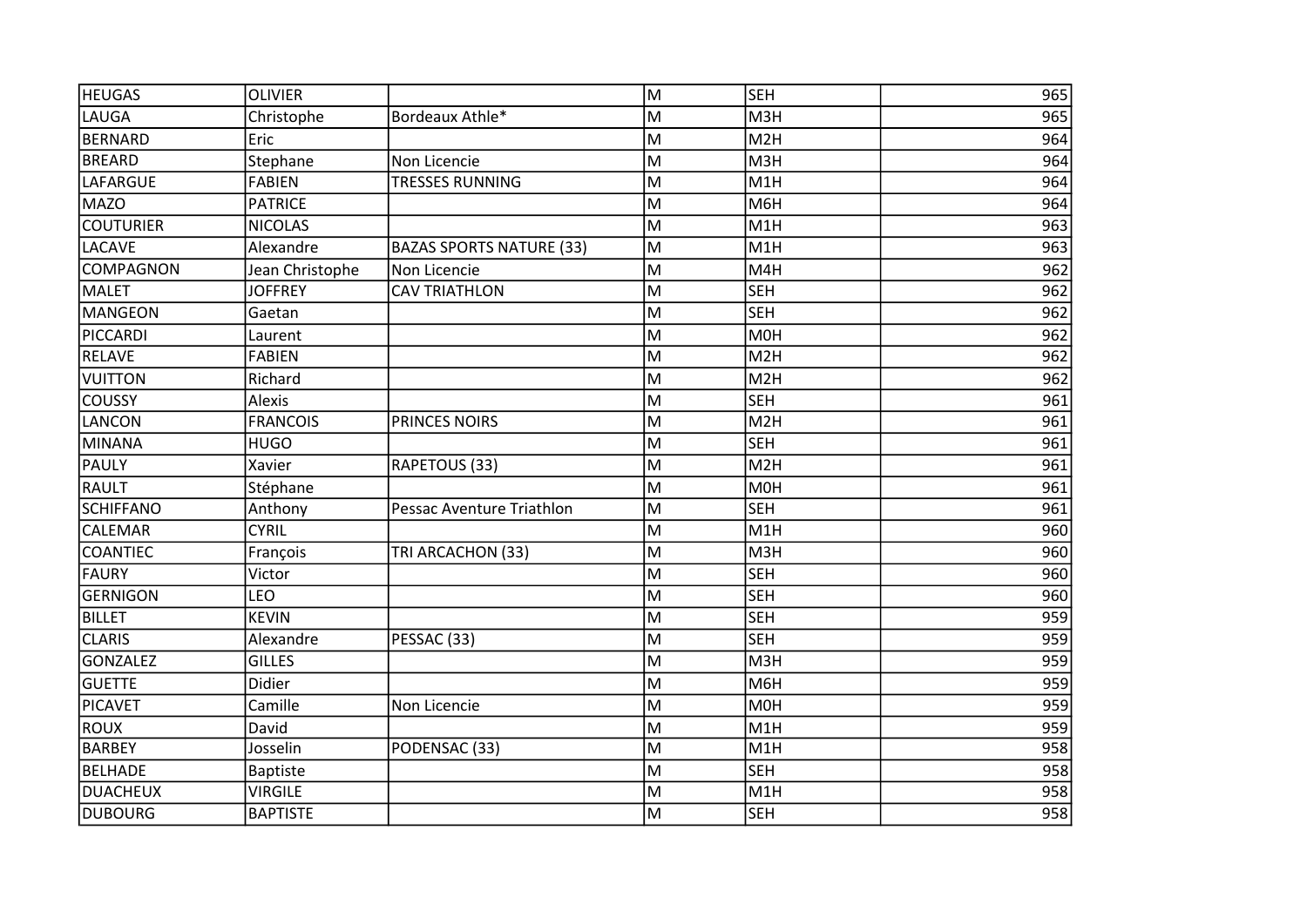| FAURE                   | <b>OLIVIER</b>     | <b>CANEJAN ATHLETISME</b>       | M | M3H              | 958 |
|-------------------------|--------------------|---------------------------------|---|------------------|-----|
| <b>GABARD</b>           | Xavier             | Sam Triathlon Raid              | M | M <sub>2</sub> H | 958 |
| NOEL                    | Francois           |                                 | M | M <sub>2</sub> H | 958 |
| <b>BISSEY</b>           | Guillaume          |                                 | M | M2H              | 957 |
| <b>BORDENAVE</b>        | <b>JEAN PIERRE</b> |                                 | M | M <sub>2</sub> H | 957 |
| <b>DEFFIEUX</b>         | <b>JEROME</b>      |                                 | M | M1H              | 957 |
| <b>THENIN</b>           | Yves               |                                 | M | M6H              | 957 |
| <b>VERTODUSIC</b>       | <b>OLIVIER</b>     | <b>ASBB COURSE RAID</b>         | M | M <sub>3</sub> H | 957 |
| <b>COSMAO</b>           | Matthieu           | <b>BORDEAUX (33)</b>            | M | M <sub>O</sub> H | 956 |
| <b>COUPERIE</b>         | <b>JEAN MARIE</b>  | <b>CNSSC</b>                    | M | M6H              | 956 |
| <b>CUISINIER</b>        | Jeremy             | Non Licencie                    | M | M <sub>OH</sub>  | 956 |
| <b>FLOUR</b>            | Olivier            | A2 Running                      | M | M <sub>O</sub> H | 956 |
| <b>GUILLERON</b>        | WILLYAM            |                                 | M | HM1H             | 956 |
| <b>LEMASSON</b>         | Yoann              |                                 | M | M <sub>O</sub> H | 956 |
| <b>MONTAGUT</b>         | Jessie             |                                 | M | M1H              | 956 |
| <b>CARTON</b>           | Fabrice            | A.s. Ambares                    | M | M3H              | 955 |
| <b>DIKANT</b>           | <b>MIGUEL</b>      |                                 | M | M3H              | 955 |
| HUARD                   | <b>CHRISTOPHE</b>  | <b>AS ILLAC</b>                 | M | M3H              | 955 |
| <b>LOUBEAU</b>          | Alexandre          |                                 | M | M1H              | 955 |
| PEREZ                   | Damien             | <b>VILLENAVE D'ORNON (33)</b>   | M | <b>SEH</b>       | 955 |
| <b>RABAULT</b>          | <b>BENOIT</b>      |                                 | M | <b>SEH</b>       | 955 |
| <b>TILMANT</b>          | Benoit             |                                 | M | <b>SEH</b>       | 955 |
| <b>BEZIAU</b>           | Christian          | Non Licencie                    | M | M <sub>O</sub> H | 954 |
| <b>SANCIER</b>          | Romain             |                                 | M | M <sub>2</sub> H | 954 |
| <b>DOBIEZYNSKI</b>      | <b>OLIVIER</b>     | <b>CNSSC</b>                    | M | M <sub>O</sub> H | 953 |
| <b>GATTO</b>            | Gabriel            |                                 | M | M1H              | 953 |
| <b>ODRIOZOLA</b>        | <b>THOMAS</b>      | ATHLE SANTE GRADIGNAN           | M | <b>SEH</b>       | 953 |
| SOUBEYROL               | Quentin            | Non Licencie                    | M | M <sub>1</sub> H | 953 |
| <b>BESNARD-GONTHIER</b> | <b>LOIC</b>        |                                 | M | M <sub>OH</sub>  | 952 |
| <b>BRETON</b>           | Sylvain            | TEAM FADAS LEOGEATS SPORTS NA M |   | M <sub>1</sub> H | 952 |
| <b>COUNARIE</b>         | Mathieu            | As Ambaresienn Sport Endurance  | M | M1H              | 952 |
| <b>DAUCHEZ</b>          | Maxime             |                                 | M | <b>SEH</b>       | 952 |
| <b>DAUGAN</b>           | <b>MARC</b>        | PESSAC AC                       | M | M3H              | 952 |
| <b>VILBROD</b>          | Geoffrey           |                                 | M | <b>SEH</b>       | 952 |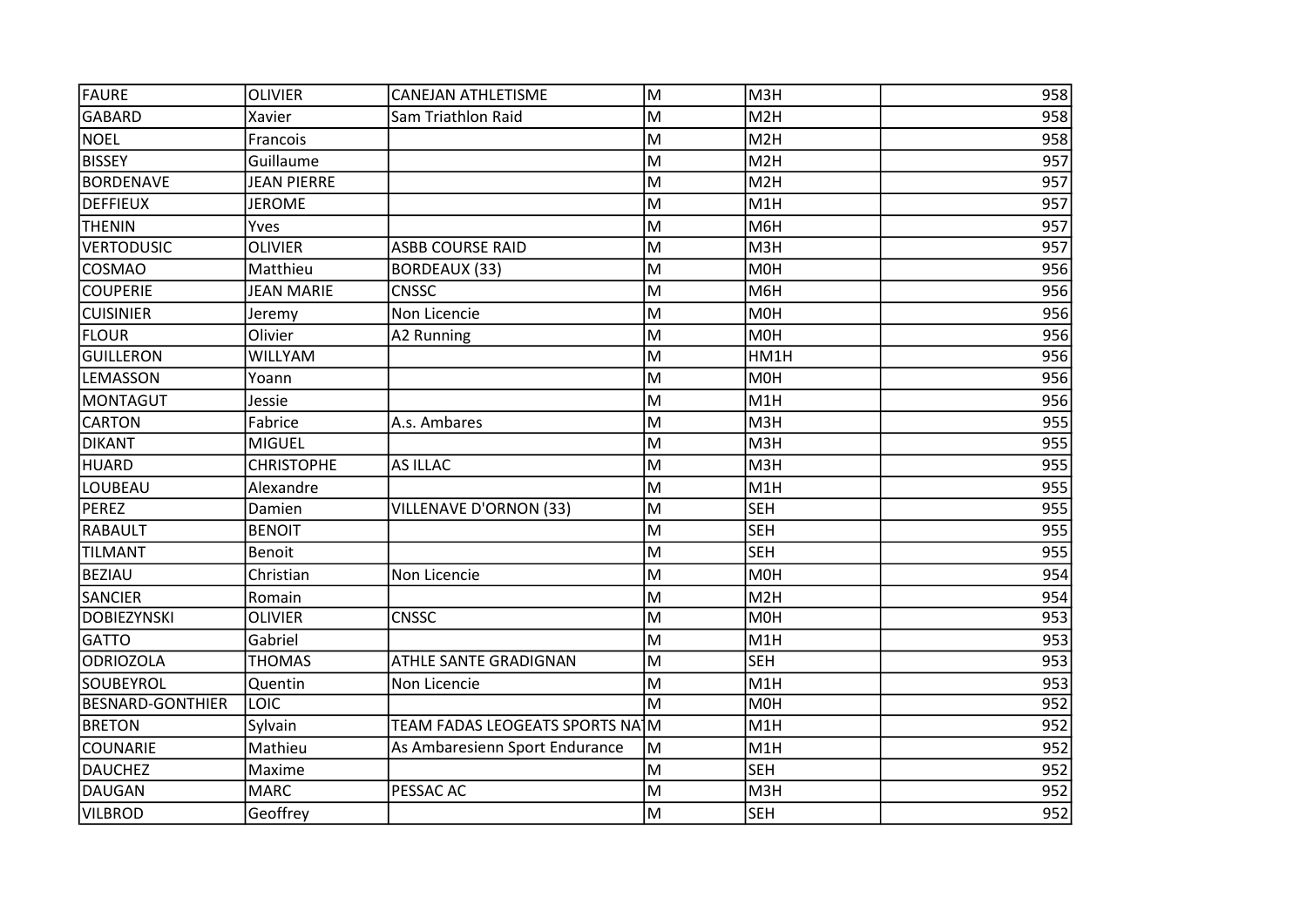| <b>BOUDIER</b>              | <b>NICOLAS</b>    |                               | M | <b>SEH</b>       | 951 |
|-----------------------------|-------------------|-------------------------------|---|------------------|-----|
| <b>DELAS</b>                | Julien            | LIBOURNE (33)                 | M | <b>SEH</b>       | 951 |
| <b>GENDRON</b>              | <b>MICHAEL</b>    |                               | M | M <sub>2</sub> H | 951 |
| LOUAULT                     | Christophe        |                               | M | M3H              | 951 |
| <b>BIZEUL</b>               | Romuald           | <b>SCAP CADAUJAC (33)</b>     | M | M2H              | 950 |
| <b>BRIOT</b>                | <b>GUILLAUME</b>  |                               | M | M1H              | 950 |
| <b>CARRE</b>                | <b>NICOLAS</b>    |                               | M | M1H              | 950 |
| <b>CHIATOTTO</b>            | <b>CLEMENT</b>    |                               | M | <b>SEH</b>       | 949 |
| <b>DOUHERET</b>             | Arnaud            | SAINT-PARDOUX-L'ORTIGIER (19) | M | M2H              | 949 |
| <b>NOUAILHANE</b>           | Cyrille           |                               | M | M3H              | 949 |
| <b>BONDON</b>               | <b>CHRISTOPHE</b> |                               | M | M1H              | 948 |
| <b>CARRERE</b>              | Jean-Claude       | ESCLOPS D AZUN (65)           | M | M5H              | 948 |
| <b>CHADEFFAUD</b>           | Maxime            |                               | M | <b>SEH</b>       | 948 |
| <b>DUPUY</b>                | SEBASTIEN         |                               | M | M1H              | 948 |
| <b>GUILLAUMARD</b>          | Jerome            | Non Licencie                  | M | M1H              | 948 |
| <b>SEGURA</b>               | Raphael           | Pessac Aventure Triathlon     | M | M <sub>2</sub> H | 948 |
| <b>CARRON</b>               | <b>ELIAN</b>      |                               | M | <b>SEH</b>       | 947 |
| <b>HENNIN</b>               | Franck            |                               | M | M2H              | 947 |
| <b>LEHAGUET</b>             | LAURENT           | SAINT ANDRE CUBZAC ATHLE      | M | M4H              | 947 |
| POZZOBON                    | Olivier           | Non Licencie                  | M | M <sub>2</sub> H | 947 |
| <b>RAYE</b>                 | Mathieu           |                               | M | <b>SEH</b>       | 947 |
| <b>BECHADE</b>              | Cedric            |                               | M | M <sub>1</sub> H | 946 |
| <b>BERRUTTO</b>             | Jean-Pierre       | Non Licencie                  | M | M4H              | 946 |
| <b>FAOIX-SAURET</b>         | <b>DAVID</b>      |                               | M | M <sub>2</sub> H | 946 |
| FAURE                       | <b>YOANN</b>      | <b>CAF BORDEAUX</b>           | M | <b>SEH</b>       | 946 |
| LACOURARIE                  | <b>MICKAEL</b>    | <b>SCA</b>                    | M | <b>SEH</b>       | 945 |
| LAVAURE                     | Fabrice           |                               | M | M <sub>O</sub> H | 945 |
| <b>SUCRET</b>               | <b>GERALD</b>     | CAV                           | M | M <sub>2</sub> H | 945 |
| <b>BUCHET</b>               | <b>VINCENT</b>    | <b>CAV VO3 TRIATHLON</b>      | M | M <sub>1</sub> H | 944 |
| JULIEN                      | Thibault          |                               | M | M0H              | 944 |
| LANZONI                     | Mickael           | Non Licencie                  | M | M1H              | 944 |
| <b>NGUYEN</b>               | REMI              |                               | M | <b>SEH</b>       | 944 |
| RECULLEZ                    | Mathieu           |                               | M | M <sub>O</sub> H | 944 |
| RODRIGUEBELLEPERCH Rodrigue |                   | Canejan Athletisme            | M | M1H              | 944 |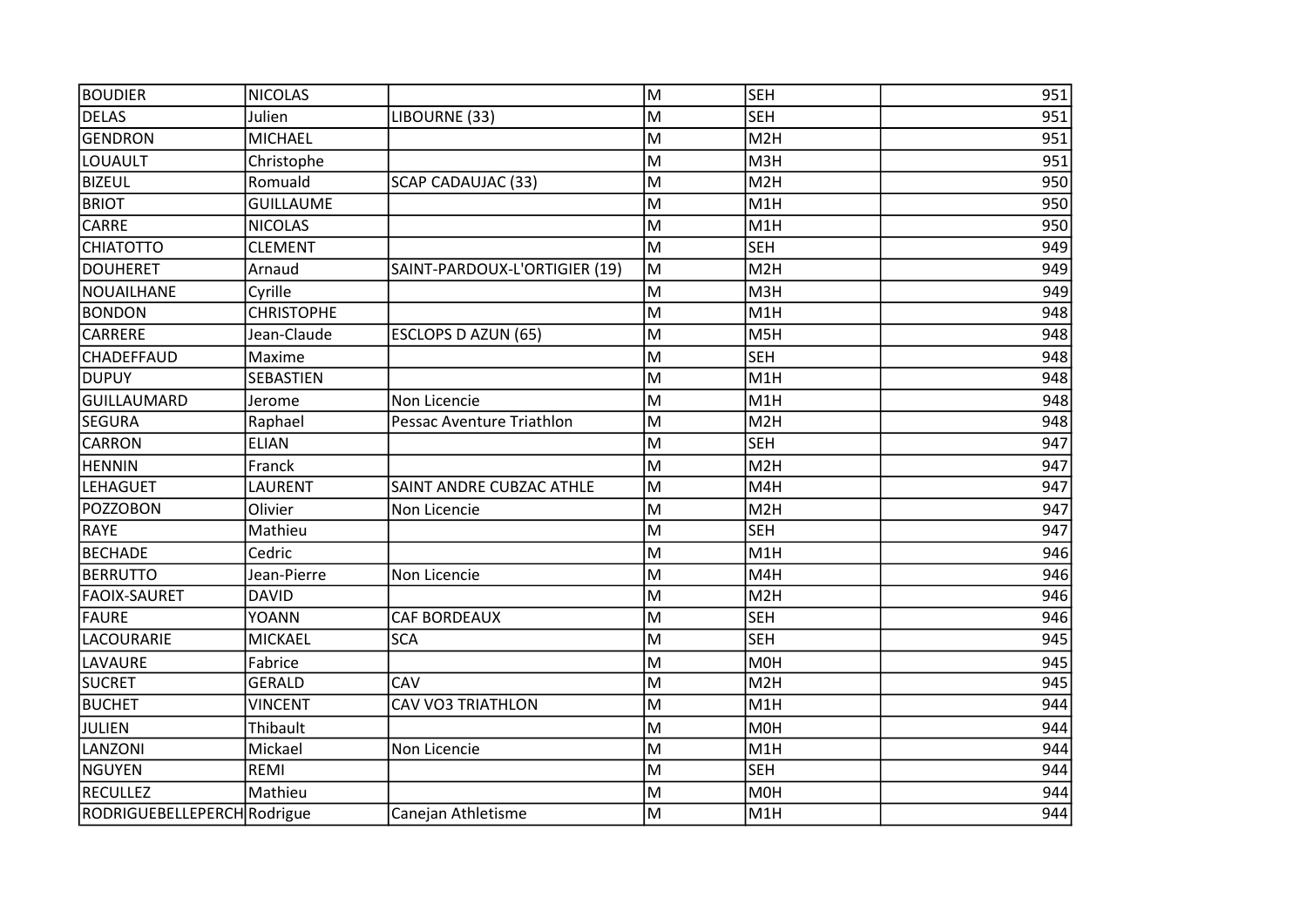| VIDEAU            | <b>PATRICK</b>    | <b>CMO BASSENS</b>          | lм | M5H              | 944 |
|-------------------|-------------------|-----------------------------|----|------------------|-----|
| <b>BRANA</b>      | Laurent           |                             | M  | M1H              | 943 |
| <b>ESCOUBET</b>   | Fabrice           |                             | M  | M2H              | 943 |
| FAGET             | Benjamin          | Non Licencie                | M  | <b>SEH</b>       | 943 |
| FEVRIER           | <b>VINCENT</b>    | <b>UB87</b>                 | M  | <b>SEH</b>       | 943 |
| <b>FOURNIE</b>    | Rémy              | CAMIRAN (33)                | M  | M <sub>2</sub> H | 943 |
| <b>MOISAN</b>     | <b>ADRIEN</b>     |                             | M  | M <sub>OH</sub>  | 943 |
| SAINTE-CROIX      | Philippe          |                             | M  | M5H              | 943 |
| BEUGIN            | <b>STEVE</b>      |                             | M  | M <sub>2H</sub>  | 942 |
| <b>CASTERA</b>    | Thierry           | A.s. Ambares                | M  | M2H              | 942 |
| <b>DAGES</b>      | Alexandre         |                             | M  | M <sub>1</sub> H | 942 |
| <b>DAVIAUD</b>    | <b>FREDDY</b>     |                             | M  | M <sub>1</sub> H | 942 |
| LE PICHON         | Mickael           |                             | M  | <b>SEH</b>       | 942 |
| PERRIAT           | Romain            | <b>COURKIPEUH (33)</b>      | M  | M <sub>1H</sub>  | 942 |
| BILLANT           | Guillaume         |                             | M  | <b>SEH</b>       | 941 |
| ETCHEBARNE        | <b>EMMANUEL</b>   | <b>TRESSES RUNNING</b>      | M  | M <sub>2</sub> H | 941 |
| FERRAND           | Guillaume         |                             | M  | M2H              | 941 |
| <b>PAYET</b>      | SEBASTIEN         | <b>CNSSC</b>                | M  | M1H              | 941 |
| POCHAT            | Pascal            |                             | M  | мзн              | 941 |
| PUYRIGAUD         | <b>THOMAS</b>     |                             | M  | M <sub>1</sub> H | 941 |
| <b>FUMADELLES</b> | LOIC              |                             | M  | <b>MOH</b>       | 940 |
| <b>GUESNE</b>     | Raphael           |                             | M  | <b>SEH</b>       | 940 |
| LE BRUN           |                   | <b>US TALENCE</b>           | M  | <b>SEH</b>       | 940 |
| REYNAUD           | Pascal            | RAPETOU (33)                | M  | M4H              | 940 |
| <b>LACOUR</b>     | Tim               |                             | M  | <b>JUH</b>       | 939 |
| <b>LAGOIDET</b>   | Christophe        | STADE MONT DE MARSAN (40)   | M  | M5H              | 939 |
| LAHAYE            | <b>DAVID</b>      |                             | M  | M <sub>1</sub> H | 939 |
| <b>LANGLOIS</b>   | <b>CHRISTOPHE</b> | <b>GIRONDINS DE BORDEAU</b> | M  | M2H              | 939 |
| MOINIE            | Edwin             |                             | M  | <b>SEH</b>       | 939 |
| PEREZ             | Remi              | Non Licencie                | M  | <b>SEH</b>       | 939 |
| REIGNIEZ          | David             |                             | M  | M3H              | 939 |
| <b>BELYS</b>      | <b>MICKAEL</b>    |                             | M  | M <sub>1</sub> H | 938 |
| <b>COURTINADE</b> | <b>Bruno</b>      |                             | M  | M0H              | 938 |
| DAUSSENG          | <b>CEDRIC</b>     |                             | M  | M1H              | 938 |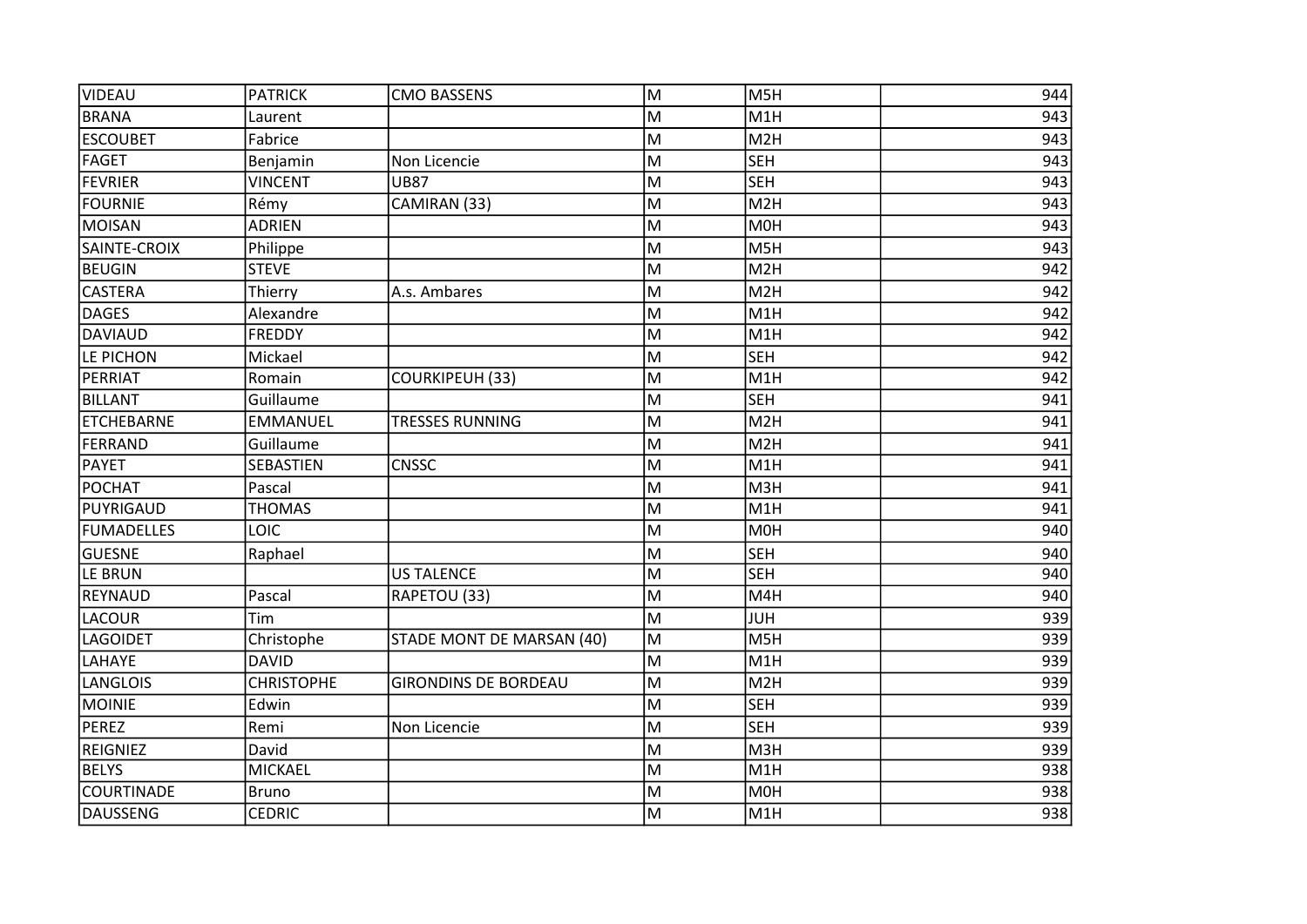| MARGUET           | Louis             | TALENCE (33)                | M | <b>ESH</b>       | 938              |
|-------------------|-------------------|-----------------------------|---|------------------|------------------|
| <b>TEIXIDO</b>    | <b>GUILLAUME</b>  |                             | M | M1H              | 938              |
| <b>CHABROL</b>    | Thierry           | Be Tri                      | M | M3H              | 937              |
| LAGARDE           | Didier            | SADIRAC (33)                | M | M4H              | 937              |
| LE BLEIS          |                   |                             | M | M <sub>O</sub> H | 937              |
| MAGUER            | Yoan              |                             | M | M1H              | 937              |
| PICHEREAU         | <b>CEDRIC</b>     |                             | M | M0H              | 937              |
| <b>VACCARI</b>    | THIBAUT           |                             | M | <b>SEH</b>       | 937              |
| <b>BLOUIN</b>     | <b>AYMERIC</b>    | ATHLE SANTE GRADIGNAN       | M | M1H              | 936              |
| <b>DEMORY</b>     | Jacques-Francois  |                             | M | M1H              | 936              |
| LAHOUEL           | Marc              |                             | M | M <sub>2</sub> H | 936              |
| <b>TRUBERT</b>    | Romuald           | SEMENS (33)                 | M | <b>SEH</b>       | 936              |
| <b>ALLART</b>     | <b>ROMARIC</b>    |                             | M | <b>SEH</b>       | 935              |
| <b>BETES</b>      | Frederic          |                             | M | M3H              | 935              |
| DENIS             | Eric              |                             | M | <b>SEH</b>       | 935              |
| <b>GRANDCHAMP</b> | <b>VICTOR</b>     |                             | M | <b>SEH</b>       | 935              |
| <b>GUILLAUME</b>  | Philippe          | STE CROIX DU MONT (33)      | M | M5H              | 935              |
| <b>HENG</b>       | <b>JAMES</b>      |                             | M | <b>SEH</b>       | $\overline{935}$ |
| PELLETIER         | Richard           |                             | M | M3M              | 935              |
| BERTRAND          | <b>CHRISTOPHE</b> | <b>BLACK RUNNERS SADIRA</b> | M | M <sub>2</sub> H | 934              |
| <b>CAMPIONI</b>   | <b>CHRISTOPHE</b> |                             | M | M <sub>2</sub> H | 934              |
| <b>GAJAC</b>      | Thomas            |                             | M | <b>SEH</b>       | 934              |
| <b>LARROUY</b>    | Frederic          |                             | M | M <sub>2</sub> H | 934              |
| MARAIS            | SEBASTIEN         | AS ILLAC                    | M | M <sub>O</sub> H | 934              |
| DUVAL             | Julien            |                             | M | M1H              | 933              |
| <b>MAE</b>        | <b>HUGO</b>       |                             | M | <b>SEH</b>       | 933              |
| <b>SISQUE</b>     | Camille           |                             | M | <b>SEH</b>       | 933              |
| <b>MATHIEU</b>    | Jonathan          |                             | M | <b>MOH</b>       | 932              |
| PLOUCHARD         | <b>PASCAL</b>     |                             | M | M4H              | 932              |
| <b>ROBIN</b>      | <b>NICOLAS</b>    |                             | M | <b>SEH</b>       | 932              |
| <b>LANDIER</b>    | Thomas            |                             | M | <b>SEH</b>       | 931              |
| <b>LEFEBVRE</b>   | Mathieu           |                             | M | M1H              | 931              |
| MECHIN            | Sébastien         | MERIGNAC (33)               | M | M <sub>2</sub> H | 931              |
| MORILLO           | <b>NORBERT</b>    |                             | M | M3H              | 931              |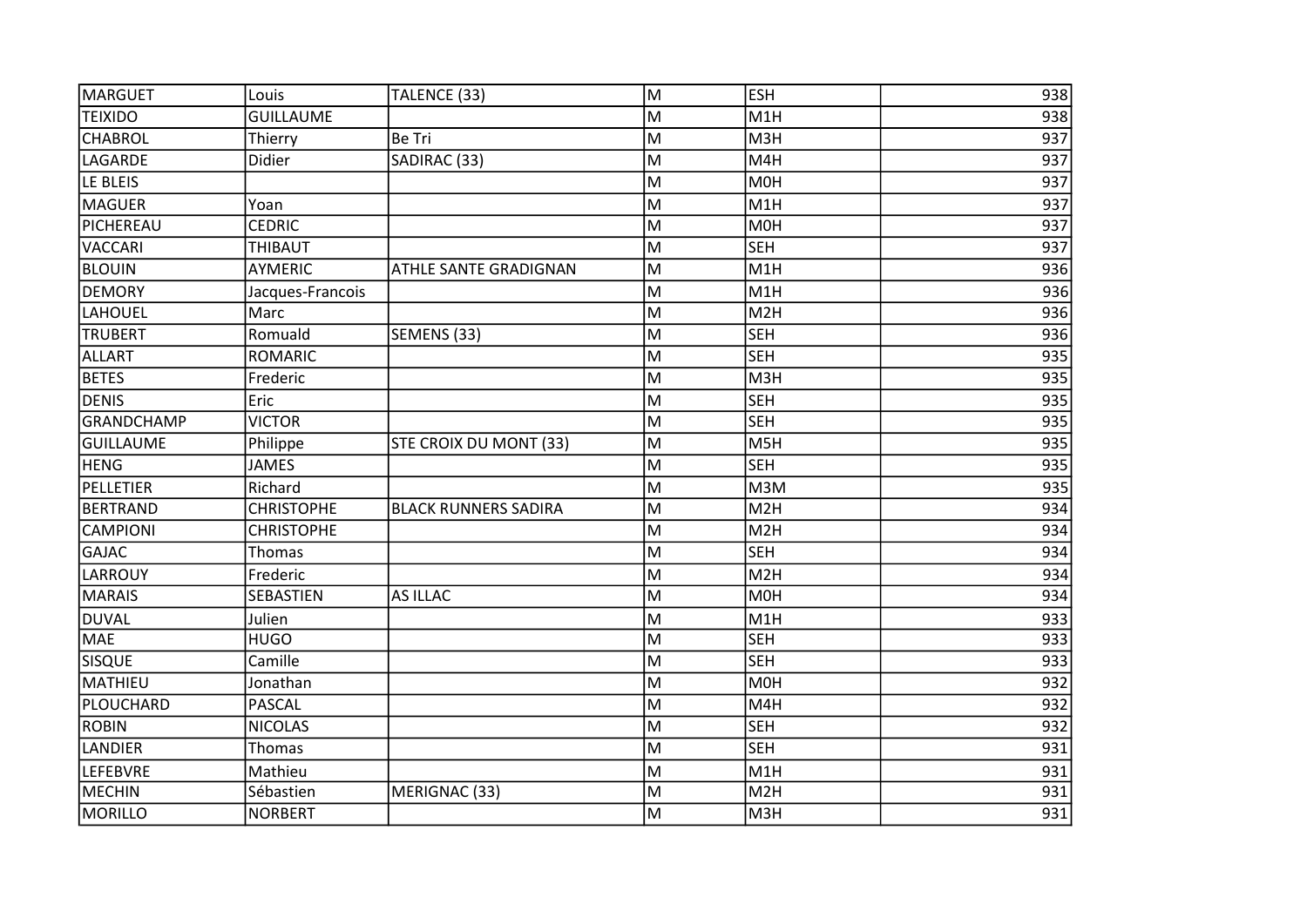| BARDIN             | Richard          | ESSONNE ATHLETIC C.O.LES LUIS (91M  |   | M <sub>2</sub> H | 930 |
|--------------------|------------------|-------------------------------------|---|------------------|-----|
| <b>BOURDET</b>     | <b>JULIEN</b>    | <b>ASPOM</b>                        | M | M0H              | 930 |
| <b>DEBAISIEUX</b>  | <b>CLEMENT</b>   | <b>PESSAC AC</b>                    | M | <b>SEH</b>       | 930 |
| <b>LORTIE</b>      | <b>Bastien</b>   | Canejan Athletisme                  | M | M <sub>1</sub> H | 930 |
| MILLIAC            | Jean-louis       |                                     | M | M3H              | 930 |
| <b>BEZIADE</b>     | Loïc             | TALENCE (33)                        | M | M <sub>2</sub> H | 929 |
| <b>GABASTON</b>    | <b>FRÉDÉRIC</b>  |                                     | M | M <sub>2</sub> H | 929 |
| PETIT              | Vincent          |                                     | M | M <sub>2</sub> H | 929 |
| <b>RUIZ</b>        | <b>DAVID</b>     | <b>CM FLOIRAC</b>                   | M | M3H              | 929 |
| DURAND             | FRANÇOIS-XAVIER  |                                     | M | M4H              | 928 |
| DURANDEAU          | <b>GABRIEL</b>   | <b>GIRONDINS BDX TRIATH</b>         | M | M0H              | 928 |
| <b>QUERON</b>      | Cyril            | As Libourne Triatlhon               | M | M3H              | 928 |
| AIN                | <b>STEPHANE</b>  | <b>TRESSES RUNNING</b>              | M | M3H              | 927 |
| <b>EGNELL</b>      | <b>THEO</b>      |                                     | M | <b>SEH</b>       | 927 |
| NANCEAU            | Vincent          |                                     | M | M1H              | 927 |
| FRAIKIN            | William          |                                     | M | M0H              | 926 |
| <b>JACQUEMET</b>   | <b>BAPTISTE</b>  |                                     | M | M0H              | 926 |
| LAMAUD             | Jean-baptiste    |                                     | M | M <sub>1</sub> H | 926 |
| <b>CORNU</b>       | <b>JEAN-YVES</b> |                                     | M | M <sub>1</sub> H | 925 |
| <b>GIRARD</b>      | <b>GUILLAUME</b> |                                     | M | M <sub>O</sub> H | 925 |
| <b>GROS</b>        | Pierre           | S/I Union Saint Bruno               | M | M1H              | 925 |
| PATUREAU           | Xavier           | MERIGNAC (33)                       | M | M <sub>2</sub> H | 925 |
| PLANTIEU           | Cyril            |                                     | M | M <sub>2</sub> H | 925 |
| <b>LAPLAUD</b>     | <b>NICOLAS</b>   |                                     | M | <b>SEH</b>       | 924 |
| <b>RABIAZA</b>     | Sandy            |                                     | M | M1H              | 924 |
| <b>ASSERQUET</b>   | Frederic         | ESCLOPS D'AZUN (65)                 | M | M4H              | 923 |
| <b>DANGUY</b>      | <b>OLIVIER</b>   | <b>RAIDN TRAIL</b>                  | M | M <sub>2</sub> H | 923 |
| MERIEL             | Didier           |                                     | M | M4H              | 923 |
| MEYNARD            | Mickaël          |                                     | M | M <sub>2</sub> H | 923 |
| <b>CHIARANDINI</b> | <b>CYRIL</b>     |                                     | M | <b>MOH</b>       | 922 |
| <b>FAZIO</b>       | Anthony          | THUN SAINT AMAND (59)               | M | M0H              | 922 |
| <b>GAUDY</b>       | Benoit           | <b>BOULIAC SPORTS PLAISIRS (33)</b> | M | M <sub>2</sub> H | 922 |
| <b>MEYER</b>       | <b>MARTIN</b>    |                                     | M | <b>SEH</b>       | 922 |
| FRANCO             | Christophe       |                                     | M | M3H              | 921 |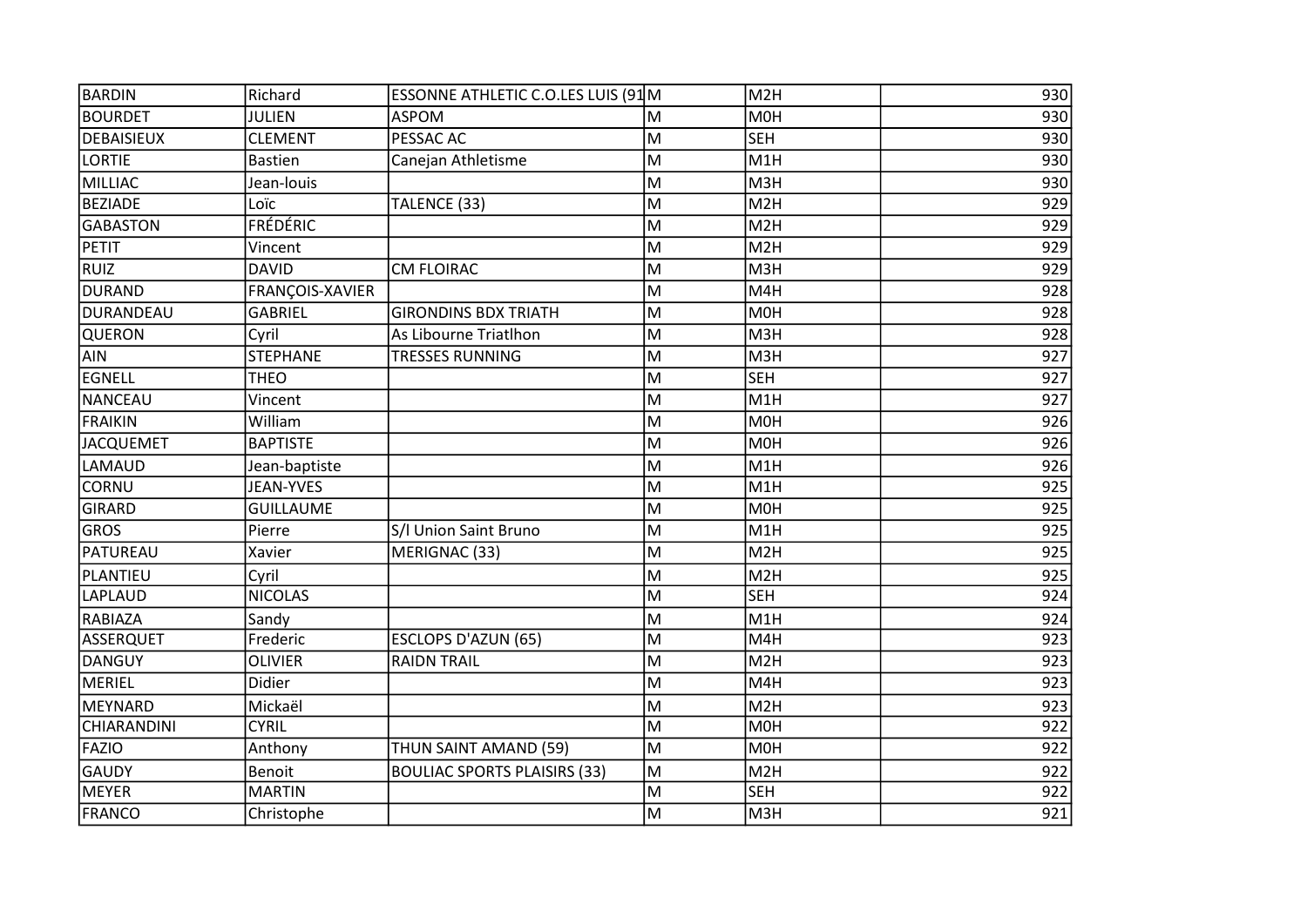| VELASQUEZ            | Jeanluc              | BEGLES (33)                     | M | M4H              | 921 |
|----------------------|----------------------|---------------------------------|---|------------------|-----|
| <b>MAUVY</b>         | <b>FABRICE</b>       | PESSAC AC                       | M | M3H              | 920 |
| PERROT               | <b>FREDERIC</b>      |                                 | M | M2H              | 920 |
| <b>VINDIOLET</b>     | Jonathan             |                                 | M | <b>SEH</b>       | 920 |
| <b>VOIRON</b>        | Mickaël              | LE HAILLAN (33)                 | M | <b>SEH</b>       | 920 |
| <b>ANGELON</b>       | <b>DAMIEN</b>        | <b>AS LIBOURNE</b>              | M | M0H              | 919 |
| BASQUIN              | Michael              |                                 | M | M1H              | 919 |
| <b>GUERNION</b>      | <b>PIERRE YVES</b>   | PESSAC AC                       | M | M <sub>2</sub> H | 919 |
| RENAUD               | Eddy                 | LE HAILLAN (33)                 | M | M <sub>1</sub> H | 919 |
| <b>TROUGNOU</b>      | Benoit               |                                 | M | <b>SEH</b>       | 919 |
| <b>RAGUET</b>        | <b>GUILLAUME</b>     |                                 | M | M3H              | 918 |
| <b>CLERC</b>         | SÉBASTIEN            |                                 | M | M <sub>2</sub> H | 917 |
| <b>MONIEZ</b>        | Philippe             | LANGON (33)                     | M | M3H              | 917 |
| <b>RIGOUX</b>        | Pascal               |                                 | M | M4H              | 917 |
| <b>ZECRI</b>         | Maxime               | EBSBA - S/L ES BRUGES           | M | M <sub>1</sub> H | 917 |
| <b>AGUERRE</b>       | Pierre               |                                 | M | M <sub>2</sub> H | 916 |
| <b>BOULAGNON</b>     | Thierry              | Canejan Athletisme              | M | M <sub>2</sub> H | 916 |
| <b>FRANQUES</b>      | Laurent              | TRIATHLON VAL DE L'EYRE (33)    | M | <b>MOH</b>       | 916 |
| <b>LEONARD</b>       | <b>FREDERIC</b>      |                                 | M | M3H              | 916 |
| SIMONNEAU            | YOHAN                |                                 | M | M <sub>2</sub> H | 916 |
| <b>DELFOSSE</b>      | David                | PORT SAINTE MARIE (47)          | M | M0H              | 915 |
| LARROZE              | YAEL                 |                                 | M | M1H              | 915 |
| <b>VILLARD</b>       | <b>THIERRY</b>       | <b>URBAN RUNNERS BORDEAUX</b>   | M | M4H              | 915 |
| LAUMOND              | SEBASTIEN            |                                 | M | <b>SEH</b>       | 914 |
| <b>LOZES</b>         | <b>BRUNO</b>         |                                 | M | M4H              | 914 |
| <b>TUAL</b>          | Jean Michel          |                                 | M | M4H              | 914 |
| <b>VINCENT</b>       | Aurélien             | YVIERS (16)                     | M | M <sub>O</sub> H | 914 |
| <b>BONNEMAISON</b>   | <b>JEAN BAPTISTE</b> | <b>ATHLE SANTE GRADIGNAN</b>    | M | M <sub>1</sub> H | 913 |
| <b>CONTIS</b>        | Jean-luc             |                                 | M | M5H              | 913 |
| <b>CROGUENNEC</b>    | Jean-Luc             | <b>MARATHON DES GRAVES (33)</b> | M | M4H              | 913 |
| <b>SECRET</b>        | Jean                 | Stade Langonnais Athletisme*    | M | M3H              | 913 |
| <b>BARBE</b>         | <b>EMMANUEL</b>      | <b>CAMBLANES RUNNING</b>        | M | M1H              | 912 |
| <b>BAROCHE-MOREL</b> | Mathieu              |                                 | M | M1H              | 912 |
| BOULANGÉ             | Noé                  | PUJOLS-SUR-CIRON (33)           | M | <b>SEH</b>       | 912 |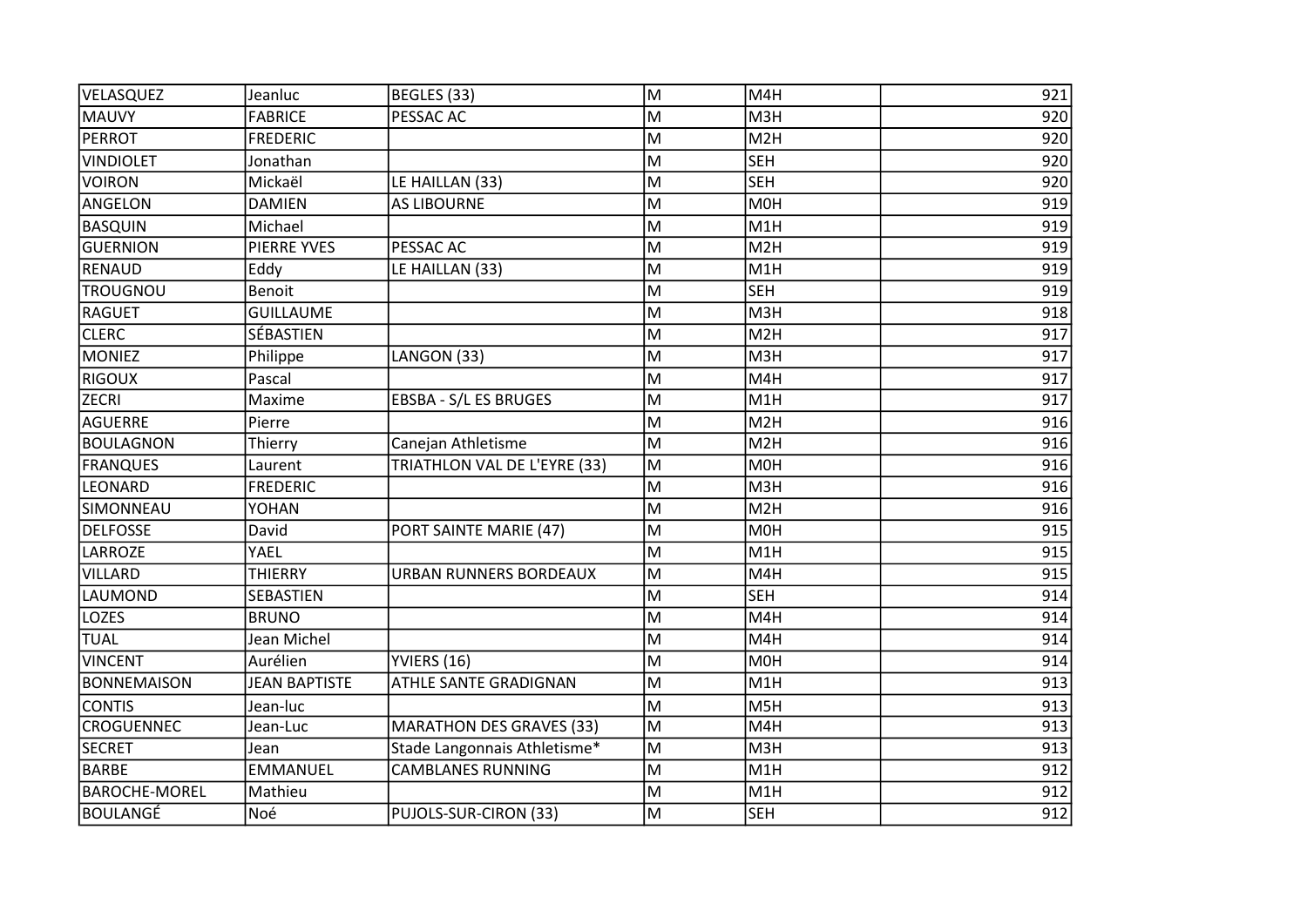| MASSET           | <b>BRUNO</b>         | ATHLE SANTE GRADIGNAN               | M | M4H              | 912 |
|------------------|----------------------|-------------------------------------|---|------------------|-----|
| SAUNIER          | <b>Nicolas</b>       |                                     | M | M <sub>O</sub> H | 912 |
| <b>DELAS</b>     | Jean-Michel          | LIBOURNE (33)                       | M | M4H              | 911 |
| <b>JANNIARD</b>  | <b>FLORIAN</b>       | <b>VC SUD GIRONDE</b>               | M | M1H              | 911 |
| <b>LEVY</b>      | Eric                 |                                     | M | M <sub>2</sub> H | 911 |
| <b>POUYSEGUR</b> | Laurent              |                                     | M | M1H              | 911 |
| <b>VALLE</b>     | <b>DAMIEN</b>        |                                     | M | M1H              | 911 |
| <b>AURICK</b>    | <b>Nicolas</b>       |                                     | M | M2H              | 910 |
| <b>BERTET</b>    | Jerome               | PESSAC (33)                         | M | M3H              | 910 |
| EBALARD          | <b>RODOLPHE</b>      | ST'ARTINBLOC                        | M | M <sub>O</sub> H | 910 |
| FORT             | Julien               |                                     | M | M1H              | 910 |
| <b>CUENOT</b>    | <b>STEPHANE</b>      | <b>DBS CROSS</b>                    | M | M3H              | 909 |
| ANDRIEUX         | Sylvain              | <b>Adidas Runner Bordeaux</b>       | M | M1H              | 908 |
| FAJOL            | HERVÉ                |                                     | M | M4H              | 908 |
| <b>GUEHENNEC</b> | <b>VINCENT</b>       |                                     | M | M1H              | 908 |
| MARTIN           | Aurélien             |                                     | M | M <sub>O</sub> H | 908 |
| REY              | Clément              | CARCANS (33)                        | M | <b>SEH</b>       | 908 |
| <b>BOURIDEYS</b> | LAURENT              |                                     | M | M4H              | 907 |
| <b>CATIGNOL</b>  | Antoine              | <b>PARIS (75)</b>                   | M | <b>SEH</b>       | 907 |
| <b>ESCAICH</b>   | <b>Bruno</b>         |                                     | M | M3H              | 907 |
| <b>VASNIER</b>   | <b>GREGORY</b>       |                                     | M | M1H              | 907 |
| <b>DARCHE</b>    | Patrick              | <b>CHARLES PERRENS (33)</b>         | M | M5H              | 906 |
| <b>MARIE</b>     | <b>FABRICE</b>       | PESSAC AC                           | M | M3H              | 906 |
| <b>FROSIO</b>    | David                | <b>BOULIAC SPORTS PLAISIRS (33)</b> | M | M1H              | 905 |
| <b>GEORGES</b>   | <b>DOMINIQUE</b>     | ATHLE SANTE GRADIGNAN               | M | M5H              | 905 |
| TARVIC           | Eliot                |                                     | M | <b>SEH</b>       | 905 |
| <b>BOIREAU</b>   | LOUIS                |                                     | M | <b>SEH</b>       | 904 |
| KETFI            | SAMI                 |                                     | M | M3H              | 904 |
| <b>BOUE</b>      | <b>JEAN PHILIPPE</b> | ATHLE SANTE GRADIGNAN               | M | M3H              | 903 |
| <b>JOLLES</b>    | <b>GUILLAUME</b>     |                                     | M | M <sub>2</sub> H | 903 |
| MOREAU           | Joël                 | SAINT PIERRE DE MONS (33)           | M | M4H              | 903 |
| <b>BALLAN</b>    | <b>ARNAUD</b>        |                                     | M | M3H              | 902 |
| BONNEAU          | Emmanuel             | <b>BORDEAUX (33)</b>                | M | M <sub>2</sub> H | 902 |
| ALIBERT          | Sébastien            |                                     | M | M2H              | 901 |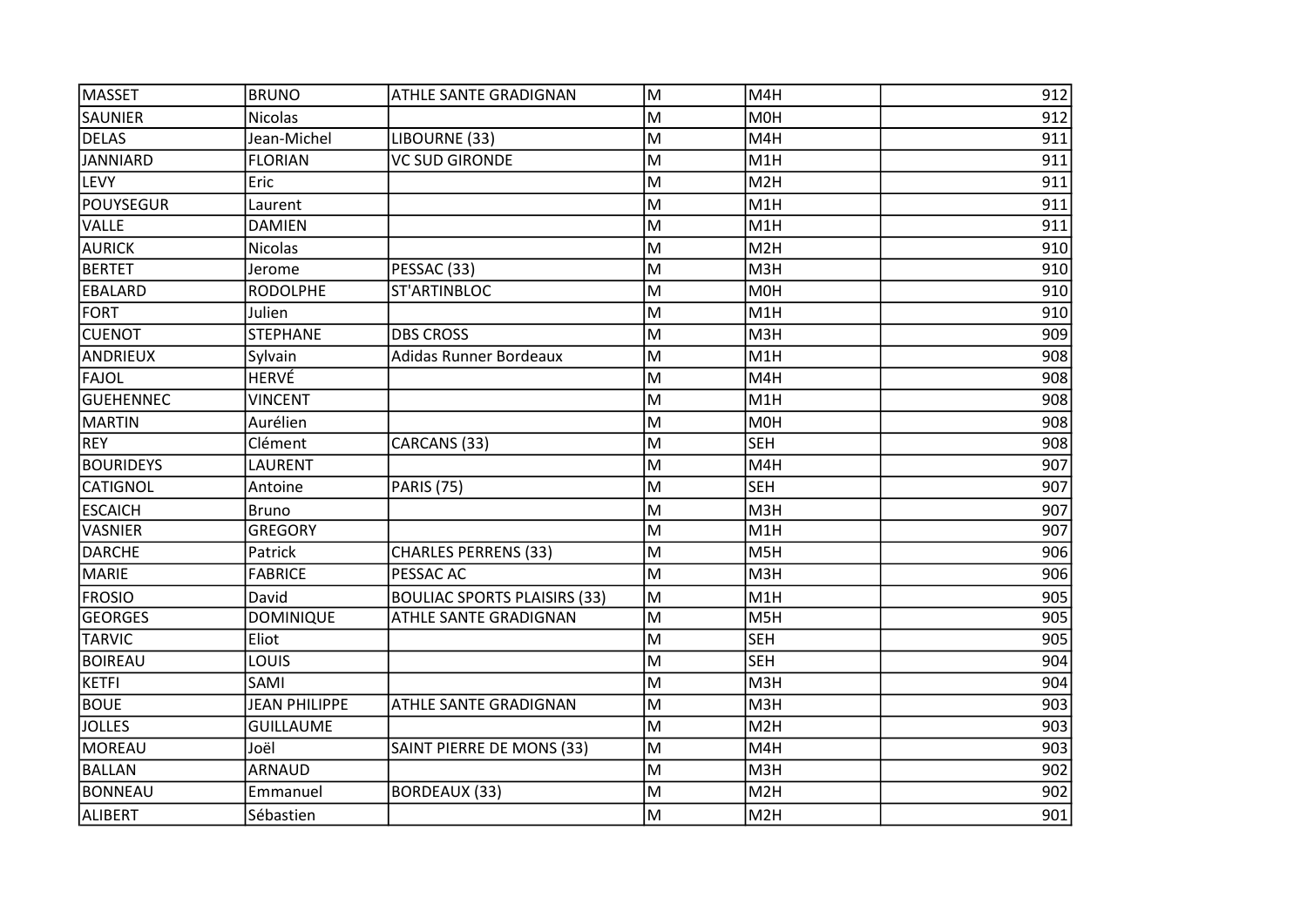| DUPONT                | Didier           | <b>Athletisme Nord Bassin</b>    | M | M4H              | 901 |
|-----------------------|------------------|----------------------------------|---|------------------|-----|
| <b>FRICONNET</b>      | <b>GUILLAUME</b> |                                  | M | <b>SEH</b>       | 901 |
| POUYDEBAT             | <b>MARC</b>      | <b>BASC</b>                      | M | M4H              | 901 |
| <b>DUFFAU</b>         | Christian        | SAINT LAURENT (47)               | M | M4H              | 900 |
| <b>GLORIEUX</b>       | Christophe       | <b>Athletisme Nord Bassin</b>    | M | M <sub>1</sub> H | 900 |
| <b>MEILLACQ</b>       | <b>EDOUARD</b>   |                                  | M | <b>MOH</b>       | 900 |
| <b>PIGEON</b>         | <b>ANTOINE</b>   |                                  | M | <b>MOH</b>       | 900 |
| <b>BONO</b>           | <b>ANTHONY</b>   |                                  | M | M <sub>1</sub> H | 899 |
| <b>COUDERT</b>        | Jerome           |                                  | M | <b>SEH</b>       | 899 |
| <b>ETIENNE</b>        | Florian          |                                  | M | M1H              | 899 |
| <b>VERDIERE</b>       | <b>NICOLAS</b>   |                                  | M | M1H              | 899 |
| CHARBONNEL            | <b>GUILLAUME</b> |                                  | M | M1H              | 898 |
| <b>EVEN</b>           | <b>MATHIEU</b>   | <b>MELGVEN AVEN TRAIL</b>        | M | M <sub>OH</sub>  | 898 |
| <b>GEOFFRE</b>        | Alexandre        |                                  | M | <b>SEH</b>       | 898 |
| <b>SAUBOIS</b>        | Eric             | SAINT GEORGES DE BLANCANEIX (24M |   | M <sub>1</sub> H | 898 |
| <b>AMOUROUX</b>       | Teddy            | <b>Usep Talence</b>              | M | <b>SEH</b>       | 897 |
| <b>BOUCHET</b>        | <b>ALIX</b>      |                                  | M | <b>MOH</b>       | 897 |
| <b>COUTURIER</b>      | Yvan             | ESB OXYGENE (33)                 | M | M <sub>3</sub> H | 897 |
| <b>DEFRANCE</b>       | <b>BENOIT</b>    | <b>GIRONDINS BORDEAUX T</b>      | M | M <sub>O</sub> H | 897 |
| <b>BORDES</b>         | <b>STÉPHANE</b>  |                                  | M | M <sub>1</sub> H | 896 |
| <b>CAURIER</b>        | Laurent          | MERIGNAC (33)                    | M | M3H              | 896 |
| <b>LACAZE LABADIE</b> | <b>Bertrand</b>  |                                  | M | M2H              | 896 |
| LAPERGUE              | <b>FLAVIEN</b>   | <b>AC PAREMPUYRE</b>             | M | <b>SEH</b>       | 896 |
| <b>BEAUDIER</b>       | Pierre           |                                  | M | <b>SEH</b>       | 895 |
| <b>BERNARD</b>        | ERIC             | CA VILLENAVE D'ORNON             | M | M3H              | 895 |
| <b>BOUTHONNIER</b>    | LAURENT          |                                  | M | M3H              | 895 |
| <b>GASSIAN</b>        | Alexandre        |                                  | M | M <sub>1</sub> H | 895 |
| <b>CHAUMIN</b>        | Julien           | <b>COLOMIERS (31)</b>            | M | <b>SEH</b>       | 894 |
| LUNEL                 | <b>ALEXI</b>     | <b>ESB BLANQUEFORT</b>           | M | M3H              | 894 |
| <b>PETIT</b>          | Guillaume        | As Libourne Triathlon            | M | M <sub>1</sub> H | 894 |
| SAULE                 | <b>BRUNO</b>     | CA VILLENAVE D'ORNON             | M | M5H              | 894 |
| <b>TROTZIER</b>       | Julien           |                                  | M | M <sub>1</sub> H | 894 |
| <b>CABLE</b>          | <b>GILLES</b>    | CA VILLENAVE D'ORNON             | M | M4H              | 893 |
| DAVID                 | Crand            |                                  | M | M1H              | 893 |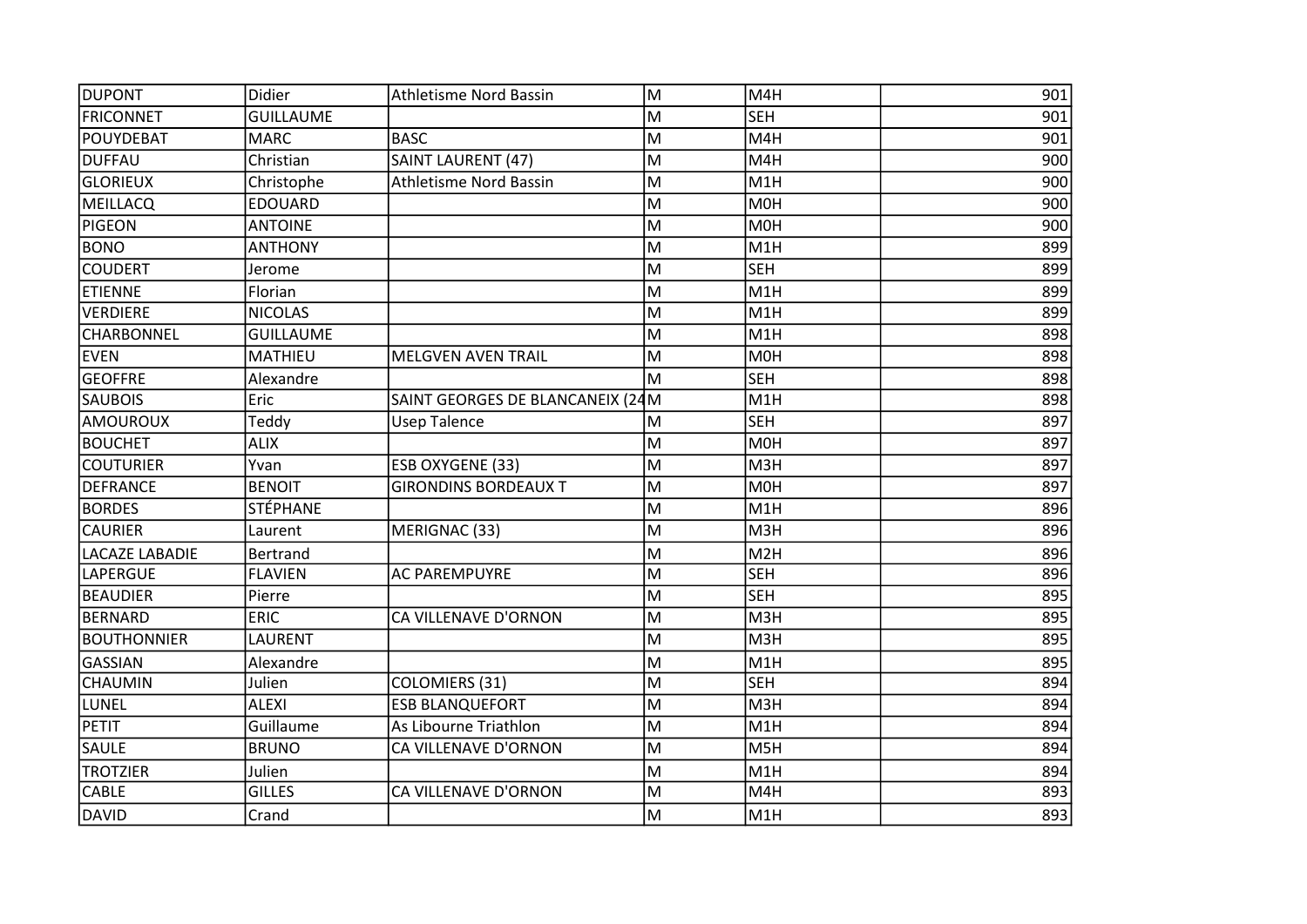| PERUCH                | Cyril            | <b>BPBO (31)</b>                    | M | <b>MOH</b>       | 893 |
|-----------------------|------------------|-------------------------------------|---|------------------|-----|
| ROUSSEAU              | LAURENT          |                                     | M | <b>MOH</b>       | 893 |
| <b>FAYEULLE</b>       | Florent          | SAINT-MEDARD-EN-JALLES (33)         | M | <b>SEH</b>       | 892 |
| <b>GIRARD</b>         | Benoit           | Centre Hospitalier Universitai      | M | M6H              | 892 |
| MARECHAL              | LOÏC             | <b>BORDEAUX ATHLE</b>               | M | M <sub>2</sub> H | 892 |
| <b>TARTAS</b>         | <b>REMI</b>      | <b>COURSE NATURE SAINT</b>          | M | M3H              | 892 |
| <b>AOBDIA</b>         | <b>STÉPHANE</b>  | <b>BORDEAUX ATHLE</b>               | M | M3H              | 891 |
| <b>BISSIRIER</b>      | <b>Bruno</b>     | <b>BORDEAUX (33)</b>                | M | M5H              | 891 |
| <b>BOUCA</b>          | <b>NOVA</b>      | <b>AS AMBARES</b>                   | M | <b>SEH</b>       | 891 |
| <b>DHAUSSY</b>        | <b>Bruno</b>     |                                     | M | M <sub>2</sub> H | 891 |
| <b>JARRY</b>          | Alexandre        |                                     | M | <b>MOH</b>       | 891 |
| <b>CRISTINO</b>       | Michel           | <b>GUJAN MESTRAS (33)</b>           | M | M <sub>2</sub> H | 890 |
| <b>HOCHARD</b>        | Jean-jacques     | <b>BOULIAC SPORTS PLAISIRS (33)</b> | M | M6H              | 890 |
| <b>JANSON</b>         | <b>BORIS</b>     |                                     | M | M <sub>1</sub> H | 890 |
| <b>CAUBEL</b>         | Benoit           | THALES (33)                         | M | M4H              | 889 |
| <b>DROUET</b>         | Julien           |                                     | M | <b>MOH</b>       | 889 |
| <b>MARQUES DUARTE</b> | <b>JONATHAN</b>  |                                     | M | <b>MOH</b>       | 889 |
| REVEILLAC             | <b>STEPHANE</b>  | <b>ES BLANQUEFORT OXYGE</b>         | M | M3H              | 889 |
| <b>AUGER</b>          | Alain            | Asi St Jean D Illac                 | M | M5H              | 888 |
| <b>DRAY</b>           | Eric             |                                     | M | M5H              | 888 |
| <b>GUEGOU</b>         | <b>DAMIEN</b>    | <b>BE TRI</b>                       | M | <b>SEH</b>       | 888 |
| <b>LECLERC</b>        | Stéphane         | MERIGNAC (33)                       | M | M3H              | 888 |
| <b>CHARRASSIER</b>    | <b>KEVIN</b>     | <b>A2 RUNNING</b>                   | M | <b>SEH</b>       | 887 |
| <b>LEGROS</b>         | Sylvain          |                                     | M | M4H              | 887 |
| <b>BERNEDE</b>        | Julien           |                                     | M | <b>MOH</b>       | 886 |
| <b>GOBAILLE</b>       | <b>GUILLAUME</b> |                                     | M | M <sub>2</sub> H | 886 |
| MERLET                | <b>ANTHONY</b>   |                                     | M | M3H              | 886 |
| MONTAGUT              | Jason            |                                     | M | M <sub>O</sub> H | 886 |
| <b>VIDEAU</b>         | Karim            | <b>ESB NATATION TRIATHLON (33)</b>  | M | M1H              | 886 |
| <b>DUBOURG</b>        | Francis          | Scea De Cassy                       | M | M5H              | 885 |
| <b>FABRE</b>          | <b>JEAN MARC</b> | BORDEAUX AMITIE SPORT CONVIVIAM     |   | M <sub>5</sub> H | 885 |
| GIRARDEAU             | Gérald           | <b>AYGUEMORTE LES GRAVES (33)</b>   | M | <b>MOH</b>       | 885 |
| RIBEILL               | Arnaud           |                                     | M | M1H              | 885 |
| VALLAT                | <b>GAUTHIER</b>  | <b>JMA</b>                          | M | <b>SEH</b>       | 885 |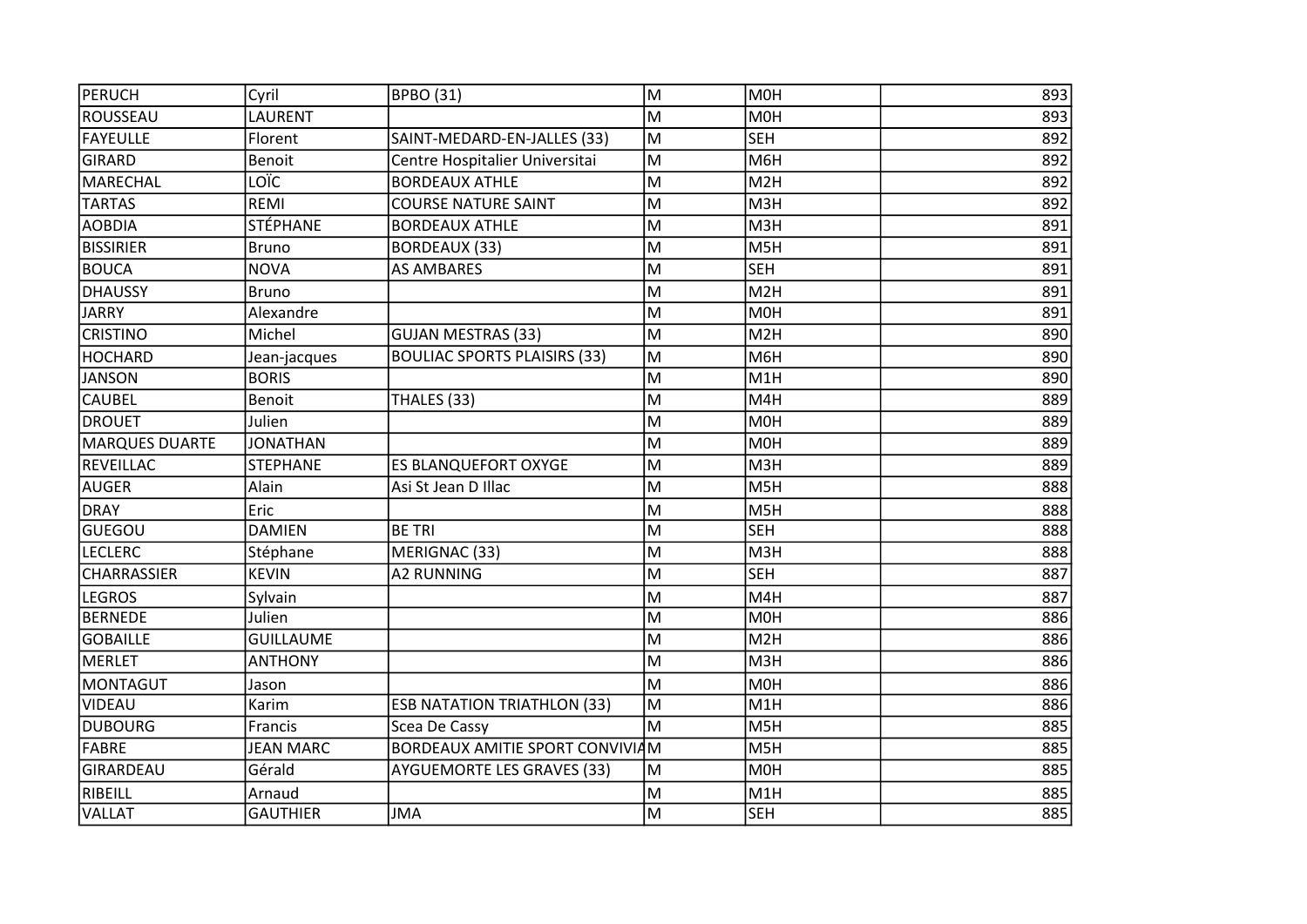| <b>CHENU</b>     | <b>Nicolas</b>    | LA TESTE DE BUCH (33)               | M | M <sub>2</sub> H | 884 |
|------------------|-------------------|-------------------------------------|---|------------------|-----|
| <b>GACHERIEU</b> | Thomas            |                                     | M | M <sub>1</sub> H | 884 |
| <b>GARCIA</b>    | <b>MICHEL</b>     | <b>ATHLE SANTE GRADIGNAN</b>        | M | M5H              | 884 |
| <b>LAURENT</b>   | Stephane          |                                     | M | M <sub>2</sub> H | 884 |
| <b>RIGAL</b>     | SEBASTIEN         |                                     | M | M <sub>1</sub> H | 884 |
| <b>DELSAUX</b>   | Lionel            | <b>ES BLANQUEFORT (33)</b>          | M | M4H              | 883 |
| <b>LABEYRIE</b>  | Florian           |                                     | M | M <sub>1</sub> H | 883 |
| <b>LECOINTRE</b> | <b>ANTHONY</b>    |                                     | M | M3H              | 883 |
| PLET             | Arnaud            | <b>Union Bordeaux Metropole</b>     | M | <b>SEH</b>       | 883 |
| <b>CHATAGNE</b>  | Alain             | <b>ELAN CAPIANAIS (33)</b>          | M | M5H              | 882 |
| LE BROCH         | Aurelien          |                                     | M | M0H              | 882 |
| <b>LEROY</b>     | Patrick           | LA FRAISE ATHLETIQUE DU TAILLAN   M |   | M1H              | 882 |
| <b>MICHELIN</b>  | SÉBASTIEN         |                                     | M | M <sub>1</sub> H | 882 |
| PELISSIER        | <b>THIBAULT</b>   | <b>CAV TRIATHLON</b>                | M | <b>SEH</b>       | 882 |
| BOISNARD         | SEBASTIEN         |                                     | M | <b>SEH</b>       | 881 |
| <b>HERIVEAU</b>  | Olivier           | BAZAS (33)                          | M | M <sub>2</sub> H | 881 |
| <b>PAILLE</b>    | <b>PASCAL</b>     | ATHLE SANTE GRADIGNAN               | M | M6H              | 881 |
| ROUSSEAU         | Loïc              |                                     | M | <b>SEH</b>       | 881 |
| <b>SAUVAIRE</b>  | Dominique         | A.s. Libourne Triathlon             | M | M <sub>2</sub> H | 881 |
| PRIMAUD          | Yann              | <b>BORDEAUX (33)</b>                | M | M <sub>1</sub> H | 880 |
| <b>RENOUIL</b>   | <b>CHRISTOPHE</b> | LA FRAISE DU TAILLAN                | M | M3H              | 880 |
| <b>GRIFFON</b>   | <b>HUGUES</b>     |                                     | M | M <sub>2</sub> H | 879 |
| <b>MONANGE</b>   | <b>JULIEN</b>     | <b>ASSB COURSE RAID</b>             | M | M <sub>O</sub> H | 879 |
| <b>NUNES</b>     | Samuel            | SAINT MEDARD EN JALLES (33)         | M | M <sub>2</sub> H | 879 |
| PHILIPPE         | <b>Bastien</b>    |                                     | M | M4H              | 879 |
| <b>SALIN</b>     | Etienne           |                                     | M | M3H              | 879 |
| <b>BRAUD</b>     | Olivier           | POMPIGNAC (33)                      | M | M3H              | 878 |
| <b>DELAGE</b>    | <b>JEREMY</b>     |                                     | M | <b>MOH</b>       | 878 |
| <b>DIGNEY</b>    | William           |                                     | M | M <sub>2</sub> H | 878 |
| LIOTHAUD         | Eric              |                                     | M | M5H              | 878 |
| <b>ARNAUD</b>    | Didier            |                                     | M | M4H              | 877 |
| <b>DAROUY</b>    | Yannick           | LE PIAN SUR GARONNE (33)            | M | M3H              | 877 |
| <b>GUERIN</b>    | Jean-Philippe     |                                     | M | M3H              | 877 |
| <b>BERTON</b>    | ERWANN            |                                     | M | M1H              | 876 |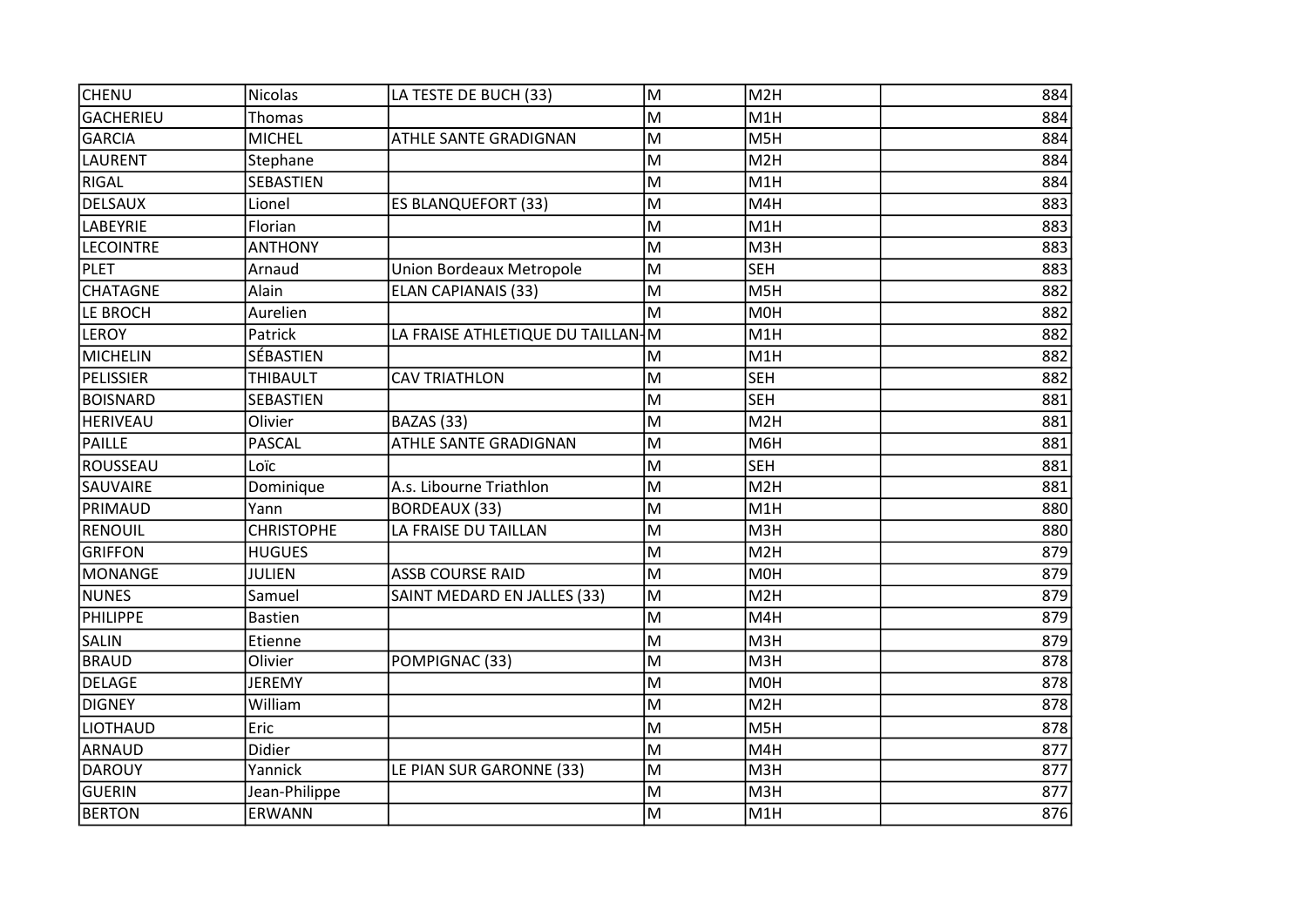| <b>CAPPELLI</b>    | Pierre            |                               | M | M <sub>1</sub> H | 876 |
|--------------------|-------------------|-------------------------------|---|------------------|-----|
| <b>BOUVET</b>      | <b>THOMAS</b>     | <b>ASSB COURSE ET RAID</b>    | M | M <sub>1</sub> H | 875 |
| JAI                | Sebastien         |                               | M | M <sub>2</sub> H | 875 |
| LE PERFF           | Damien            | ES BLANQUEFORT TRIATHLON (33) | M | M1H              | 875 |
| ROCHETEAU          | Fabrice           |                               | M | M4H              | 875 |
| <b>PITTIE</b>      | LUDOVIC           | SKULOFFENSTRU                 | M | M1H              | 874 |
| <b>POLO</b>        | Jean Luc          | <b>OCIANE MATMUT (33)</b>     | M | M5H              | 874 |
| <b>SCHIANO</b>     | <b>SIMON</b>      |                               | M | M <sub>2</sub> H | 874 |
| <b>SEBASTIEN</b>   | Sebastien         |                               | M | M <sub>O</sub> H | 874 |
| DUBOURG            | Yannis            | SAINT PARDON DE CONQUES (33)  | M | M3H              | 873 |
| PERRICHOT          | RAYNALD           | <b>TAUPONT ENDURO MC</b>      | M | M0H              | 873 |
| <b>SABOT</b>       | Philippe          | Pessac Ac                     | M | M5H              | 873 |
| <b>ONOLFO</b>      | <b>CHRISTIAN</b>  |                               | M | M3H              | 872 |
| <b>SOUILHE</b>     | John              |                               | M | M0H              | 872 |
| SUDREAU            | Anthony           | BARSAC (33)                   | M | <b>SEH</b>       | 872 |
| <b>GASTOLDI</b>    | PHILIPPE          |                               | M | M <sub>2</sub> H | 871 |
| <b>GUYET</b>       | Jérémy            | <b>BORDEAUX (33)</b>          | M | <b>SEH</b>       | 871 |
| BASTIEN            | Philippe          |                               | M | M4H              | 870 |
| <b>GABORIEAU</b>   | <b>PASCAL</b>     |                               | M | M3H              | 870 |
| <b>GAUDET</b>      | MARC-ANDRÉ        |                               | M | M4H              | 870 |
| <b>SIMONNET</b>    | Kevin             | LUDON MEDOC (33)              | M | <b>SEH</b>       | 870 |
| <b>FRESEL</b>      | Luc               | <b>BORDEAUX (33)</b>          | M | M <sub>2</sub> H | 869 |
| <b>TEISSANDIER</b> | <b>DENIS</b>      |                               | M | M <sub>3</sub> H | 869 |
| <b>DEPEUX</b>      | <b>CHRISTIAN</b>  |                               | M | M <sub>2</sub> H | 868 |
| POURTAU            | Vincent           |                               | M | M <sub>2</sub> H | 868 |
| <b>RENOTON</b>     | <b>ADRIEN</b>     |                               | M | M0H              | 868 |
| <b>DENOUAL</b>     | <b>Brieg</b>      |                               | M | M <sub>2</sub> H | 867 |
| <b>LANHER</b>      | ALEXANDRE         |                               | M | M <sub>O</sub> H | 867 |
| <b>LUBERT</b>      | <b>ERIC</b>       | CA VILLENAVE D'ORNON          | M | M3H              | 867 |
| <b>GARDERE</b>     | <b>PHILIPPE</b>   | <b>LIBOURNE TRIATHLON</b>     | M | M4H              | 866 |
| KIFFEL             | <b>CHRISTOPHE</b> |                               | M | M <sub>2</sub> H | 866 |
| <b>BELLICAUD</b>   | <b>ANTOINE</b>    | AS AMBARES ENDURANCE          | M | M3H              | 865 |
| FARGAMEL           | LOIC              | <b>SAM TRIATHLON</b>          | M | M3H              | 865 |
| PEREZ              | Thibaud           | LES RAPETOUS (33)             | M | <b>SEH</b>       | 865 |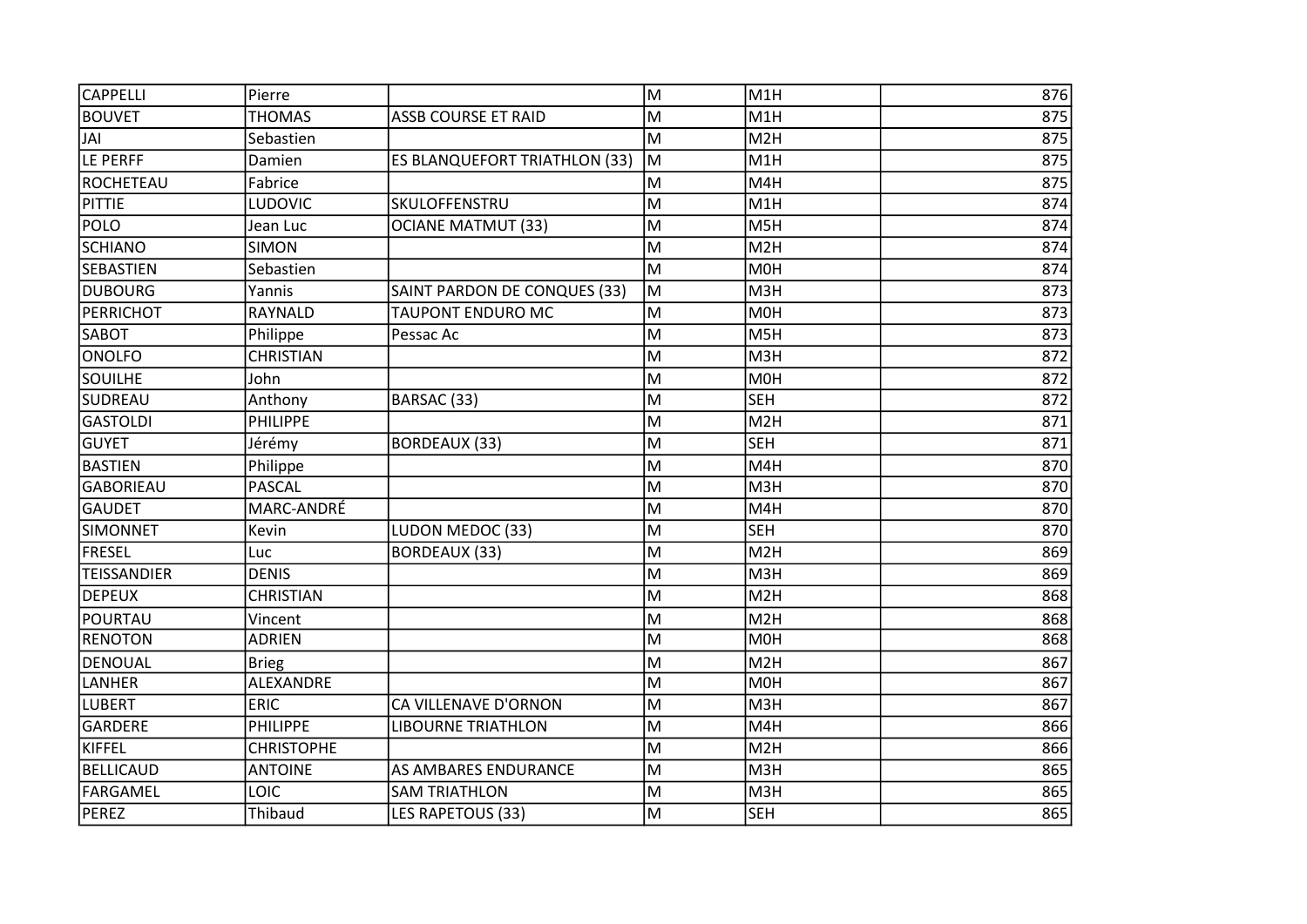| <b>LABOUTIQUE</b> | <b>DAMIEN</b>     |                                | M  | M <sub>OH</sub>  | 864 |
|-------------------|-------------------|--------------------------------|----|------------------|-----|
| <b>LACAILLE</b>   | Anthony           | BRUGES (33)                    | M  | M <sub>1</sub> H | 864 |
| CARBONNE-BLANQUI  | <b>JEAN</b>       |                                | M  | M <sub>OH</sub>  | 863 |
| MENAGE            | SEBASTIEN         |                                | M  | <b>SEH</b>       | 863 |
| VILLENEUVE        | Jean-François     | SAINT MEDARD EN JALLES (33)    | M  | M4H              | 863 |
| <b>BEAUMALE</b>   | PIERRE-EMMANUEL   |                                | M  | M0H              | 862 |
| LELEU             | <b>VALENTIN</b>   |                                | M  | M1H              | 862 |
| <b>RENAUD</b>     | Eric              | <b>OCIANE MATMUT (33)</b>      | M  | M3H              | 862 |
| <b>GARCIA</b>     | <b>ALFRÉDO</b>    |                                | M  | M3H              | 861 |
| ROUX              | Jean Michel       | US TALENCE TRAIL (33)          | M  | M6H              | 861 |
| <b>HOUARD</b>     | Charles           | <b>BORDEAUX (33)</b>           | M  | <b>SEH</b>       | 860 |
| PIERRE            | <b>JEAN LUC</b>   | ANONYMES DU CAMPUS             | M  | M6H              | 860 |
| QUEILLE           | <b>BASTIEN</b>    | CLUB ALPIN Franï¿1/2ai         | M  | M0H              | 860 |
| <b>CROUZAL</b>    | Mathieu           | <b>ES BLANQUEFORT (33)</b>     | M  | M <sub>1</sub> H | 859 |
| FORT              | <b>FREDERIC</b>   | <b>BOULIAC SPORTS PLAISIRS</b> | M  | M <sub>5</sub> H | 859 |
| <b>FORTÉ</b>      | Nathan            | LEOGEATS (33)                  | M  | <b>ESH</b>       | 858 |
| <b>RECLUS</b>     | <b>PATRICK</b>    | <b>BOULIAC SPORTS PLAISIRS</b> | M  | M <sub>5</sub> H | 858 |
| <b>HERBILLON</b>  | LOIC              | ASI                            | lм | M2H              | 857 |
| <b>JARIOD</b>     | <b>FRANCOIS</b>   | <b>BOULIAC SPORTS PLAISIRS</b> | M  | M5H              | 857 |
| <b>DUFFAU</b>     | <b>ALEXIS</b>     |                                | M  | <b>SEH</b>       | 856 |
| <b>OPILLARD</b>   | Jerome            | LA FRAISE TAILLANAISE (33)     | M  | M <sub>2</sub> H | 856 |
| <b>ALASSOEUR</b>  | GAEL              |                                | M  | M <sub>2</sub> H | 855 |
| <b>VILLETTE</b>   | <b>ETIENNE</b>    |                                | M  | <b>SEH</b>       | 855 |
| <b>CHALEON</b>    | Pierre            | COIMERES (33)                  | M  | M <sub>1</sub> H | 854 |
| <b>LABARRE</b>    | Florent           | COIMERES (33)                  | M  | <b>MOH</b>       | 853 |
| <b>RICHARD</b>    | <b>THIERRY</b>    | <b>ASSM</b>                    | M  | M3H              | 853 |
| <b>TROVALET</b>   | <b>MANUEL</b>     | <b>BLACK RUNNERS SADIRA</b>    | M  | M1H              | 853 |
| <b>GAULTIER</b>   | <b>DAVID</b>      | <b>DBS CROSS</b>               | M  | M <sub>1</sub> H | 852 |
| PINGUET           | <b>CHRISTOPHE</b> |                                | M  | M3H              | 852 |
| APIOU             | GOUSSAU           | <b>DBS CROSS</b>               | M  | M <sub>2</sub> H | 851 |
| <b>BITAUDEAU</b>  | Eric              | PAILLET (33)                   | M  | M4H              | 851 |
| <b>LEGOUGE</b>    | Sylvain           | ARCACHON (33)                  | M  | M <sub>2</sub> H | 850 |
| NOUVEAU           | MATHIEU           | <b>ASPOM CAP</b>               | M  | M0H              | 850 |
| <b>RADIGOIS</b>   | <b>FRANCOIS</b>   | <b>COURIR A IZON</b>           | M  | M1H              | 849 |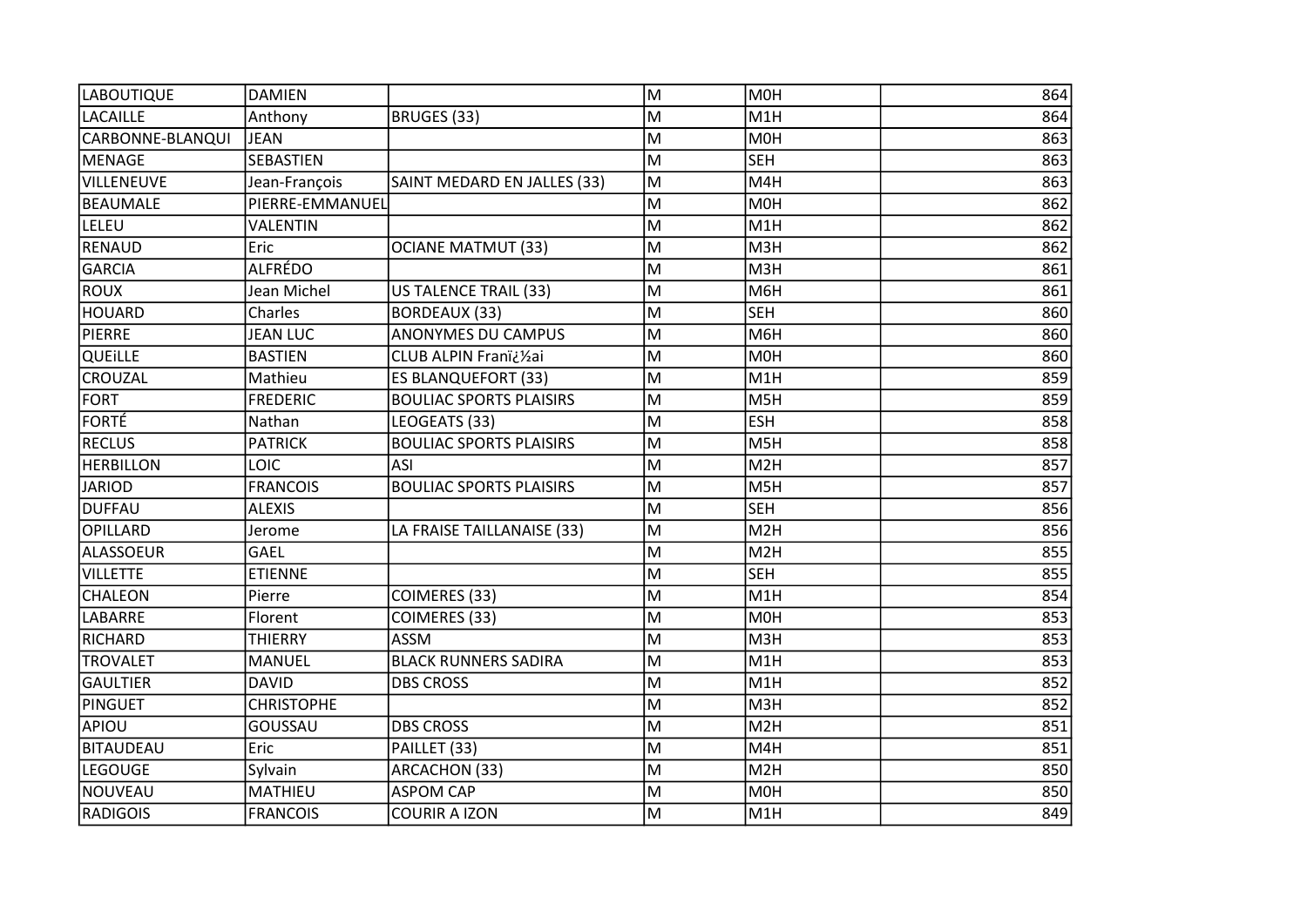| BAUCHOT          | <b>AUGUSTIN</b> | <b>ZINCS RUNNING</b>               | M | <b>SEH</b>       | 848 |
|------------------|-----------------|------------------------------------|---|------------------|-----|
| <b>VRGA</b>      | Fabrice         | <b>BORDEAUX (33)</b>               | M | M3H              | 848 |
| <b>LAYAIT</b>    | Jean-Sébastien  | SAUTERNES (33)                     | M | <b>MOH</b>       | 847 |
| <b>WATKINS</b>   | <b>DAVID</b>    |                                    | M | M <sub>1</sub> H | 847 |
| <b>BARBE</b>     | <b>ROBIN</b>    |                                    | M | <b>SEH</b>       | 846 |
| <b>LACOUR</b>    | Sebastien       | RAUZAN (33)                        | M | M <sub>2</sub> H | 846 |
| <b>LE RAY</b>    | Patrice         | SAINT-LOUBES (33)                  | M | M <sub>5</sub> H | 845 |
| LEBRET           | <b>ERIK</b>     |                                    | M | M3H              | 844 |
| MACAUX           | Frederic        | ELAN D'ARMAGNAC (40)               | M | M4H              | 844 |
| <b>CLUGNAC</b>   | PHILIPPE        |                                    | M | M4H              | 843 |
| <b>BURET</b>     | <b>WILLIAM</b>  |                                    | M | M1H              | 842 |
| <b>BESNARD</b>   | <b>NICOLAS</b>  |                                    | M | M1H              | 841 |
| DZIERLA          | Florian         | ILLATS (33)                        | M | M <sub>OH</sub>  | 841 |
| <b>LEFEUVRE</b>  | <b>CLEMENT</b>  |                                    | M | <b>SEH</b>       | 840 |
| <b>RUST</b>      | Philippe        | SAUTERNES (33)                     | M | M <sub>2</sub> H | 840 |
| <b>HANART</b>    | Franck          | <b>BORDEAUX (33)</b>               | M | M1H              | 839 |
| <b>CARDINAUD</b> | Frédéric        | S/L UNION SAINT BRUNO (33)         | M | M <sub>2</sub> H | 838 |
| DAUREL           | <b>PASCAL</b>   |                                    | M | M4H              | 837 |
| <b>POPESCO</b>   | MATHIEU         | <b>CAF BORDEAUX</b>                | M | M <sub>2</sub> H | 836 |
| PARLARRIEU       | <b>AURELIEN</b> | <b>LVPRM RUNNING CLUB</b>          | M | <b>SEH</b>       | 835 |
| <b>RAGOT</b>     | Laurent         | SAINT CAPRAIS DE BORDEAUX (33)     | M | M <sub>2</sub> H | 835 |
| <b>BADIE</b>     | Patrick         | PESSAC (33)                        | M | M6H              | 834 |
| RICHMOND         | <b>BRYAN</b>    |                                    | M | <b>SEH</b>       | 833 |
| SCULO            | Regis           | SEMENS (33)                        | M | M <sub>2</sub> H | 833 |
| <b>GRONIER</b>   | <b>ANTOINE</b>  | <b>ASI</b>                         | M | M1H              | 832 |
| PELEAU           | Patrick         | <b>ARTIGUES PRES BORDEAUX (33)</b> | M | M4H              | 831 |
| <b>ESCAFFRE</b>  | JEREMY          |                                    | M | M1H              | 830 |
| NARDIN           | <b>LEO</b>      |                                    | M | <b>SEH</b>       | 829 |
| MAILLET          | <b>ETIENNE</b>  | <b>LVPRM</b>                       | M | <b>SEH</b>       | 828 |
| MEYZE            | Jean-Luc        | FRANCO-SUISSE (17)                 | M | M4H              | 828 |
| <b>DASSAIN</b>   | <b>NUMA</b>     |                                    | M | M0H              | 827 |
| <b>CARATTI</b>   | Charles         | PAC (33)                           | M | M6H              | 826 |
| VASSELIN         | <b>BENOIT</b>   | <b>FOULEE DES JALLES</b>           | M | M3H              | 826 |
| <b>FRECHETTE</b> | Jimi            | EYSINES (33)                       | M | M <sub>2</sub> H | 825 |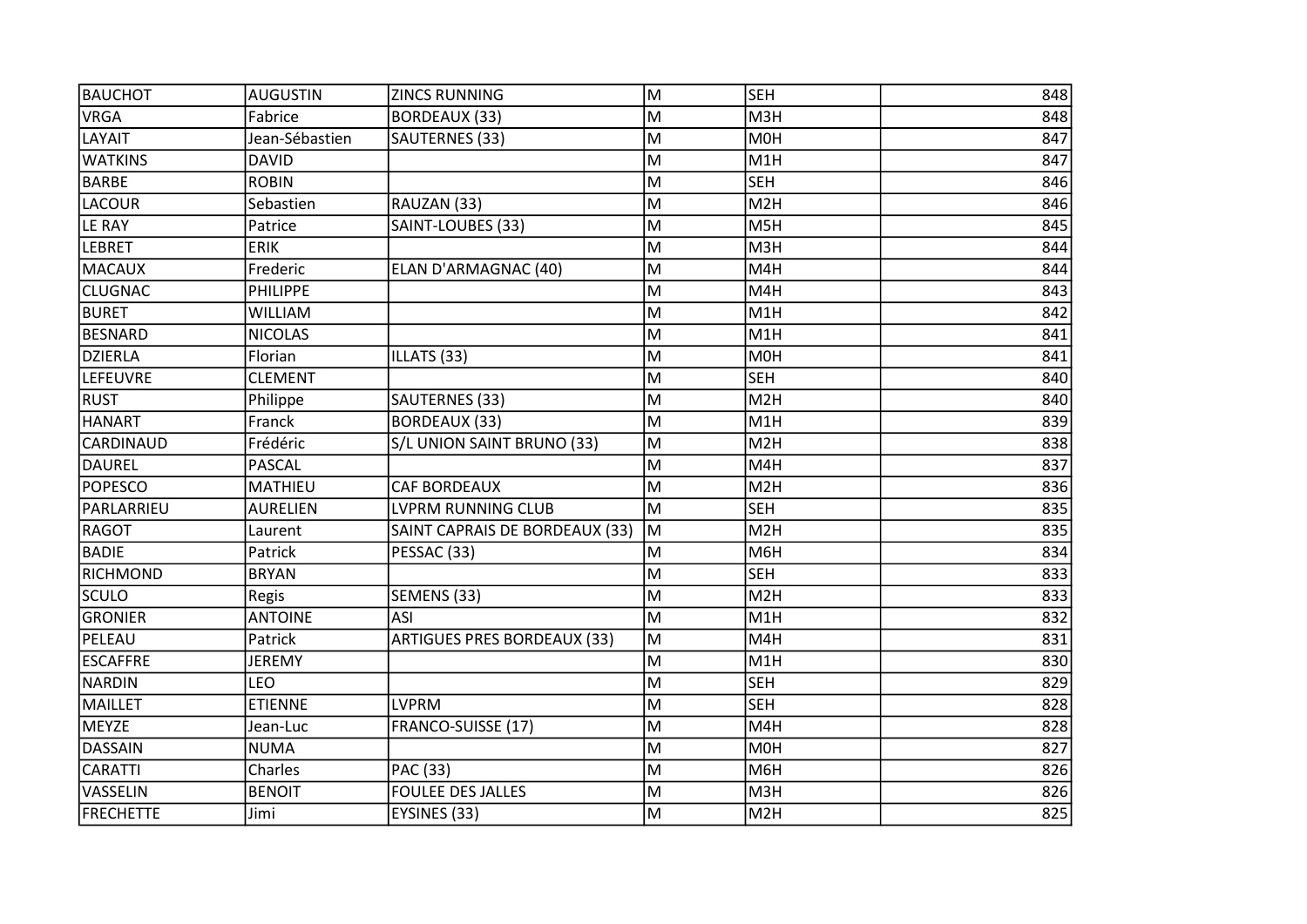| <b>GUILBEAU</b> | <b>PASCAL</b>    |                                        | M | M5H              | 825 |
|-----------------|------------------|----------------------------------------|---|------------------|-----|
| <b>GUZMAN</b>   | Quentin          | CESTAS (33)                            | M | <b>SEH</b>       | 824 |
| HAMONIC         | <b>YANN</b>      |                                        | M | <b>MOH</b>       | 824 |
| FLEURY          | <b>MARTIN</b>    |                                        | M | M <sub>O</sub> H | 823 |
| KRETZ           | Robin            | BRUGES (33)                            | M | <b>SEH</b>       | 823 |
| LECLERC-CHALVET | Matthieu         | BARSAC (33)                            | M | M3H              | 822 |
| LEJEUNE         | Pascal           | <b>BISCARROSSE OLYMPIQUE ATHLETISM</b> |   | M <sub>5</sub> H | 821 |
| MENDIONDO       | SYLVAIN          |                                        | M | M3H              | 821 |
| <b>BACQUEY</b>  | <b>FABIEN</b>    | <b>PSE</b>                             | M | M <sub>2</sub> H | 820 |
| <b>GRIZEL</b>   | Frederic         | LE BOUSCAT (33)                        | M | M3H              | 820 |
| SAINT-MARTIN    | Didier           | <b>ES BLANQUEFORT (33)</b>             | M | M5H              | 819 |
| <b>HACHE</b>    | Edouard          | LE TAILLAN MEDOC (33)                  | M | M3H              | 818 |
| <b>CARLES</b>   | Mathieu          | SAINT-PIERRE-DE-MONS (33)              | M | M4H              | 817 |
| <b>DAUBIN</b>   | Gerard           | LOUCHATS (33)                          | M | M4H              | 816 |
| FESTAL          | <b>OLIVIER</b>   |                                        | M | M1H              | 816 |
| <b>PETIT</b>    | Benjamin         | BASSENS (33)                           | M | M2H              | 814 |
| ALLEAU          | <b>GUILLAUME</b> | <b>ACTIVE SQUARE</b>                   | M | M <sub>O</sub> H | 813 |
| <b>LEBAHAR</b>  | Josselin         | BORDEAUX (33)                          | M | M <sub>2</sub> H | 813 |
| FAYE            | LAURENT          |                                        | M | M3H              | 812 |
| <b>SEGUIN</b>   | <b>Nicolas</b>   | <b>MARATHON DES GRAVES (33)</b>        | M | M1H              | 812 |
| <b>DEBAUD</b>   | Jonathan         | ST-SULPICE-DE-FALEYRENS (33)           | M | M1H              | 811 |
| <b>ALLAIN</b>   | <b>MARC</b>      |                                        | M | M <sub>OH</sub>  | 810 |
| OLIVIER         | SYLVAIN          |                                        | M | M3H              | 808 |
| <b>EPELVA</b>   | <b>JULIEN</b>    |                                        | M | M <sub>O</sub> H | 807 |
| <b>BOYER</b>    | <b>RUDY</b>      |                                        | M | M1H              | 806 |
| PAGES           | <b>FABIAN</b>    |                                        | M | M <sub>2</sub> H | 805 |
| MINDEGUIA       | <b>JEAN</b>      |                                        | M | M1H              | 804 |
| LHAIRAUD        | <b>FABRICE</b>   | <b>CAMBLANES RUNNING</b>               | M | M <sub>2</sub> H | 802 |
| VELASQUEZ       | <b>JEAN</b>      |                                        | M | M4H              | 801 |
| NOBLESSE        | <b>JEAN</b>      |                                        | M | M4H              | 800 |
| <b>DUFOUR</b>   | <b>ARNAUD</b>    | UNIKALO RUNNING TEAM                   | M | M0H              | 799 |
| <b>NELSON</b>   | <b>ANTHONY</b>   |                                        | M | M <sub>O</sub> H | 798 |
| <b>THIBAUD</b>  | <b>SIMON</b>     |                                        | M | <b>MOH</b>       | 797 |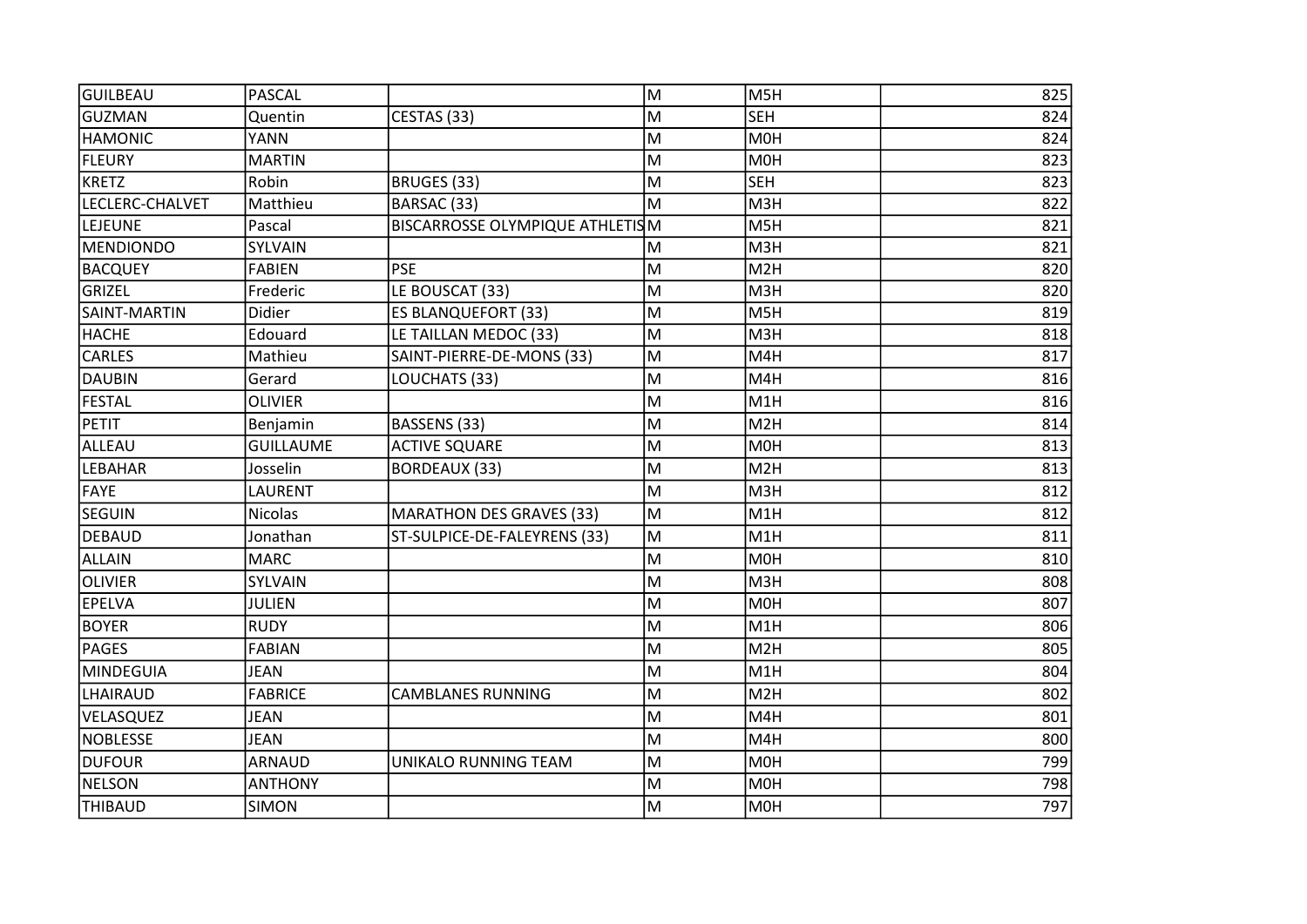| BOURILLON       | <b>GUILLAUME</b> |                             | M | M <sub>OH</sub>  | 796 |
|-----------------|------------------|-----------------------------|---|------------------|-----|
| <b>BARDE</b>    | <b>SILVERE</b>   |                             | M | <b>SEH</b>       | 794 |
| <b>BROUE</b>    | <b>QUENTIN</b>   |                             | M | M0H              | 793 |
| <b>BRIAND</b>   | <b>YANN</b>      |                             | M | M <sub>1</sub> H | 792 |
| OZANNE          | <b>ANDRE</b>     | <b>CANEJAN ATHLETISME</b>   | M | M8H              | 791 |
| QUERE-BLAISE    | <b>ADRIAN</b>    |                             | M | M <sub>OH</sub>  | 790 |
| RICHETIN        | <b>STEPHANE</b>  | <b>ADRENALINE 33</b>        | M | M3H              | 789 |
| <b>TAMBAC</b>   | <b>CATALIN</b>   |                             | M | M3H              | 788 |
| <b>SXAY</b>     | <b>EMMANUEL</b>  |                             | M | M3H              | 786 |
| MENAY           | <b>JULIAN</b>    |                             | M | M <sub>OH</sub>  | 784 |
| <b>CESAIRE</b>  | <b>DAMIEN</b>    |                             | M | M1H              | 783 |
| MARCHAND        | PHILIPPE         | <b>URBAN RUNNER</b>         | M | M <sub>OH</sub>  | 782 |
| <b>THERON</b>   | <b>ARNAUD</b>    | LA FOULEE SAINT AUBI        | M | M1H              | 781 |
| <b>BOILLIN</b>  | <b>NICOLAS</b>   | <b>BORDEAUX ATHLE</b>       | M | M2H              | 780 |
| CHANU           | <b>QUENTIN</b>   |                             | M | <b>SEH</b>       | 779 |
| <b>DESSE</b>    | <b>VIVIAN</b>    |                             | M | M1H              | 778 |
| GIRAUD          | <b>EMMANUEL</b>  |                             | M | M3H              | 776 |
| DUCHAMP         | <b>GUILLAUME</b> |                             | M | <b>SEH</b>       | 775 |
| <b>HAYET</b>    | <b>AURELIEN</b>  |                             | M | M1H              | 774 |
| <b>LEBRUN</b>   | <b>JULIEN</b>    | <b>CNSSC</b>                | M | M <sub>OH</sub>  | 773 |
| <b>STEPHA</b>   | <b>WILFRIED</b>  |                             | M | M <sub>1</sub> H | 772 |
| <b>BRUNIER</b>  | <b>VINCENT</b>   |                             | M | M <sub>OH</sub>  | 771 |
| DUGUE           | ARNAUD           | VO <sub>3</sub>             | M | M <sub>1</sub> H | 770 |
| SCARANO         | LUCAS            |                             | M | <b>SEH</b>       | 769 |
| <b>CAHUZAC</b>  | <b>ROMAIN</b>    |                             | M | M <sub>1</sub> H | 768 |
| MAISONNEUVE     | <b>LOIC</b>      |                             | M | <b>SEH</b>       | 767 |
| <b>BOURJAC</b>  | <b>JULIEN</b>    |                             | M | M <sub>1</sub> H | 766 |
| RIDIRA          | <b>SYLVIN</b>    | <b>BOULIAC SPORTS PLAIS</b> | M | M <sub>OH</sub>  | 765 |
| <b>GUIMON</b>   | <b>ERIC</b>      |                             | M | M4H              | 764 |
| DUPRAT          | <b>JEAN</b>      | <b>CURLIN LANDAIS</b>       | M | M <sub>OH</sub>  | 762 |
| GAUBERT         | <b>DAMIEN</b>    |                             | M | M <sub>2</sub> H | 761 |
| <b>CHAPERON</b> | <b>MERIC</b>     |                             | M | <b>SEH</b>       | 760 |
| <b>CHAPERON</b> | <b>QUENTIN</b>   |                             | M | <b>SEH</b>       | 759 |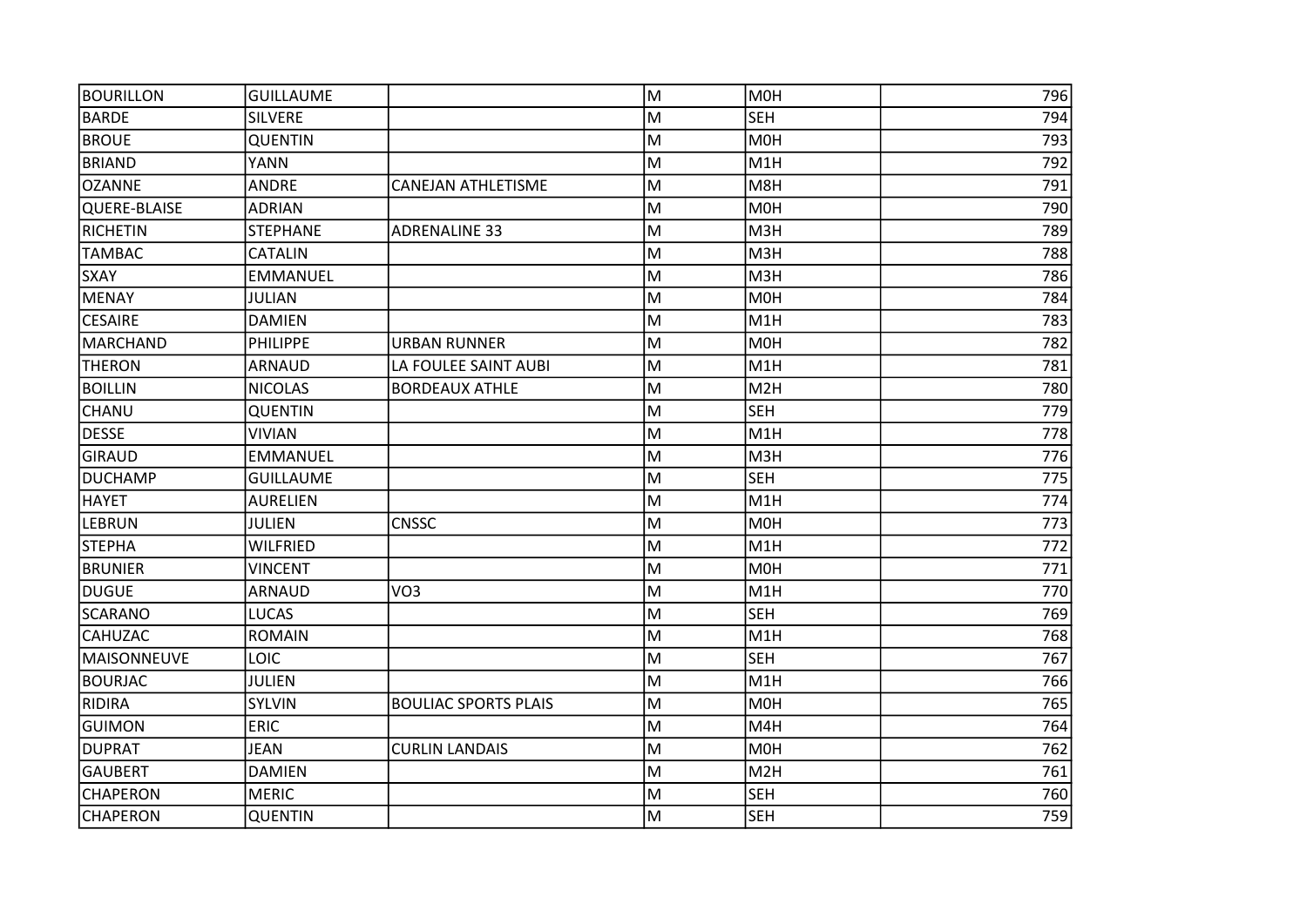| <b>VERSPIEREN</b> | <b>GUILLAUME</b>       |                             | M | M <sub>OH</sub>  | 758 |
|-------------------|------------------------|-----------------------------|---|------------------|-----|
| <b>QUESADA</b>    | <b>THIERRY</b>         |                             | M | M3H              | 757 |
| <b>BOISSIER</b>   | <b>CHRISTIAN</b>       |                             | M | M <sub>2</sub> H | 755 |
| <b>GAILLAT</b>    | <b>ETIENNE</b>         | <b>CAF BORDEAUX</b>         | M | M <sub>2</sub> H | 754 |
| MARADENE          | <b>BRUNO</b>           | <b>US TALENCE</b>           | M | M <sub>1</sub> H | 751 |
| AURIGNY           | <b>TRISTAN</b>         | <b>CLUB ALPIN FRANCAIS</b>  | M | M <sub>2</sub> H | 750 |
| <b>HARISPE</b>    | <b>ETIENNE</b>         |                             | M | M <sub>1</sub> H | 749 |
| <b>DEHOUCK</b>    | <b>OLIVIER</b>         |                             | M | M1H              | 747 |
| JUAN              | <b>STEPHANE</b>        |                             | M | M <sub>2</sub> H | 744 |
| GAUDRIE           | <b>JEAN</b>            |                             | M | M3H              | 743 |
| POULIZAC          | <b>PIERRE</b>          | <b>ALBS</b>                 | M | M1H              | 740 |
| <b>TASSE</b>      | ARNAUD                 | <b>FUNRUN</b>               | M | M <sub>O</sub> H | 739 |
| DAUZIER           | <b>STEPHANE</b>        | <b>KENYAN BASQUE</b>        | M | M <sub>OH</sub>  | 738 |
| DUHUTREL          | <b>VINCENT</b>         |                             | M | M <sub>OH</sub>  | 737 |
| <b>TRAIN</b>      | <b>WILIAM</b>          | LA FOULEE SAINT AUBI        | M | M <sub>2</sub> H | 736 |
| LE DERFF          |                        |                             | M | M <sub>O</sub> H | 735 |
| <b>CHANCOGNE</b>  | <b>PATRICK</b>         | <b>SL/CMO BASSENS</b>       | M | M5H              | 733 |
| FERNANDES         | <b>CLAUDE</b>          | <b>ASSOCIATION LAURETTE</b> | M | M4H              | 732 |
| <b>POIRON</b>     | <b>JACQUES</b>         | AVIA CLUB                   | M | M3H              | 731 |
| <b>CASAGRANDE</b> | <b>MATHIEU</b>         |                             | M | <b>SEH</b>       | 729 |
| <b>VANHULLE</b>   | <b>ETIENNE</b>         |                             | M | M3H              | 728 |
| GUERLAIN          | <b>JEAN</b>            |                             | M | M1H              | 727 |
| <b>CHASSAGNE</b>  | <b>BENOIT</b>          |                             | M | M1H              | 725 |
| <b>AMELINE</b>    | <b>VINCENT</b>         | <b>T LINE SPORT</b>         | M | M3H              | 724 |
| LUSSEAU           | <b>THIERRY</b>         | <b>ADRENALINE 33</b>        | M | M4H              | 723 |
| SOULARD           | <b>BENOIST</b>         | <b>ASAC</b>                 | M | M3H              | 722 |
| BOZ               | <b>ERIC</b>            | LES AIGLES DE PAU           | M | M4H              | 721 |
| <b>GUILLOT</b>    | <b>FRANCOIS</b>        | PESSAC AVENTURE TRIA        | M | M <sub>2H</sub>  | 718 |
| <b>COLOSIO</b>    | ALEXANDRE              |                             | M | M3H              | 715 |
| <b>SEVERIN</b>    | <b>JEAN-CHRISTOPHE</b> |                             | M | M <sub>1</sub> H | 714 |
| <b>GIROD</b>      | <b>BERTRAND</b>        |                             | M | M <sub>2</sub> H | 713 |
| <b>HANNIER</b>    | <b>JULIEN</b>          |                             | M | M <sub>O</sub> H | 712 |
| <b>JUSTO</b>      | <b>JONATHAN</b>        |                             | M | M0H              | 710 |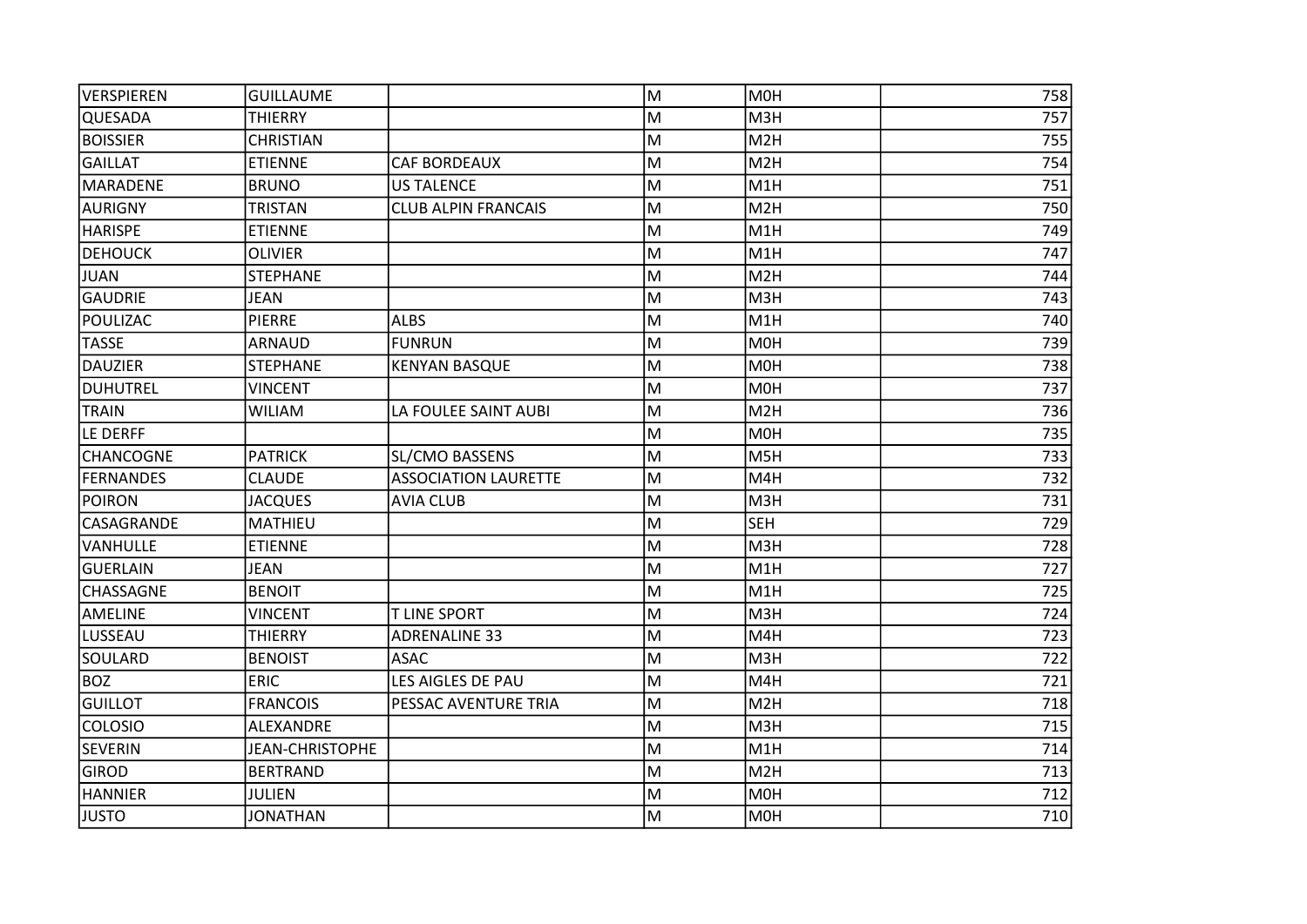| <b>BOUIS</b>      | <b>ANTOINE</b>  |                             | M | M <sub>O</sub> H | 706 |
|-------------------|-----------------|-----------------------------|---|------------------|-----|
| <b>BLANCO</b>     | LAURENT         |                             | М | M4H              | 704 |
| BIENVENU          | LOUIS           |                             | M | <b>SEH</b>       | 703 |
| <b>TESSIER</b>    | <b>ALEXIS</b>   | <b>ACTIVE SQUARE</b>        | M | <b>SEH</b>       | 700 |
| <b>GLASSPOLE</b>  | JEAN            |                             | M | M <sub>2</sub> H | 699 |
| <b>GOUESET</b>    | <b>GAETAN</b>   |                             | M | M1H              | 698 |
| <b>COUPRIE</b>    | <b>JEAN</b>     | <b>CNSSC</b>                | M | M6H              | 697 |
| LEJEUNE           | <b>STEPHANE</b> | <b>CMOB ATHLETISME</b>      | M | M <sub>2</sub> H | 696 |
| ARDOUIN           | <b>JONATHAN</b> |                             | M | M1H              | 695 |
| <b>CHANTEUX</b>   | <b>GAEL</b>     | <b>CANEJAN ATHLETISME</b>   | M | M1H              | 694 |
| <b>LANNOY</b>     | <b>EMMANUEL</b> |                             | M | M4H              | 693 |
| DEMERENS          | LAURENT         |                             | M | M3H              | 692 |
| <b>SUSPENE</b>    | <b>THOMAS</b>   |                             | M | <b>SEH</b>       | 690 |
| <b>CLOZEAU</b>    | <b>MAXIME</b>   |                             | M | M <sub>1</sub> H | 689 |
| RAULT             | <b>PASCAL</b>   |                             | M | M3H              | 688 |
| <b>LAMARTINIE</b> | PHILIPPE        |                             | M | M3H              | 687 |
| <b>CARLET</b>     | <b>FREDERIC</b> | <b>CAMBLANES RUNNING</b>    | M | M <sub>2</sub> H | 685 |
| <b>WEBER</b>      | <b>RONAN</b>    |                             | M | M1H              | 684 |
| <b>VRGA</b>       | <b>FABRICE</b>  | URBAN RUNNER BORDEAU        | M | M3H              | 682 |
| <b>BELLICAUD</b>  | <b>BASILE</b>   |                             | M | <b>ESH</b>       | 681 |
| <b>CHOTARD</b>    | <b>JEROME</b>   |                             | M | M3H              | 679 |
| <b>QUINTIN</b>    | SEBASTIEN       | <b>CARIGNAN SPORT NATUR</b> | M | M <sub>OH</sub>  | 678 |
| <b>OLIVIER</b>    | <b>BRUNO</b>    |                             | M | M6H              | 677 |
| <b>LABEYRIE</b>   | MATHIEU         |                             | M | M3H              | 676 |
| <b>BONO</b>       | <b>MAXIME</b>   |                             | M | M1H              | 675 |
| <b>ASCENCIO</b>   | <b>CLEMENT</b>  |                             | M | <b>SEH</b>       | 674 |
| <b>LESOURD</b>    | <b>VINCENT</b>  | <b>CAF</b>                  | M | M <sub>OH</sub>  | 672 |
| <b>WIMART</b>     | <b>ERIC</b>     | <b>SAM TRIATHLON</b>        | M | M1H              | 671 |
| <b>DANNEPOND</b>  | <b>ANTOINE</b>  |                             | M | <b>SEH</b>       | 670 |
| <b>ROSE</b>       | <b>REGIS</b>    | <b>US TALENCE</b>           | M | M5H              | 669 |
| <b>CHRISTINEL</b> | <b>JULIEN</b>   | <b>A2 RUNNING</b>           | M | M1H              | 668 |
| <b>AYMARD</b>     | <b>BENOIT</b>   | <b>A2 RUNNING</b>           | M | M <sub>O</sub> H | 667 |
| ORIVEL            | <b>VINCENT</b>  | <b>A2 RUNNING</b>           | M | M0H              | 666 |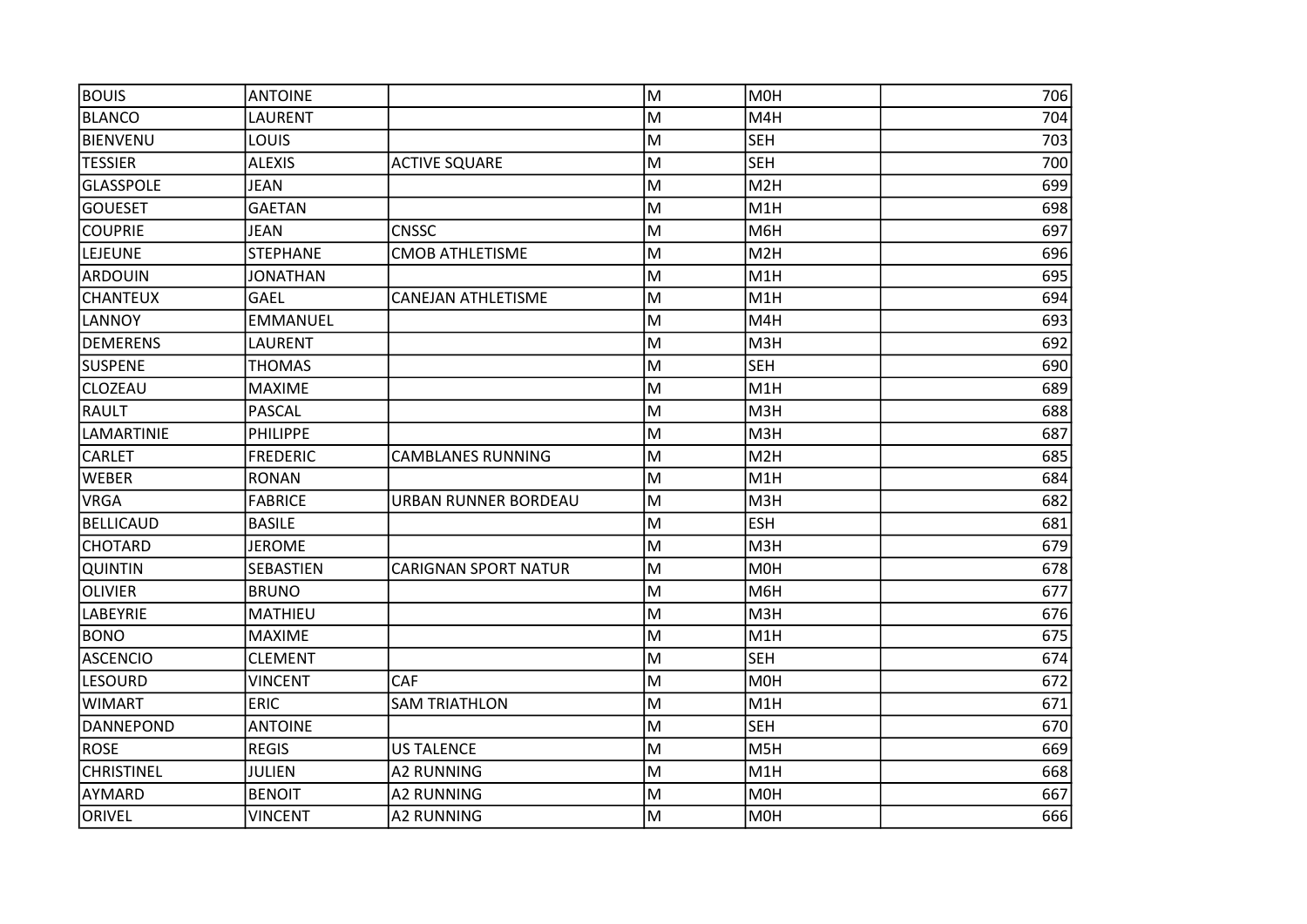| PRENTOUT          | <b>GUILLAUME</b>  |                             | M | M3H              | 665 |
|-------------------|-------------------|-----------------------------|---|------------------|-----|
| <b>SLOSTOWSKI</b> | <b>YANN</b>       | RAIDNTRAIL                  | м | M <sub>1</sub> H | 664 |
| <b>RUIS</b>       | <b>CHRISTOPHE</b> |                             | М | M <sub>1</sub> H | 663 |
| <b>GOURSOLE</b>   | ALEXANDRE         |                             | M | M <sub>1</sub> H | 662 |
| <b>LABOLLE</b>    | <b>THIERRY</b>    | <b>ATHLE NORD BASSIN</b>    | M | M3H              | 661 |
| <b>DUGORNAY</b>   | <b>PATRICE</b>    | ANONYMES DU CAMPUS          | M | M <sub>5</sub> H | 660 |
| <b>DOMISSE</b>    | <b>BERTRAND</b>   |                             | M | M <sub>2</sub> H | 659 |
| <b>VALLOT</b>     | <b>LUDOVIC</b>    |                             | M | M <sub>2</sub> H | 658 |
| <b>GOEURY</b>     | ALEXANDRE         |                             | M | <b>SEH</b>       | 657 |
| BENSAOULA         | SAID              | <b>CNSSC</b>                | M | M4H              | 656 |
| <b>LAURENT</b>    | <b>JULIEN</b>     |                             | M | M <sub>OH</sub>  | 655 |
| <b>COQUEREL</b>   | <b>PIERRICK</b>   |                             | M | <b>SEH</b>       | 654 |
| <b>LAGROLLET</b>  | <b>CHRISTOPHE</b> |                             | M | M3H              | 653 |
| <b>FROTTE</b>     | <b>THOMAS</b>     |                             | M | M <sub>1</sub> H | 652 |
| EL.               |                   |                             | M | M <sub>2</sub> H | 650 |
| PASCOUAU          | <b>FLORIAN</b>    | <b>CMO BASSENS</b>          | M | M1H              | 649 |
| <b>ESPERT</b>     | <b>PIERRE</b>     | AS MIRAMONT TRIATHLO        | M | M3H              | 647 |
| N'GUYEN           |                   |                             | M | M0H              | 646 |
| <b>LOBJOIS</b>    | <b>CYRIL</b>      |                             | M | M1H              | 645 |
| LE MOAL           |                   | <b>URBAN RUNNERS BORDEA</b> | M | M <sub>2</sub> H | 644 |
| POUPARD           | <b>GUILLAUME</b>  |                             | M | M0H              | 643 |
| DELMOTTE          | <b>FRANCOIS</b>   | ANONYMES DU CAMPUS          | M | M3H              | 640 |
| HELLEOUET         | <b>ANTOINE</b>    |                             | M | M <sub>2</sub> H | 639 |
| LAGARDE           | <b>CHARLES</b>    | FUN RUN SALLEBOEUF          | M | M0H              | 638 |
| NINET             | <b>OLIVIER</b>    |                             | M | M <sub>2</sub> H | 637 |
| <b>LABRUNIE</b>   | <b>JEAN</b>       |                             | M | M3H              | 636 |
| <b>POIRON</b>     | <b>JULIEN</b>     |                             | M | M <sub>1</sub> H | 635 |
| <b>DAFFIS</b>     | <b>DOMINIQUE</b>  | <b>CMOB BASSENS</b>         | M | M4H              | 634 |
| <b>JONCOUR</b>    | ALEXANDRE         | <b>LES SAUCICES</b>         | M | M1H              | 633 |
| DESSEMME          | <b>HUGUES</b>     | <b>DBS</b>                  | M | M <sub>2</sub> H | 632 |
| <b>HOSTEINS</b>   | <b>EMMANUEL</b>   | <b>ANONYMES DU CAMPUS</b>   | M | M1H              | 631 |
| <b>CROIS</b>      | <b>FRANCOIS</b>   | AIR <sub>3</sub>            | M | M1H              | 630 |
| DEGUIL            | <b>JOSSELIN</b>   | <b>CNSSC</b>                | M | M1H              | 629 |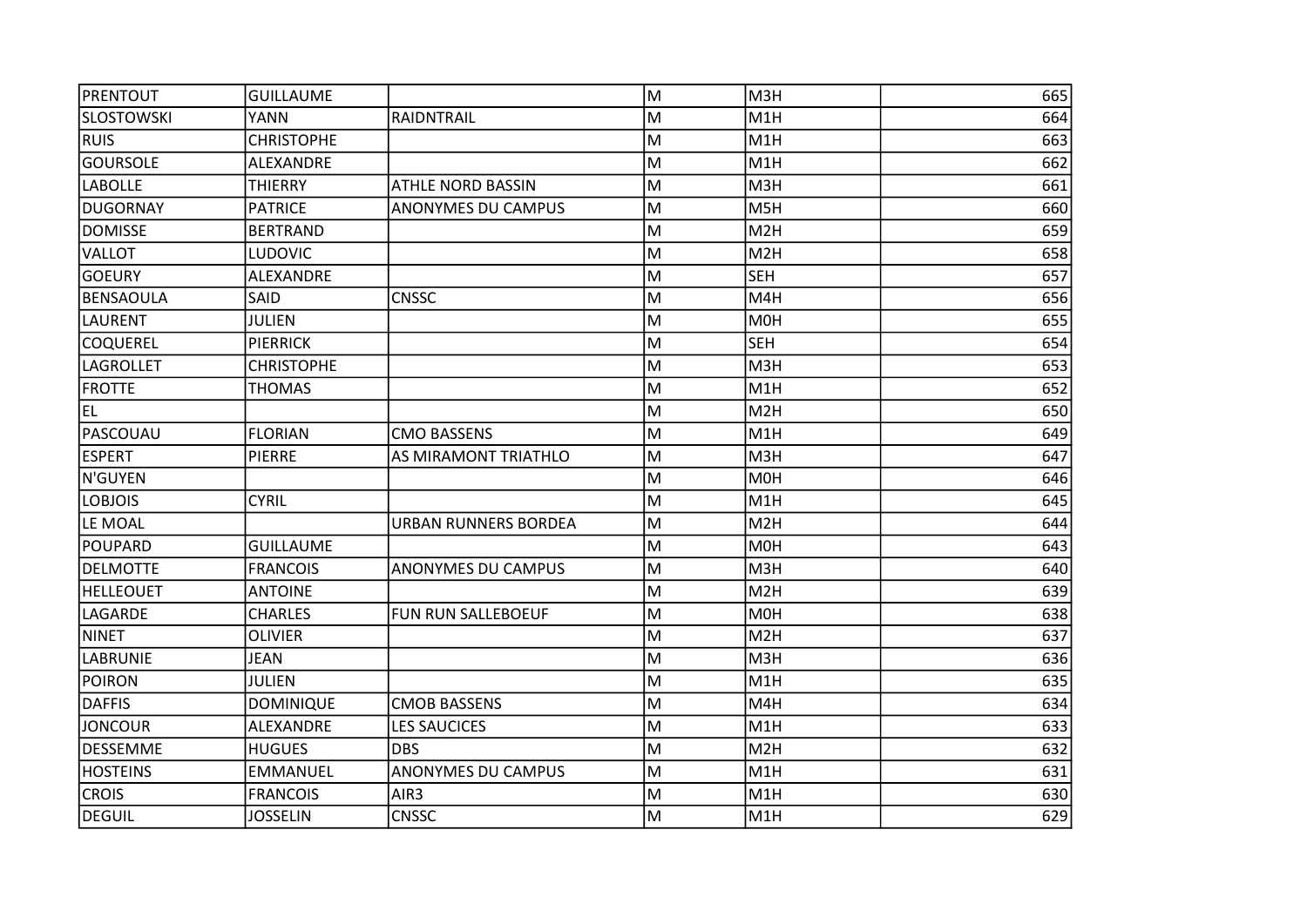| LANGLOIS          | <b>NICOLAS</b>     | <b>NOMAD SUN</b>            | M | M2H              | 628 |
|-------------------|--------------------|-----------------------------|---|------------------|-----|
| <b>THEVENIN</b>   | <b>JEAN</b>        | <b>NOMAD SUN</b>            | M | M3H              | 627 |
| <b>POIRIER</b>    | <b>JEAN</b>        |                             | M | M0H              | 626 |
| <b>HELBLING</b>   | <b>JEAN</b>        |                             | M | M1H              | 625 |
| MENARD            | <b>SIMON</b>       |                             | M | M1H              | 624 |
| NAVARRO           | <b>MARCOS</b>      |                             | M | M2H              | 623 |
| POMADE            | <b>FABRICE</b>     |                             | M | M1H              | 622 |
| <b>CALVELLO</b>   | LILIAN             |                             | M | M0H              | 621 |
| <b>VERCRUYSSE</b> | <b>BENJAMIN</b>    | <b>CAV</b>                  | M | M <sub>1</sub> H | 620 |
| <b>RUEL</b>       | LOIC               | <b>TEAM SANGLIER BMRL</b>   | M | M0H              | 619 |
| BENA              | <b>DAVID</b>       |                             | M | M1H              | 618 |
| <b>POTHIN</b>     | <b>ULYSSE</b>      |                             | M | M3H              | 617 |
| GENDE             | <b>JONATHAN</b>    | <b>US TALENCE</b>           | M | M1H              | 616 |
| PINEAU            | <b>PHILIPPE</b>    |                             | M | M3H              | 615 |
| <b>SANCHEZ</b>    | <b>JOHAN</b>       | <b>RUNNING LANTON</b>       | M | <b>SEH</b>       | 614 |
| <b>HERMANN</b>    | REMI               |                             | M | <b>SEH</b>       | 613 |
| <b>CHARTRAIN</b>  | <b>WALIG</b>       | <b>COMONBODY</b>            | M | M1H              | 612 |
| <b>JOUANNAUD</b>  | RAPHAEL            | <b>POMPIRUN</b>             | M | M1H              | 610 |
| <b>BUTTOL</b>     | <b>GREGOIRE</b>    | <b>POMPIRUN</b>             | M | M <sub>2</sub> H | 609 |
| <b>LABORIE</b>    | <b>FABRICE</b>     | <b>BOULIAC SPORTS PLAIS</b> | M | M4H              | 608 |
| <b>PROVOST</b>    | SEBASTIEN          | RUNNER DU DIMANCHE          | M | M <sub>2</sub> H | 607 |
| <b>LIVET</b>      | <b>CHRISTOPHER</b> |                             | M | M <sub>OH</sub>  | 605 |
| MARS              | <b>BRUNO</b>       |                             | M | M <sub>2</sub> H | 604 |
| COUSSEAU          | <b>MATHIEU</b>     |                             | M | M1H              | 603 |
| MAINE             | <b>PASCAL</b>      |                             | M | M4H              | 602 |
| <b>TAVERNIER</b>  | <b>JEREMY</b>      |                             | M | M <sub>2</sub> H | 601 |
| <b>LATASTE</b>    | <b>PHILIPPE</b>    |                             | M | M4H              | 600 |
| <b>DUPIOT</b>     | <b>DIDIER</b>      |                             | M | M4H              | 598 |
| BERTRAND          | <b>HERVE</b>       | <b>ADRENALINE 33</b>        | M | M <sub>2</sub> H | 597 |
| BLAKIME           | <b>HESOUWE</b>     |                             | M | M <sub>OH</sub>  | 596 |
| <b>TRINCHERI</b>  | <b>FRANCOIS</b>    |                             | M | M4H              | 595 |
| <b>DRUBAY</b>     | MATHIEU            | <b>DKS FAMILY</b>           | M | M0H              | 594 |
| <b>CHEHAR</b>     | <b>NADIR</b>       | <b>DKS FAMILY</b>           | M | M0H              | 593 |